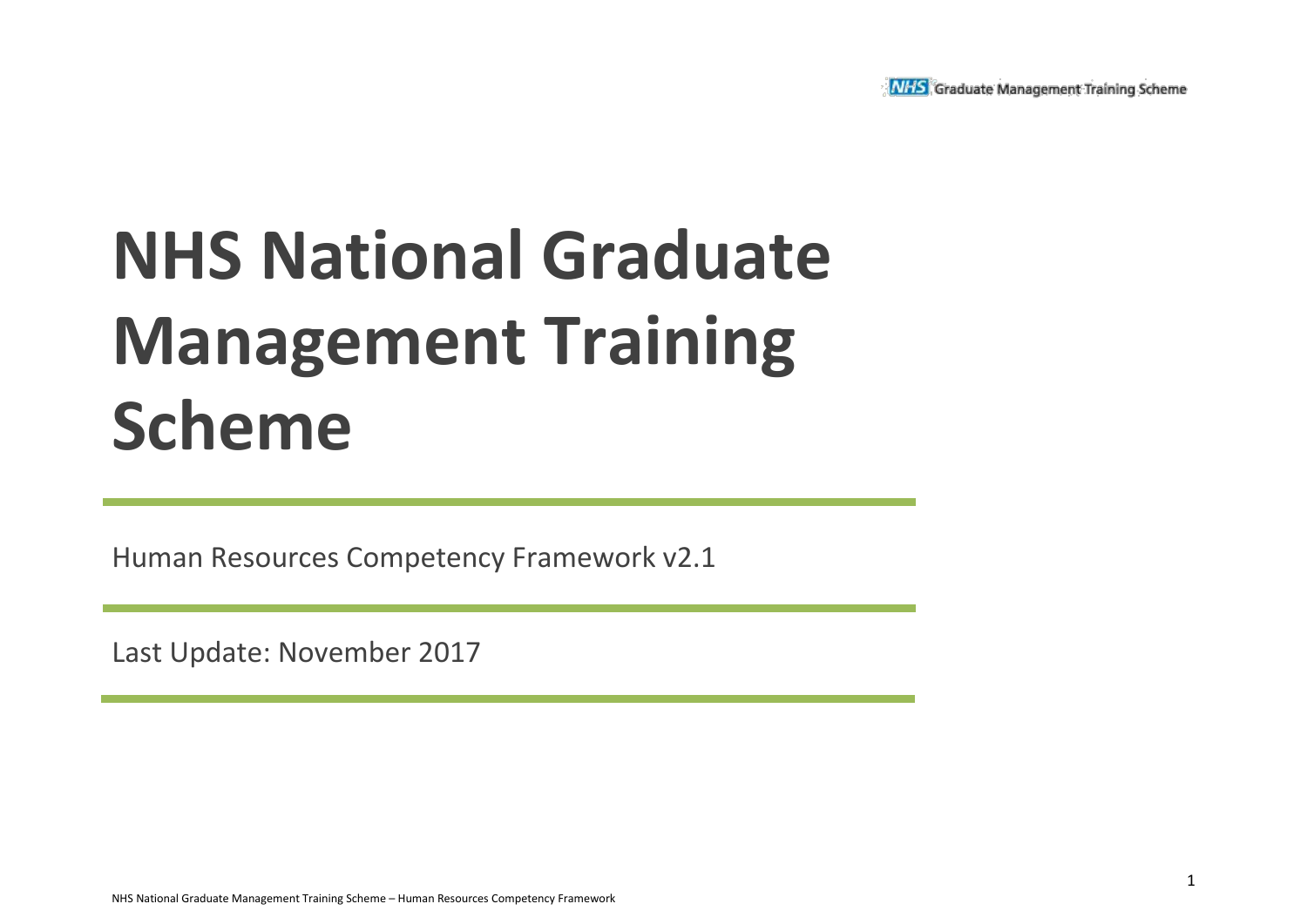| Table of Amendments - Human Resources Management Competency Framework |                                                                                                         |                   |  |  |  |  |
|-----------------------------------------------------------------------|---------------------------------------------------------------------------------------------------------|-------------------|--|--|--|--|
| Date of Change                                                        | <b>Detail</b>                                                                                           | <b>Version No</b> |  |  |  |  |
| 15.10.12                                                              | Core Competencies Section 4.1. Ensuring Patient Safety reordered to show competencies in correct order  | 1.1               |  |  |  |  |
| 15.10.12                                                              | Specialist Competencies Section 4.1: 4.1.4 renumbered to 4.1.8 to maintain unique numbering system, and | 1.1               |  |  |  |  |
|                                                                       | reordered within section.                                                                               |                   |  |  |  |  |
| 27.09.17                                                              | Competencies updated by IBM                                                                             |                   |  |  |  |  |
| November 2017                                                         | Formatting changed                                                                                      | 2.1               |  |  |  |  |

#### **Introduction**

The Graduate Management Training Scheme (referred to from this point forward as the Scheme) aims to develop talent into emerging leaders in the NHS. It provides the opportunities for trainees to develop and practise their leadership skills and behaviour. This framework has been developed to ensure that trainees develop the leadership competencies, behaviours and technical skills to both attain roles in the NHS at the end of the Scheme and begin their leadership journey in the NHS.

#### **Purpose**

A competency can be defined as a behaviour or technical attribute that an individual should have in order to perform effectively at work. It is widely acknowledged that job performance is based on a number of factors including technical competences, behaviours, attitude, skills and experience. A competency framework is a tool that sets out a number of competencies required by an individual to work in a certain position or within a certain organisation. The Scheme competency frameworks have been developed to ensure that:

- Trainees have a structured approach to their placements throughout their time on the Scheme;
- Trainee performance and achievement can be assessed, evidenced and recorded;
- Trainees are equipped with the skills and experience to start their leadership journey in the NHS and obtain a job at the appropriate level once they complete the Scheme;
- Trainees have clarity around what is expected of them with regards to skills, behaviours and competency they are anticipated to develop and demonstrate.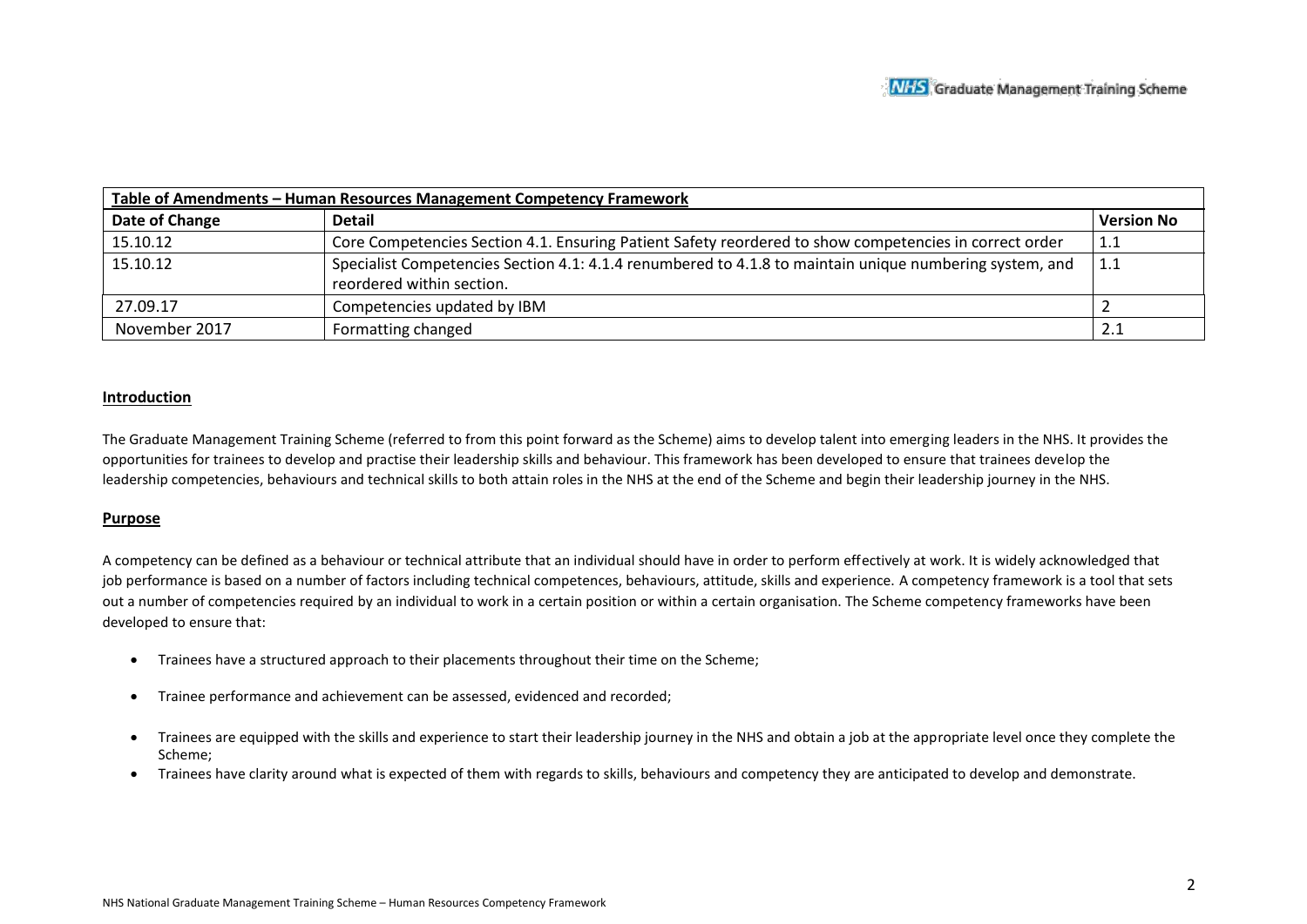#### **Approach and Ethos**

Each of the five Scheme competency frameworks were created based on the **NHS Leadership Framework, updated to link to the** [Healthcare Leadership Model](https://www.leadershipacademy.nhs.uk/resources/healthcare-leadership-model/) and are structured around the seven domains below:

- *Demonstrating Personal Qualities* trainees should draw upon their values, strengths and abilities to deliver high standards of service. This requires them to demonstrate effectiveness in developing self-awareness, managing themselves, continuing personal development and acting with integrity;
- *Working with Others* trainees should work with others in teams and networks to deliver and improve services. This requires them to demonstrate effectiveness in developing networks, building and maintaining relationships, encouraging contribution, and working within teams to have a positive impact on others and creating a culture of collaboration across teams;
- *Managing Services*  trainees should focus on the success of the organisation(s) in which they work. Trainees should develop competence in planning, managing resources, managing people and managing performance;
- *Improving Services*  trainees should strive to make a real difference to people's health by delivering high quality services as well as display curiosity and other behaviours that encourage continuous service improvement across the organisation. This requires them to demonstrate effectiveness in ensuring patient safety, critically evaluating, encouraging improvement and innovation and facilitating transformation;
- *Setting Direction*  trainees should support the aspirations of the organisation and act in a manner consistent with its values. This requires them to demonstrate effectiveness in identifying the contexts for change, applying knowledge and evidence, making decisions, and evaluating impacts;
- *Creating the Vision*  trainees should begin to develop a leadership style and be able to support a compelling vision for the future, and communicate this within and across organisations; and
- *Delivering the Strategy*  trainees should begin to demonstrate leadership qualities to support the delivery of the strategic vision through agreeing strategic plans and translating these into achievable operational action plans.

For each domain, the competencies have been split between those which are **core** (**shown in green**) and those which are specific to the **specialism** (**shown in blue**).

**Core competencies** are shared by each of the five Scheme specialisms (Policy and Strategy Management, Finance Management, General Management, Human Resources Management and Informatics Management). Although trainees are divided up to work in specialised areas the Scheme is a leadership programme first and foremost. For example, competency 4.1.3:

"*Demonstrates involvement in developing risk mitigation strategies and measures to improve and/or maintain patient safety*", is a core competency that all trainees are expected to achieve and highlights the expected leadership behaviours associated with the specific core competency.

**Specialism competencies** are competencies specifically related to the trainee's specialism. For example, a Finance trainee would need to achieve competency 3.4.10:

"Understands the role of the external auditor and the relationship between the internal audit function and the external auditors". This competency is unique to finance trainees and is not present in any of the other frameworks.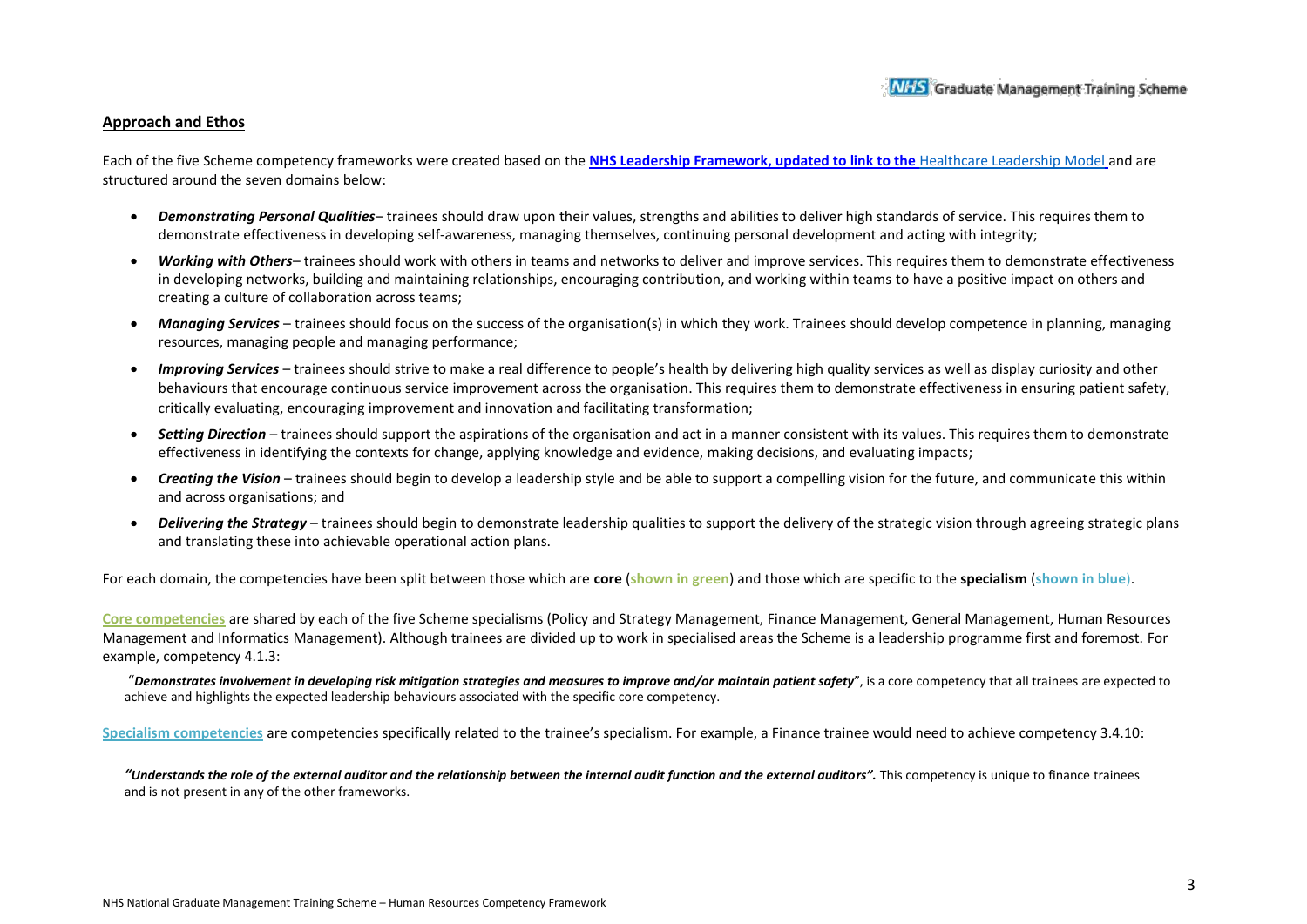The shared approach to core competencies is designed to ensure that all trainees leave the Scheme with a shared technical, behavioural and knowledge base firmly rooted in leadership for service improvement and patient outcomes. At the same time, equipping trainees with the technical elements related to their chosen field of work, measured by the specialism competencies.

Where applicable, **examples of activities, and associated behaviours, to demonstrate experience** have been provided, together with the **required level of assessment** expected to be achieved during participation in the Scheme. The assessment is based on a rating for each competency of 1 to 5:

| <b>Level</b>                    | <b>Description</b>                                                                                       |
|---------------------------------|----------------------------------------------------------------------------------------------------------|
| Awareness/knowledge             | Demonstrates insight but has no practical experience                                                     |
| Support                         | Demonstrates competence through assisting others in undertaking a process/task                           |
| <b>Practical application</b>    | Demonstrates competence through having a defined responsibility for undertaking a process/task           |
| <b>Experienced practitioner</b> | Demonstrates competence through having a defined responsibility for regularly undertaking a process/task |
| Leadership                      | Demonstrates competence through leadership of a process/task                                             |

This scale of rating will allow trainees and their managers to record the trainees' ongoing progress against the competencies and stay focused on further development required.

 $1$  | 2 | 3 | 4 | 5 For each competency, the required target level of achievement is shown in orange. Each competency will have the minimum target level set at different level: some will be as low as 1, others will be as high as 5.

There are four possible achievement levels for competencies.

**Not Achieved:** level 0, meaning no work has been done on this particular competency.

**Partially Achieved:** competency is being worked towards but not yet at the required minimum level (in the case of the example above, levels 1 and 2)

**Achieved:** competency has been signed off at the required target level (in the case of the example above, level 3)

**Achieved +:** competency has been signed off at a level above the minimum target level (in the case of the example above, levels 4 and 5)

Trainees are expected to achieve around 40% of their competencies by the end of placement 1 and 90% of their competencies at the end of their final placement in order to successfully complete the Scheme.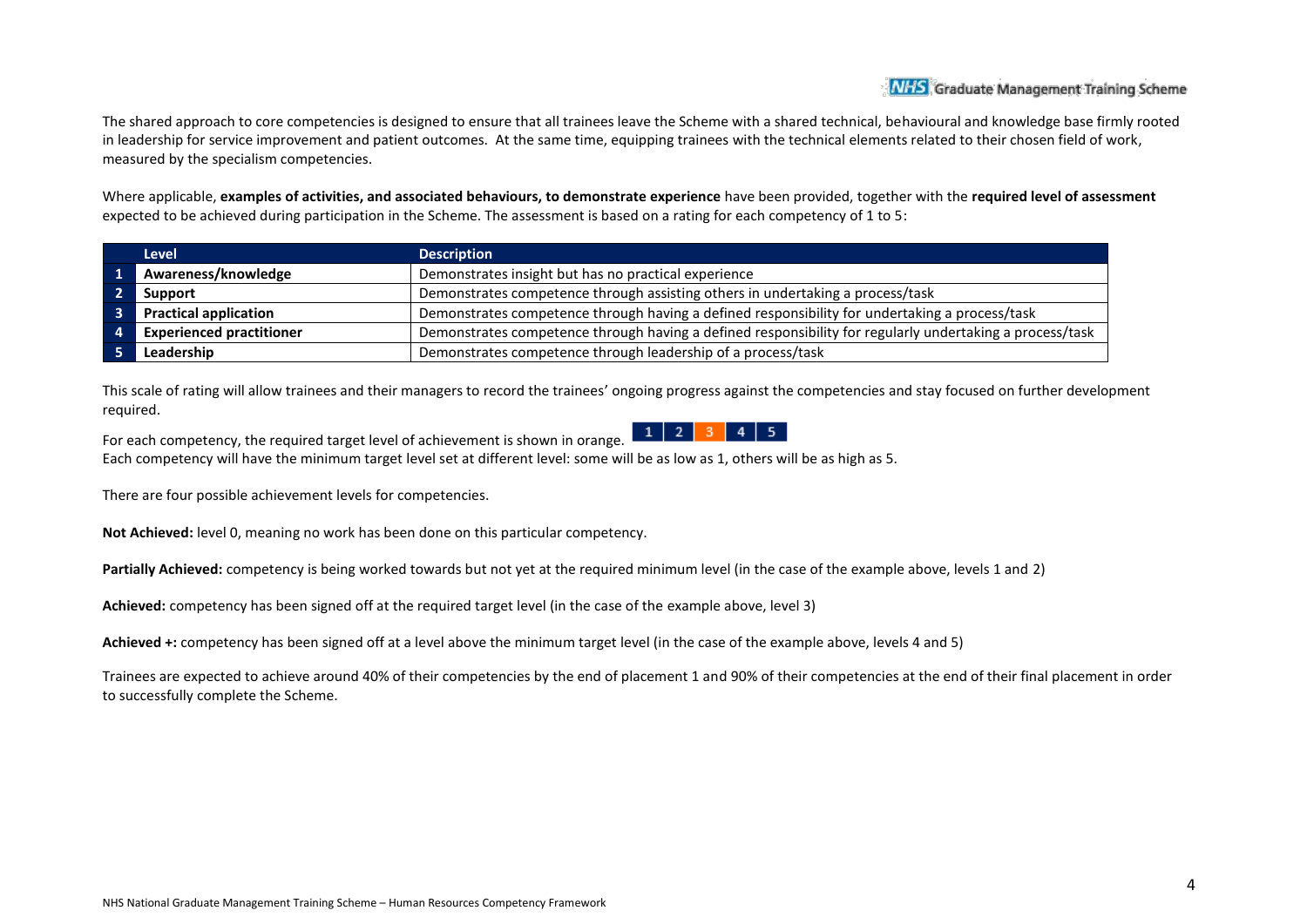#### **Section 1 – Personal Qualities**

There is an exception to the rating scale approach for the competencies required in the 'Developing Personal Qualities' section. These eleven competencies will be signed off after the production of a 2,000 word (+/- 10%) reflective piece of work completed by trainees during their last twelve months on the Scheme. This reflective piece should focus on all eleven competencies and the trainee is expected to provide evidence, either through referencing work they have produced or through reflecting on their qualities and how they have developed during their time on the Scheme. Trainees must reflect on their experiences during their time on the Scheme and provide examples of where they believe they have demonstrated and developed certain behaviours and personal qualities such as these. When providing evidence, trainees are advised to consider the following criteria in addition to any information they wish to provide:

| <b>Knowledge and Understanding</b>                                                                                                                                                                                                                                                               | Cognitive Skills - Behaviours, Emotional Intelligence<br>and Values                                                                                                                                                                                                                                                                                                                                              | <b>Practical Skills</b>                                                                                                                                                  |
|--------------------------------------------------------------------------------------------------------------------------------------------------------------------------------------------------------------------------------------------------------------------------------------------------|------------------------------------------------------------------------------------------------------------------------------------------------------------------------------------------------------------------------------------------------------------------------------------------------------------------------------------------------------------------------------------------------------------------|--------------------------------------------------------------------------------------------------------------------------------------------------------------------------|
| Sources of knowledge are identified;<br>Awareness of your approach and what informs<br>said approach;<br>Evidence of awareness of your strengths and<br>weaknesses;<br>Evidence of a constant interest throughout the<br>Scheme of keeping up to date with NHS issues,<br>news and developments. | Evidence of planning around personal qualities;<br>Evidence of how self-awareness has been<br>increased;<br>Evidence of reflection on personal beliefs, values<br>and motivation in relation to working in the<br>NHS:<br>Evidence that there is a knowledge of NHS code<br>of ethics and values;<br>Evidence of understanding when mistakes have<br>been made;<br>Awareness of how you are perceived by others. | Sources of wider reading evidenced;<br>Evidence of flexibility, curiosity and an adaptive<br>nature;<br>Evidence of effective delegation;<br>Evidence of prioritisation. |

Once completed, trainees must upload their personal qualities reflective piece on to the Scheme's talent management system and arrange to review the piece with their Placement Manager, either during an ad hoc meeting or during one of their formal reviews. The Placement Manager (or Programme Manager in their absence) is responsible for signing off the competencies in the Personal Qualities section once both the trainee and Placement Manager have had an opportunity to discuss the reflective piece.

The competencies within the 'Developing Personal Qualities' section are either at a status of achieved or not achieved, there is no rating scale.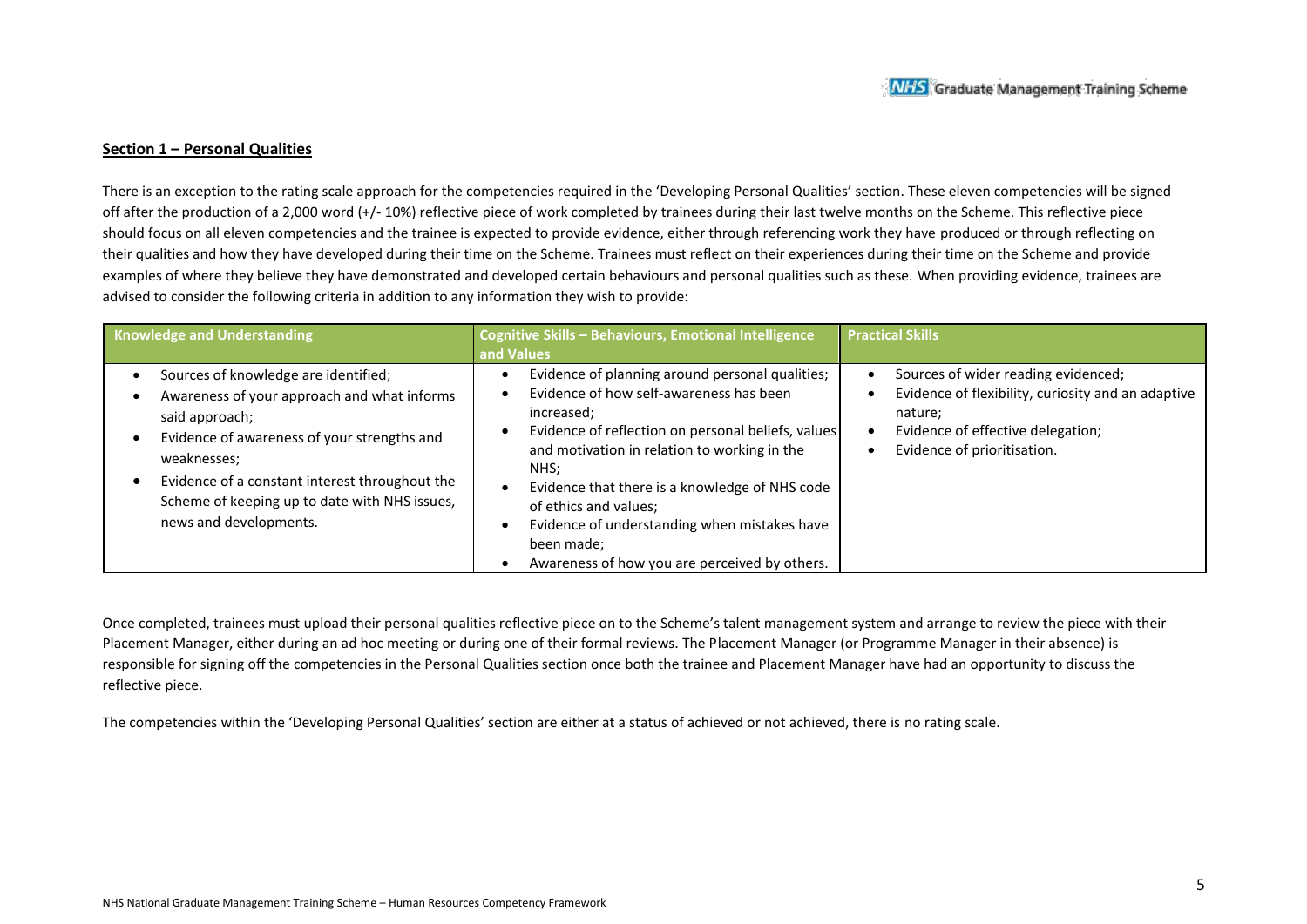#### **Trainee approach to the framework**

Trainees should consider the following points when approaching the competency framework:

- The framework must be owned by the trainee and it is their responsibility to ensure that they are achieved the required competencies and have displayed the required behaviours throughout. The trainee is therefore responsible for ensuring that they have a plan as to how these competencies will be achieved during their time on the Scheme.
- It is the trainees' Programme and Placement Manager's responsibility to ensure that all trainees are placed in an environment where opportunities are available for trainees to achieve competencies and to work with trainees to help them identify those opportunities and shape their work plan. It is not the responsibility of Managers to formulate a work plan based around each and every competency or to provide a piece of work for a trainee to complete in order to fulfil a competency requirement. This is an important distinction that all trainees need to understand.
- Trainees should aim to complete 40% of their competencies at the required level by the end of year one and 90% of their competencies by the end of the Scheme. The 90% achievement rate is a key graduation standard and trainees may not be able to graduate if they have not achieved this level.
- Trainees are required to evidence their competencies using the Scheme's talent management system. Evidence will generally be in the form of narrative prose which references what has been achieved to complete the competency. In addition to this trainees are encouraged to upload any documents that may support their narrative assessment and supports how they have gone about displaying the required leadership behaviours across the programme.
- Placement Managers are responsible for signing off competencies after providing a detailed constructive feedback to the trainee. Programme Managers are also authorised to sign off competencies, but the Placement Manager will be working more closely with the trainee and will probably have a clearer understanding of what has been achieved. It is the responsibility of the trainee to ensure that they are booking regular meetings with their Placement Manager to gather constructive feedback discuss competency achievement and ensure they are being signed off. Competency achievement also makes up an important part of the review process.
- Trainees need to gain an understanding of how best to utilise a competency framework. Successful trainees understand that the competency framework is a hugely important part of their placements on the Scheme and is something they always need to have in mind, but at the same time they know that it isn't something that should be used to drive their placements. Trainees are there first and foremost to work in a real job in a NHS organisation, and whilst those roles will allow trainees to complete their competency framework, there will be tasks, projects and pieces of work that sometimes don't necessarily directly relate to a specific competency.
- Trainees need to be realistic when using the framework. For example, 40% is a realistic amount of competencies to have achieved by the end of year one. If your work plan shows that you will only achieve 10% by the end of year one then you need to reassess. If you present 80% of your competencies as achieved at the end of year one your Placement Manager is likely to question whether you have actually achieved that many competencies to the required level.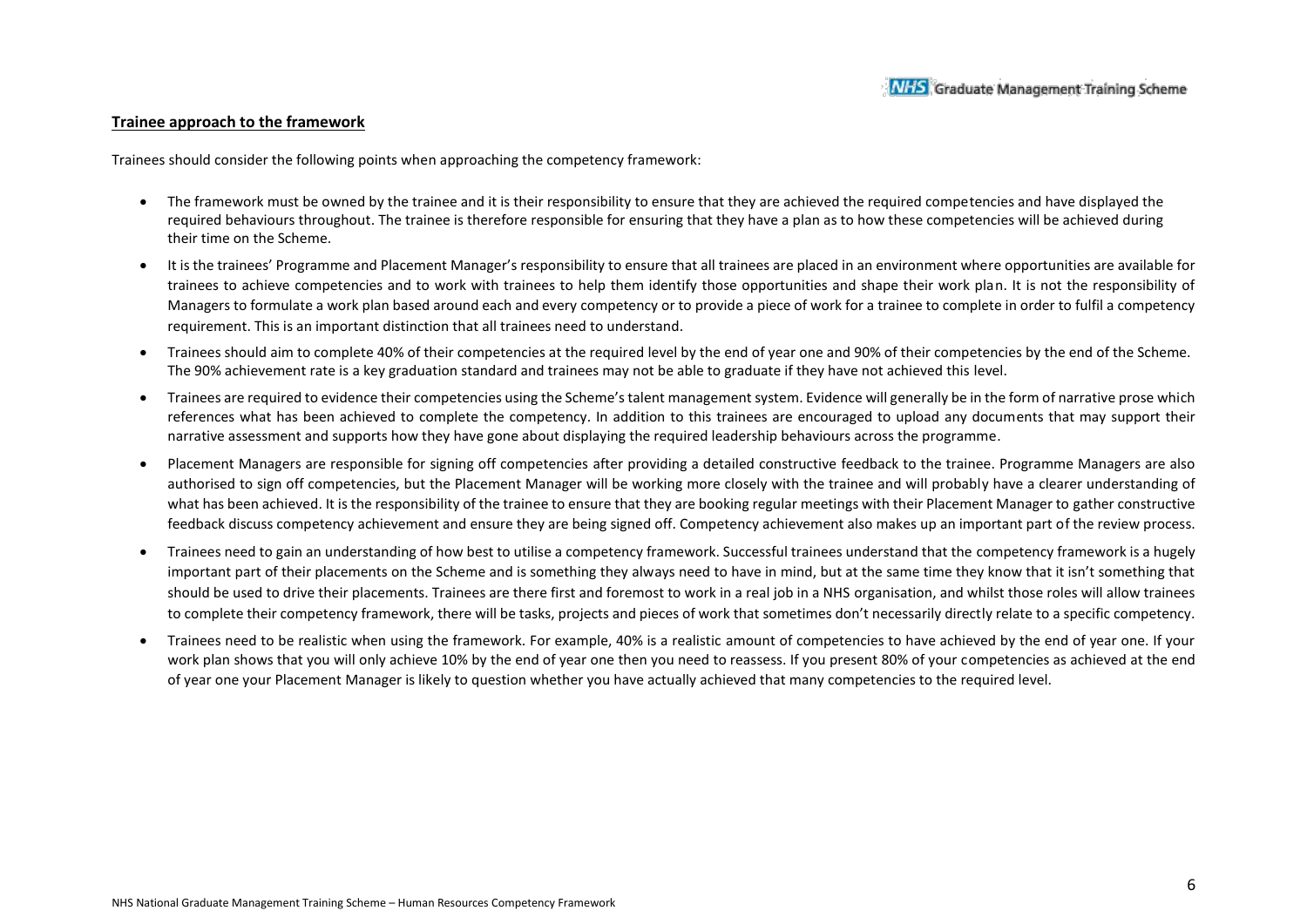#### **Placement Manager approach to the framework**

- One of the objectives of the Placement Manager is to ensure that trainees are in a placement which provides opportunities for them to achieve their competencies. Placement Managers are therefore encouraged to work with trainees at the beginning of the placement (or ideally before the placement) to identify which competencies are achievable throughout the duration of the placement.
- It is *not* the responsibility of the Placement Manager to provide a step by step plan for the trainee which maps pieces of work to specific competencies. It is the Trainee's responsibility to take the main elements of their placement and produce a plan as to how this translates to their competencies.
- Placement Managers are responsible for signing off competencies. Programme Managers are also authorised to sign off competencies, but the Placement Manager will be working more closely with the trainee and will probably have a clearer understanding of what has been achieved. It is the responsibility of the trainee to ensure that they are booking regular meetings with their Placement Manager to discuss competency achievement and ensure they are being signed off. Competency achievement also makes up an important part of the review process.
- Competencies are held electronically on the Scheme's talent management system. Your trainee will be able to guide you through accessing the system or you can contact your Leadership Development Manager if you are having any problems.
- It is the responsibility of the Trainee to evidence achievement of competencies on the Scheme's talent management system and to work with the Placement Manager during regular meetings to sign these off.
- As a general guide, Trainees are asked to complete 40% of competencies by the end of year one and 90% of competencies by the end of the Scheme.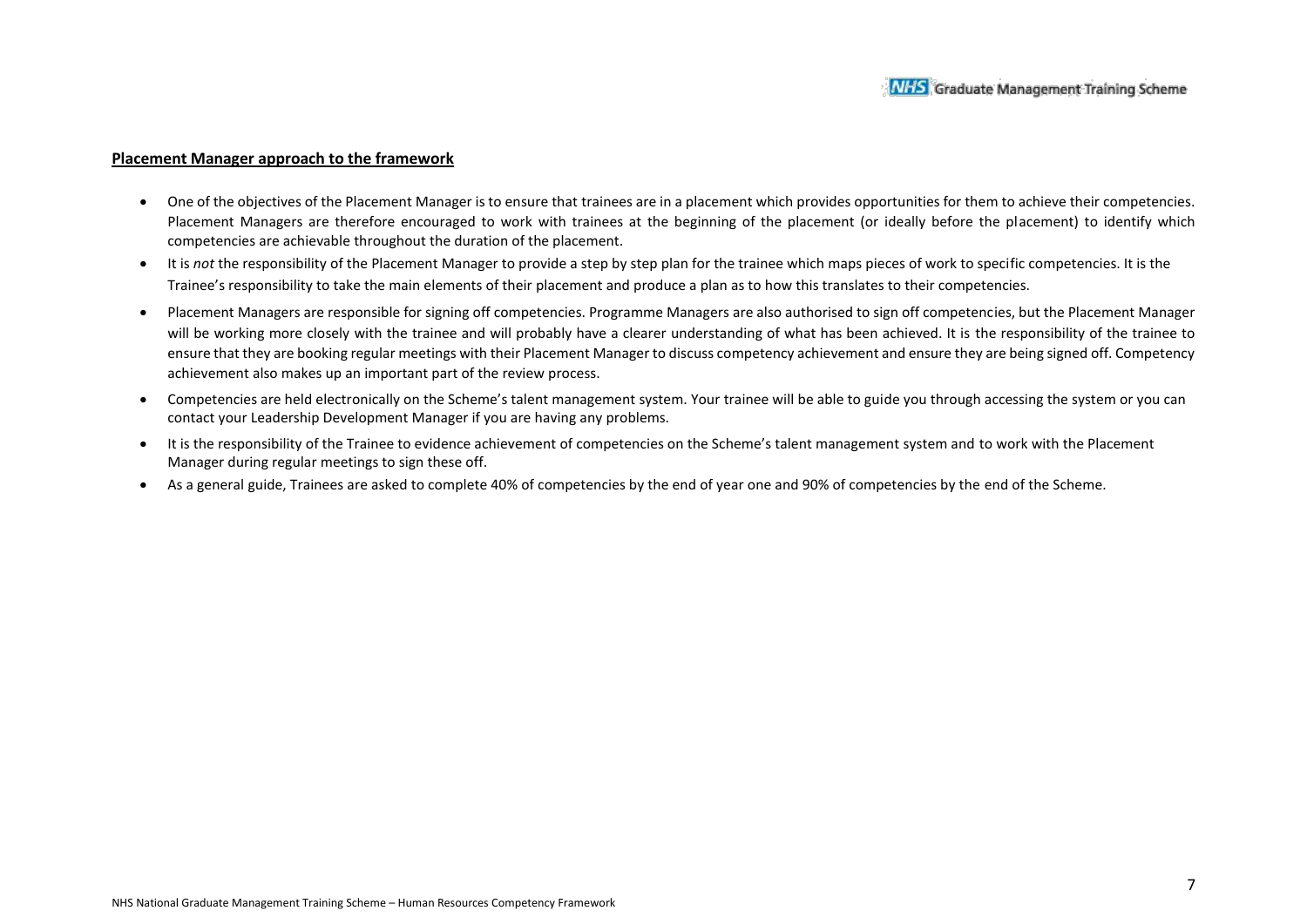#### **Methodology and Acknowledgements**

The NHS Graduate Scheme competency frameworks were developed following a comprehensive consultation process in 2007. After deciding to shape the competencies around the NHS Leadership Framework the Scheme contacted hundreds of individuals and organisations, both internal and external to the NHS, to seek their views as to how the competency frameworks should be shaped, both in terms of structure and presentation and content. Without their help we would have not been able to produce the frameworks.

In the summer of 2017, IBM consultants worked with NHS graduate alumni to review and update the NHS Graduate Scheme competency frameworks. This process evaluated the five current scheme frameworks and their fit for purpose based on changing demands within the NHS and the larger graduate workforce. In addition, the competencies were refreshed around the current Healthcare Leadership Model so the graduate scheme linked to the wider organisation's Leadership model. The frameworks review included stakeholder interviews and multiple iterations with a NHS project team to amend and confirm the NHS Graduate Scheme competency frameworks for the current market.

**The NHS Graduate Scheme would like to thank the following who had an input in to the development of these frameworks:** current trainees, recent alumni of the Scheme, Placement Managers, Programme Managers, NHS staff at various NHS Organisations and Emerging Leaders Steering Group members. A number of professional bodies and organisations including ACCA, CIPD, CIPFA, CIMA, Department of Health, IHM, NHS Information Centre and UKCHIP also gave up their time and expertise to assist with the process. Finally, a special thank you goes to Sarah Reeves and Brian Niven at Mott MacDonald for their hard work and continuing support in the creation of these frameworks.

For more detailed information about the development and consultation process for these frameworks please contact the NHS Graduate Scheme.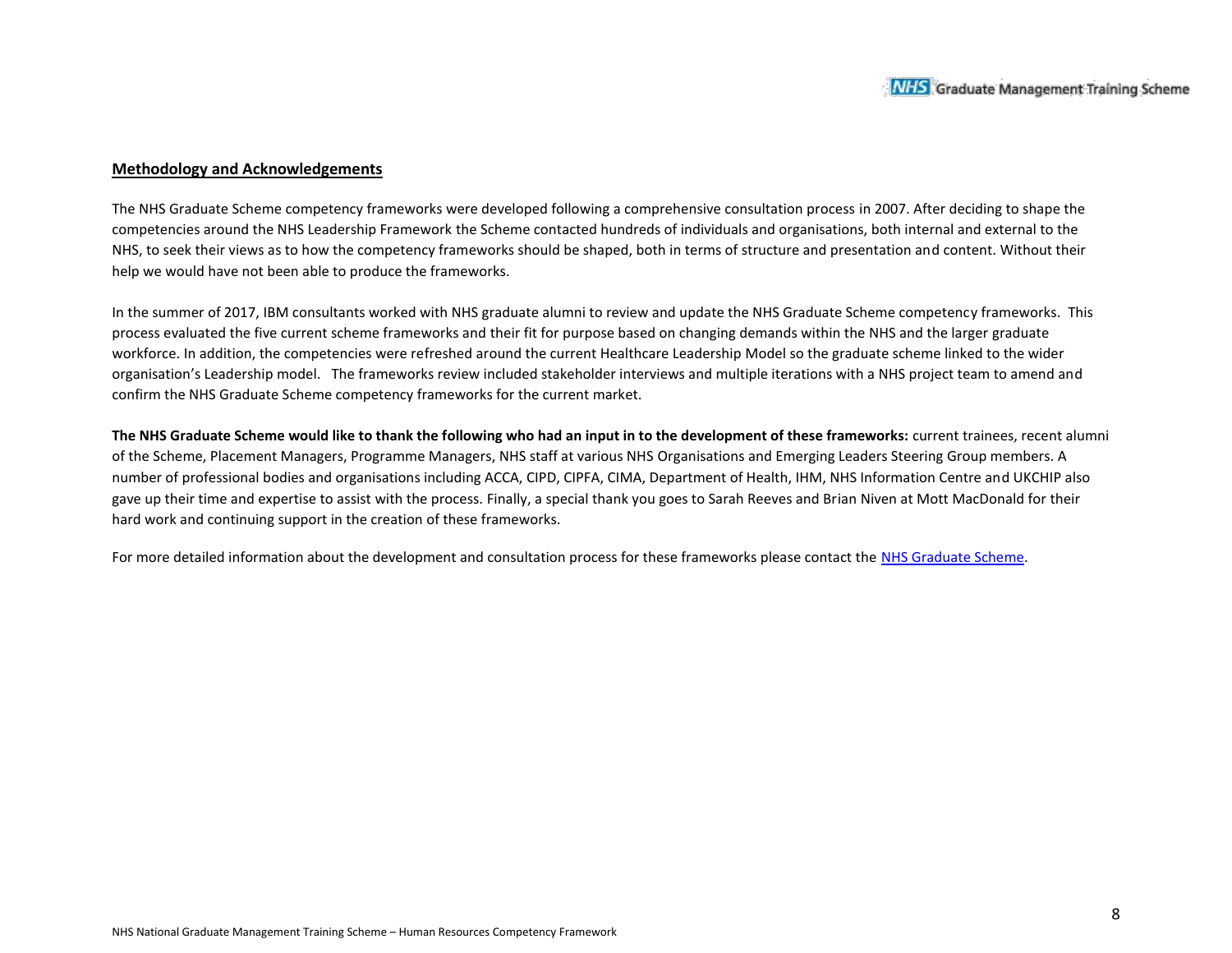### **Section 1. Personal Qualities**

| <b>Core Leadership</b><br><b>Domain</b>          | <b>Healthcare</b><br>Leadership<br><b>Model</b> |       | <b>Competency</b>                                                                                                                                                                                                            | <b>Examples of activities to demonstrate experience</b>                                                                                                                                                                                                                                                                                       |
|--------------------------------------------------|-------------------------------------------------|-------|------------------------------------------------------------------------------------------------------------------------------------------------------------------------------------------------------------------------------|-----------------------------------------------------------------------------------------------------------------------------------------------------------------------------------------------------------------------------------------------------------------------------------------------------------------------------------------------|
| 1.1 Developing Self-<br>awareness                | Leading<br>with care                            | 1.1.1 | Understands the impact they have<br>on others and the impact other<br>have on them. Can review and<br>reassess own beliefs, values,<br>behaviours, strengths and<br>weaknesses, and leadership style                         | Developing a Personal Development Plan, demonstrating<br>personal self-awareness and addressing development<br>areas. Using suitable instruments (e.g. MBTI) and<br>reaching out to others to obtain feedback.                                                                                                                                |
|                                                  | Leading<br>with care                            | 1.1.2 | Caring for others and providing<br>mutual support where needed.                                                                                                                                                              | Creates an open and honest environment where others<br>are comfortable interacting and constantly evaluates<br>one's own emotional well-being and its impact on others.                                                                                                                                                                       |
|                                                  | Leading<br>with care                            | 1.1.3 | Understand the impact of one's<br>own physical and mental wellbeing<br>at work.                                                                                                                                              | Creates a positive atmosphere for others through self-<br>regulation of their own behaviours and mood while at<br>work.                                                                                                                                                                                                                       |
| 1.2 Managing Self &<br><b>Others</b>             | Holding to<br>account                           | 1.2.1 | Plans and manages own time and<br>that of others effectively and is able<br>to evaluate personal performance                                                                                                                 | Managing the diary, prioritising tasks and<br>delegating/supporting others to prioritise tasks.                                                                                                                                                                                                                                               |
|                                                  | Holding to<br>account                           | 1.2.2 | Makes decisions without reference<br>to others in line with own authority<br>levels and departmental and<br>corporate objectives.Is prepared to<br>be held to account for own<br>contribution and the quality of own<br>work | Writing Board papers, or sections of papers or plans,<br>representing the team, department, or organisation at<br>meetings and handling issues and actions arising.                                                                                                                                                                           |
|                                                  | Connecting<br>our service                       | 1.2.3 | Is flexible and adaptable to changing<br>circumstances                                                                                                                                                                       | Handling last minute changes to task priorities and<br>dealing with the consequences of those changes.                                                                                                                                                                                                                                        |
| 1.3 Continuing<br>Personal<br><b>Development</b> | Developing<br>capability                        | 1.3.1 | Takes responsibility for own<br>personal development and seeks<br>opportunities for learning                                                                                                                                 | Utilising primary and secondary sources of information<br>for research purposes and introducing new ways of<br>working, for example business best practice associated<br>with project planning, change management, benefits<br>realisation and using these approaches in their own<br>work. Joining and attending the professional bodies and |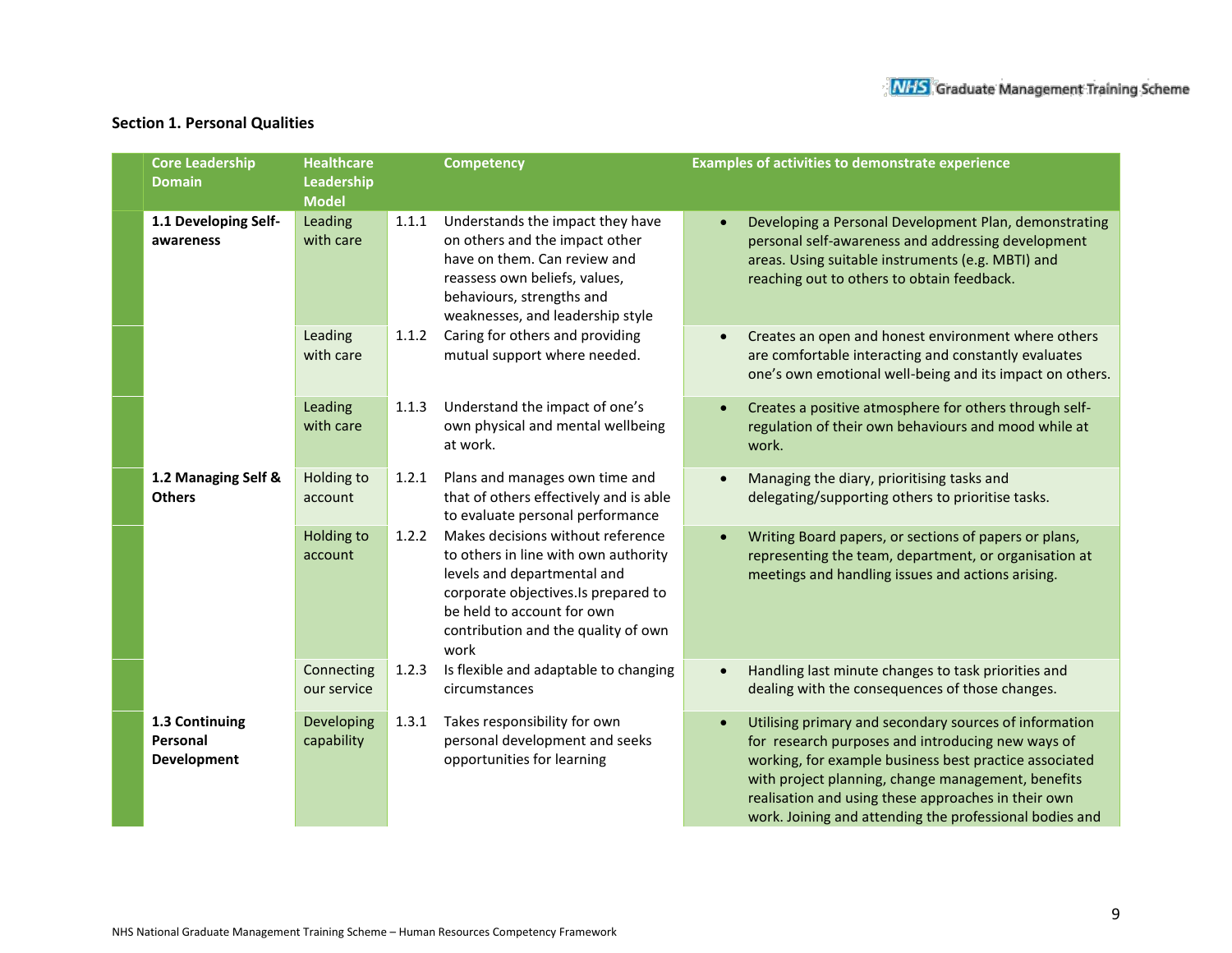|                              |                                                        |                                                                                                                                        |                                                                                                                                                                                             | conferences/working sessions, or working with external<br>consultancies and partner organisations to adopt new<br>approaches to work.                                                                                                                                                |
|------------------------------|--------------------------------------------------------|----------------------------------------------------------------------------------------------------------------------------------------|---------------------------------------------------------------------------------------------------------------------------------------------------------------------------------------------|--------------------------------------------------------------------------------------------------------------------------------------------------------------------------------------------------------------------------------------------------------------------------------------|
|                              | Holding to<br>account                                  | 1.3.2                                                                                                                                  | Sets work-based targets and<br>personal targets which exceed the<br>minimum requirements and<br>expectations                                                                                | Coming from the PDR process, developing a series of<br>personal development goals with SMART objectives,<br>which the individual can exceed where possible.                                                                                                                          |
|                              | Connecting<br>to our<br>service                        | 1.3.3                                                                                                                                  | Keeps abreast of developments in<br>healthcare, in own professional field<br>and in own organisation as well as<br>other external bodies and<br>organisations                               | Demonstrating commitment to wider reading, e.g. HSJ,<br>NICE publications, BMJ, Twitter etc.<br>Attending events and conferences, e.g. Kings Fund, NHS<br>Confederation, Royal College events, professional bodies.<br>Reading internal communications, newsletters and<br>intranet. |
| 1.4 Acting with<br>Integrity | Inspiring<br>shared<br>purpose                         | 1.4.1                                                                                                                                  | Understands and acts in accordance<br>with the values for the NHS as set<br>out in the NHS constitution                                                                                     | Promoting the NHS values.                                                                                                                                                                                                                                                            |
|                              | Inspiring<br>shared<br>purpose<br>Leading<br>with care | 1.4.2                                                                                                                                  | Acts with openness, honesty and<br>integrity                                                                                                                                                | Taking accountability when mistakes have been made or<br>understanding is limited, in order to learn and improve<br>services.<br>Demonstrates the ability to listen and incorporate<br>feedback to enable continuous improvement and<br>learning when things that didn't go to plan. |
|                              | Inspiring<br>shared<br>purpose                         | 1.4.3                                                                                                                                  | Demonstrates knowledge of<br>professional code of ethics and the<br>public interest role of NHS staff                                                                                       |                                                                                                                                                                                                                                                                                      |
|                              | Evaluating<br>information                              | Understands and manages conflicts<br>1.4.4<br>of interest, ensuring that decisions<br>are based on objective data<br>wherever possible | Providing advice to business partners regarding potential<br>conflicts.<br>Providing alternative solutions where applicable.<br>$\bullet$<br>Declaring any relevant conflicts.<br>$\bullet$ |                                                                                                                                                                                                                                                                                      |
|                              | Leading<br>with care                                   | 1.4.5                                                                                                                                  | Spreading a caring environment<br>beyond one's own area                                                                                                                                     | Taking responsibility for others wellbeing, by continuous<br>evaluation of your emotions and their effect on other<br>people.                                                                                                                                                        |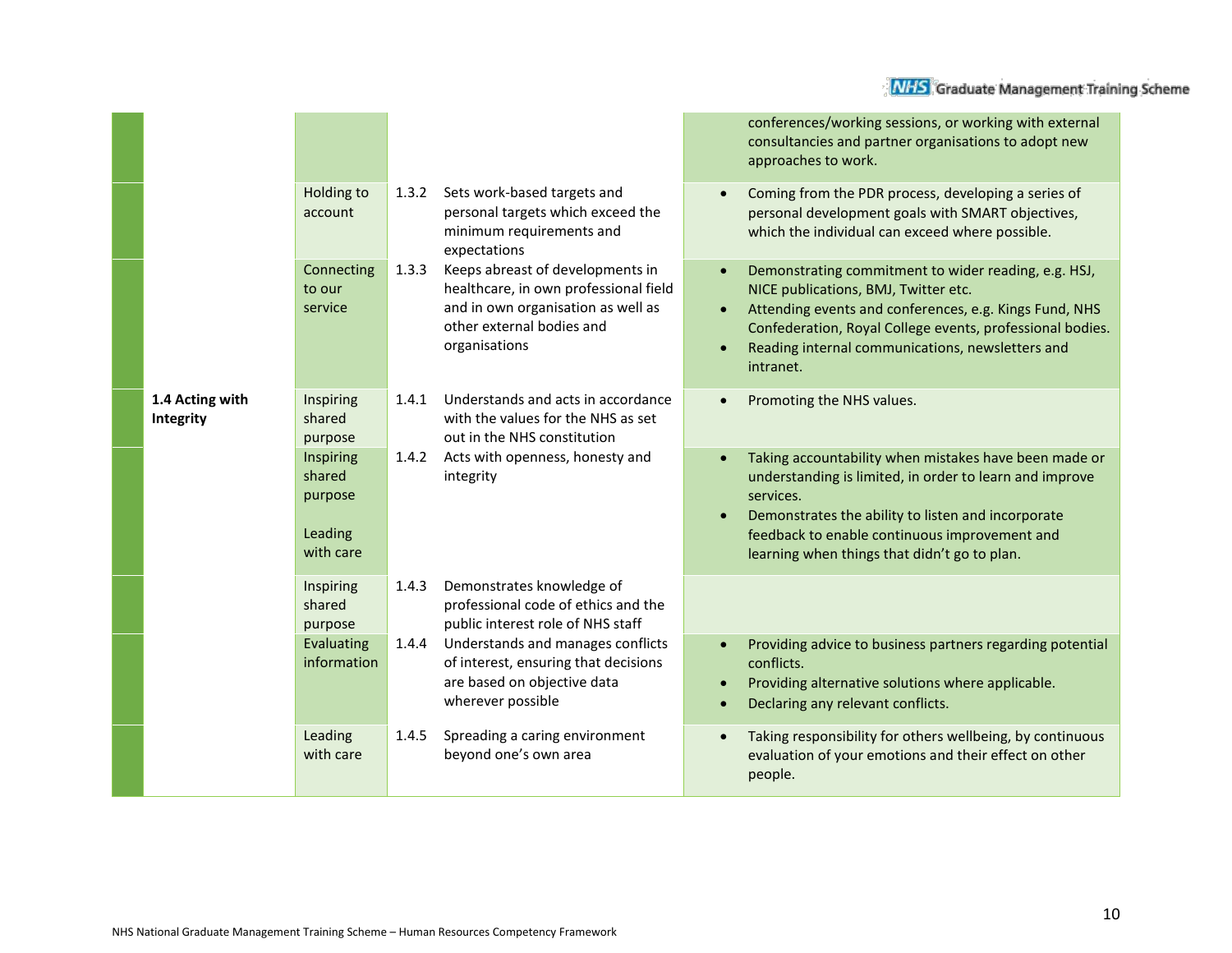#### **Section 2. Working with others**

| <b>Core Leadership</b><br><b>Domain</b>                 | <b>Healthcare</b><br>Leadership<br><b>Model</b> |       | <b>Competency</b>                                                                                                                                                                           | <b>Examples of activities to demonstrate</b><br>experience                                                                                                                    | <b>Assessment Level</b>                           |
|---------------------------------------------------------|-------------------------------------------------|-------|---------------------------------------------------------------------------------------------------------------------------------------------------------------------------------------------|-------------------------------------------------------------------------------------------------------------------------------------------------------------------------------|---------------------------------------------------|
| 2.1 Developing<br><b>Networks</b>                       | Connecting<br>our service                       | 2.1.1 | Understands the culture and<br>structure of the organisation and<br>the wider NHS and identifies and<br>develops effective collaborations<br>with others outside of their<br>immediate team | Getting involved in health<br>community-wide working groups or<br>project, for example relating to<br>contract management, care<br>pathway redesign, or clinical<br>networks. | $\vert 1 \vert$<br>$\overline{2}$<br>5.<br>4<br>з |
|                                                         | Engaging<br>the team                            | 2.1.2 | Is an effective and trusted team<br>member within the department;<br>demonstrates respect to colleagues<br>and gains their respect and support                                              | Working closely with the team and<br>acting like a regular team member.<br>Creating connections between<br>health and social care services.                                   | $\overline{2}$<br>$\mathbf{1}$                    |
| 2.2 Building and<br>maintaining<br><b>Relationships</b> | Holding to<br>account                           | 2.2.1 | Is involved in working with<br>organisations who are external to<br>the NHS, such as professional<br>bodies, social care, voluntary<br>services, etc.                                       | Building/maintaining relationships<br>(e.g., Local Authority, Private<br>Sector, and Social Enterprises).                                                                     | $\vert 1 \vert$<br>$\overline{2}$                 |

| <b>Specialist</b>                                              | <b>Healthcare</b><br>Leadership<br><b>Model</b> |       |                                                                                                                                                                                                             |           |                                                                                                                                                                                                   |                       |
|----------------------------------------------------------------|-------------------------------------------------|-------|-------------------------------------------------------------------------------------------------------------------------------------------------------------------------------------------------------------|-----------|---------------------------------------------------------------------------------------------------------------------------------------------------------------------------------------------------|-----------------------|
| 2.2 Building and<br><b>Maintaining</b><br><b>Relationships</b> | Influencing<br>for results                      | 2.2.2 | Demonstrates use of formal<br>techniques for conflict resolution<br>including collaborative<br>engagement, negotiation,<br>achieving compromise, influencing<br>skills and coaching, in a formal<br>setting | $\bullet$ | Participating in organisational planning<br>projects, e.g. organisational change<br>projects<br>Participating in and leading informed<br>discussions.<br>Attending change management<br>meetings. | -5<br>$1 \mid 2 \mid$ |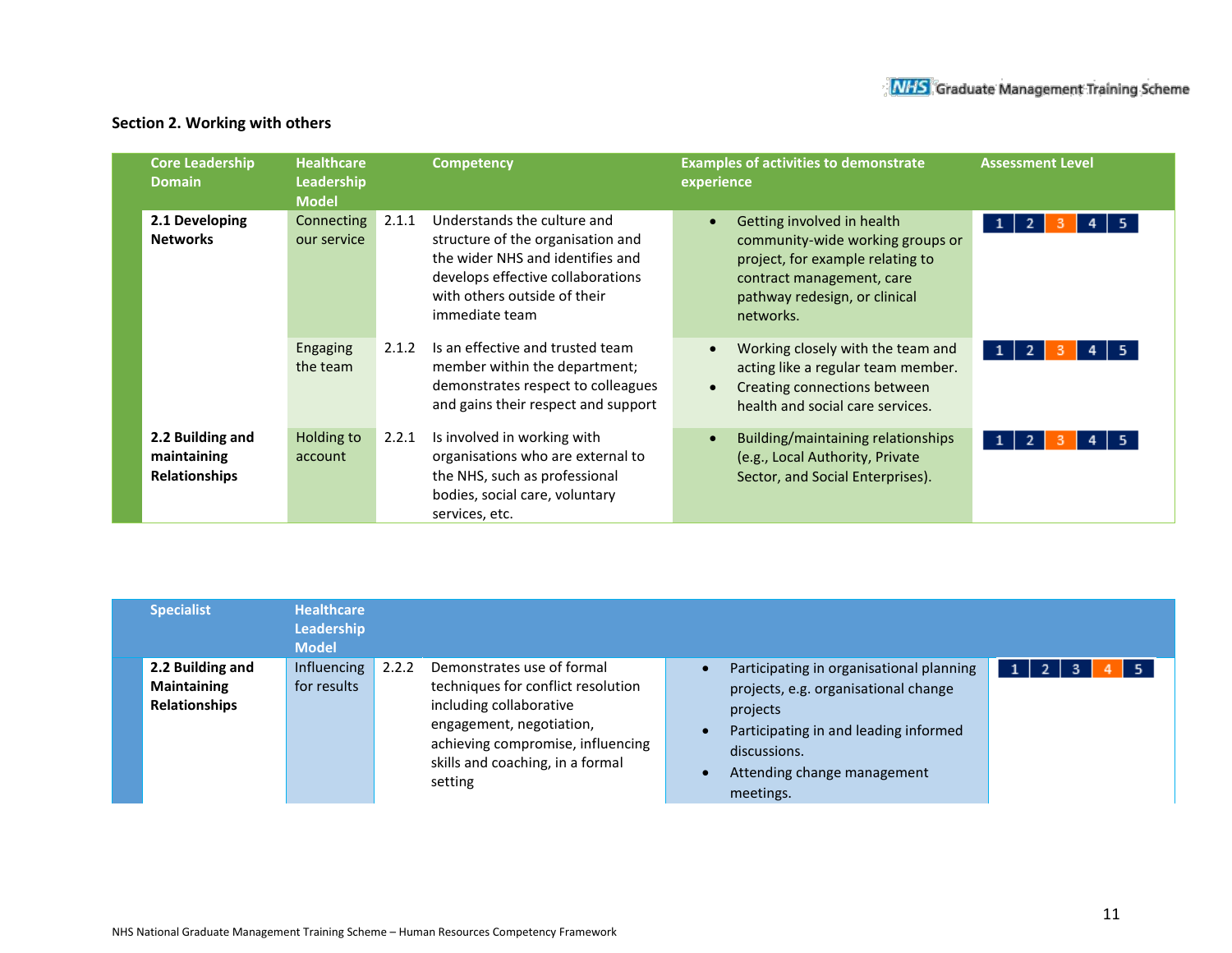|                            |                                                                                                                                                                                                    | Effectively handling difficult<br>situations/individuals.                                                                                                                                                                                                                             |  |
|----------------------------|----------------------------------------------------------------------------------------------------------------------------------------------------------------------------------------------------|---------------------------------------------------------------------------------------------------------------------------------------------------------------------------------------------------------------------------------------------------------------------------------------|--|
| Influencing<br>for results | Understands and employs<br>2.2.3<br>emotional intelligence techniques<br>when dealing with others,<br>demonstrating a balance between<br>empathy and self-control in<br>professional relationships | Leading with care by dealing<br>compassionately with difficult<br>meetings/situations/individuals.<br>Sensitivity in situations where<br>individuals may be emotional.<br>Supporting performance management<br>conversations.<br>Shows evidence of reflection and self-<br>regulation |  |

| <b>Core Leadership</b><br><b>Domain</b> | <b>Healthcare</b><br>Leadership<br><b>Model</b> |       | <b>Competency</b>                                                                                                                                                                                    | <b>Examples of activities to</b><br><b>Assessment Level</b><br>demonstrate experience                                                                                                                  |  |
|-----------------------------------------|-------------------------------------------------|-------|------------------------------------------------------------------------------------------------------------------------------------------------------------------------------------------------------|--------------------------------------------------------------------------------------------------------------------------------------------------------------------------------------------------------|--|
| 2.3 Encouraging<br><b>Contribution</b>  | Engaging<br>the team                            | 2.3.1 | Chairs and leads small group/team<br>discussions to show others their<br>contribution matter and are valued                                                                                          | Holding weekly team meetings.<br>-2<br>3.<br>$\bullet$<br>1<br>Leading a small project.<br>$\bullet$                                                                                                   |  |
|                                         | Influencing<br>for results                      | 2.3.2 | Articulates ideas and challenge the<br>views of others in a constructive and<br>positive manner                                                                                                      | Presenting at meetings, or writing<br>$\overline{2}$<br>з<br>5.<br>1 <sup>1</sup><br>$\bullet$<br>minutes of meetings<br>Being recognised as a meeting<br>$\bullet$<br>contributor in meeting minutes. |  |
|                                         | <b>Sharing</b><br>the vision                    | 2.3.3 | Sharing a common purpose and<br>inspiring others to live it through<br>their everyday actions                                                                                                        | Models NHS values in every day<br>$\bullet$<br>practice and is a role model for<br>other colleagues.                                                                                                   |  |
| 2.4 Working within<br><b>Teams</b>      | Holding to<br>account                           | 2.4.1 | Visibly understands the<br>responsibilities of the department<br>and its role and value within the<br>organisation and proactively looks<br>for opportunities where the<br>department can contribute | Linking personal objectives to team<br>$\bullet$<br>$\overline{2}$<br>3<br>and department objectives.                                                                                                  |  |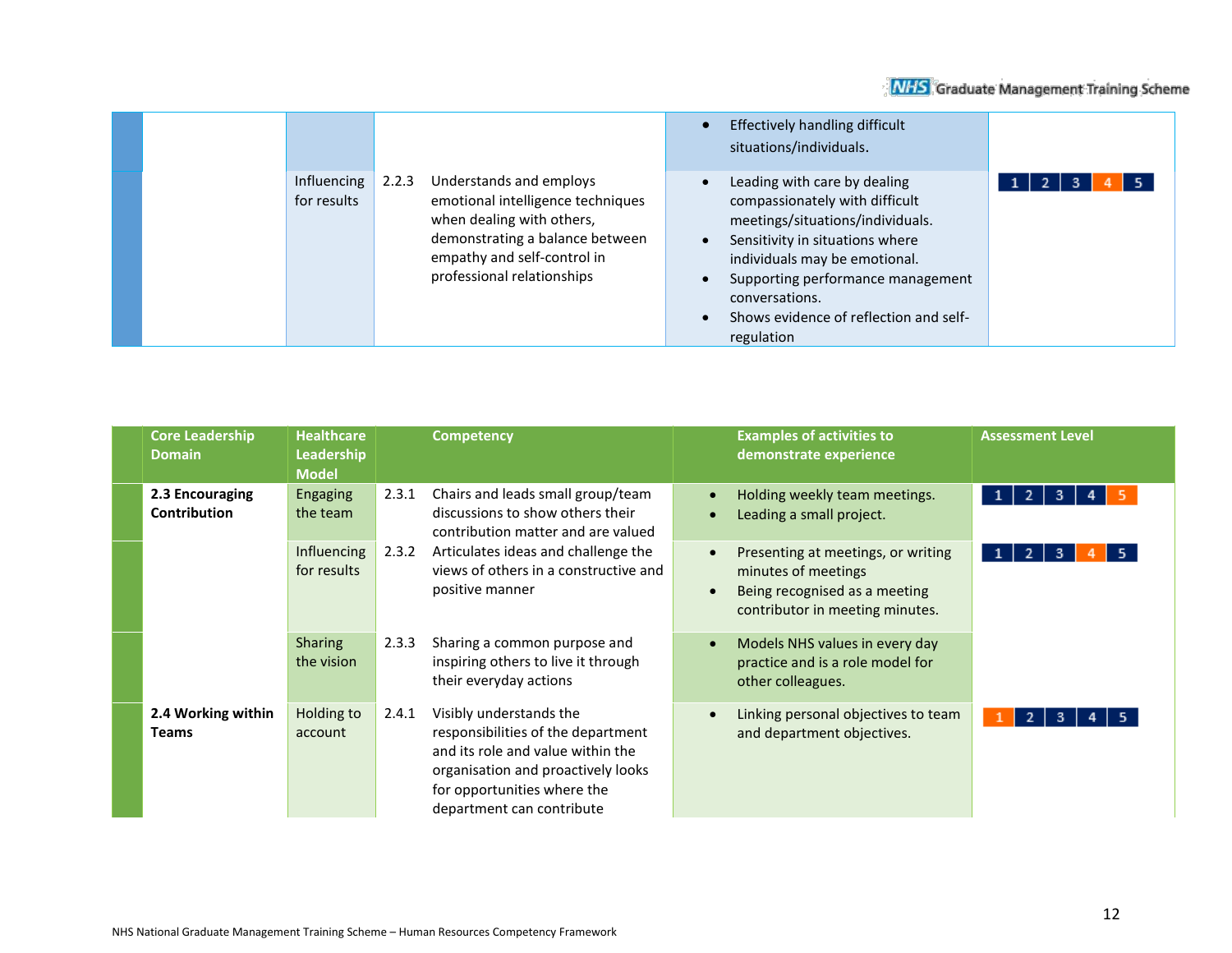| Holding to<br>account     | 2.4.2 | Takes responsibility and ownership<br>for leading key activities/projects<br>and new initiatives.                           | <b>Taking on Project Management</b><br>$\bullet$<br>2<br>з<br>responsibilities, or a key role within<br>a project, work stream or task lead<br>responsibility for creating a defined<br>project outcome.                                                                |
|---------------------------|-------|-----------------------------------------------------------------------------------------------------------------------------|-------------------------------------------------------------------------------------------------------------------------------------------------------------------------------------------------------------------------------------------------------------------------|
| Connecting<br>our service | 2.4.3 | Provides an effective and valued<br>contribution to projects that require<br>multidisciplinary teams.                       | Takes on individual responsibility<br>$\bullet$<br>з<br>within team projects and is<br>considered a leader by one's peers.<br>Identifies areas for key<br>$\bullet$<br>contributions on large projects and<br>works with others to accomplish<br>project related goals. |
| Leading<br>with care      | 2.4.4 | Behaves in a manner that is<br>empathetic to those around them,<br>despite differences of others.                           | Listens to others in team projects,<br>$\bullet$<br>$\mathbf{2}$<br>1<br>and takes into account other view<br>points and potential information<br>counter to their own views.                                                                                           |
| Leading<br>with care      | 2.4.5 | Provides and facilitates a safe<br>environment to enable their co-<br>workers and team to perform their<br>job efficiently. | Incorporates other's views and<br>$\bullet$<br>$\mathbf{2}$<br>opinions in discussions on job<br>related matters and enables others<br>to participate.                                                                                                                  |

| <b>Specialist</b>           | <b>Model</b> | <b>Healthcare</b><br><b>Leadership</b>                           |                                                                                                                       |                                    |                                                                          |     |
|-----------------------------|--------------|------------------------------------------------------------------|-----------------------------------------------------------------------------------------------------------------------|------------------------------------|--------------------------------------------------------------------------|-----|
| 2.4 Working within<br>Teams |              | <b>Leading</b><br>2.4.4<br>with care<br>Developing<br>capability | Understands effective team<br>working techniques and<br>theories and their application to<br>the working environment. | performance.<br>group discussions. | Offering advice on improving team<br>Working with teams and facilitating | 4 5 |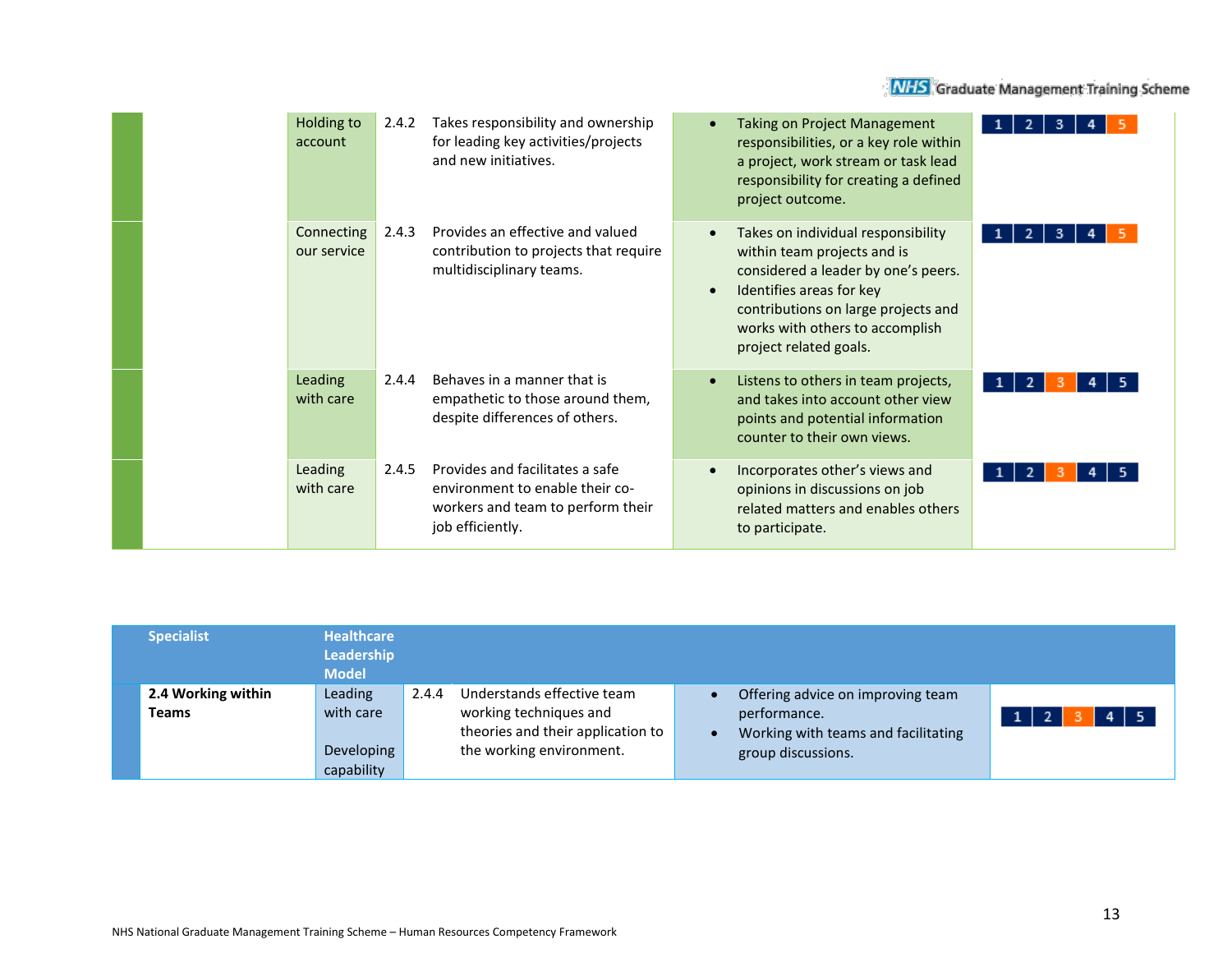| <b>Healthcare</b><br><b>Core Leadership</b><br><b>Competency</b><br>Leadership<br><b>Domain</b><br><b>Model</b> |                           |       | <b>Assessment Level</b><br><b>Examples of activities to demonstrate</b><br>experience                                                                                           |                                                                                                                                                                                                                                                                                            |
|-----------------------------------------------------------------------------------------------------------------|---------------------------|-------|---------------------------------------------------------------------------------------------------------------------------------------------------------------------------------|--------------------------------------------------------------------------------------------------------------------------------------------------------------------------------------------------------------------------------------------------------------------------------------------|
| 3.1 Planning and<br><b>Execution</b>                                                                            | Evaluating<br>information | 3.1.1 | Is involved in the development of<br>business plans to support<br>operational/organisational change                                                                             | <b>Creating Project Briefing</b><br>-5.<br>$\bullet$<br>$\mathbf{1}$<br>3<br>4<br>documents, Board Papers for<br>investment proposals,<br>supporting the creation of<br>wider strategic, outline or final<br>business cases for larger<br>change programmes.                               |
|                                                                                                                 | Holding to<br>account     | 3.1.2 | Applies project planning<br>methodologies and uses<br>appropriate tools to support this,<br>ensuring timely execution                                                           | <b>Creating Project Initiation</b><br>-5.<br>2<br>4<br>Documents, Project Gantt<br>Charts, or implementation<br>plans or roadmaps.                                                                                                                                                         |
|                                                                                                                 | Sharing the<br>vision     | 3.1.3 | Communicates progress and<br>outcomes of key planning<br>stages/milestones to the relevant<br>stakeholders to ensure two-way<br>communication, alignment and<br>timely delivery | Creating project status<br>2<br>-5.<br>reports, highlighting reports,<br>and presenting project<br>milestones.<br>Communicating outcomes of<br>risk assessments.<br>Contributing to Board papers<br>seeking authorisation to<br>proceed with project phases,<br>or investment stage gates. |

#### **Section 3. Managing Services**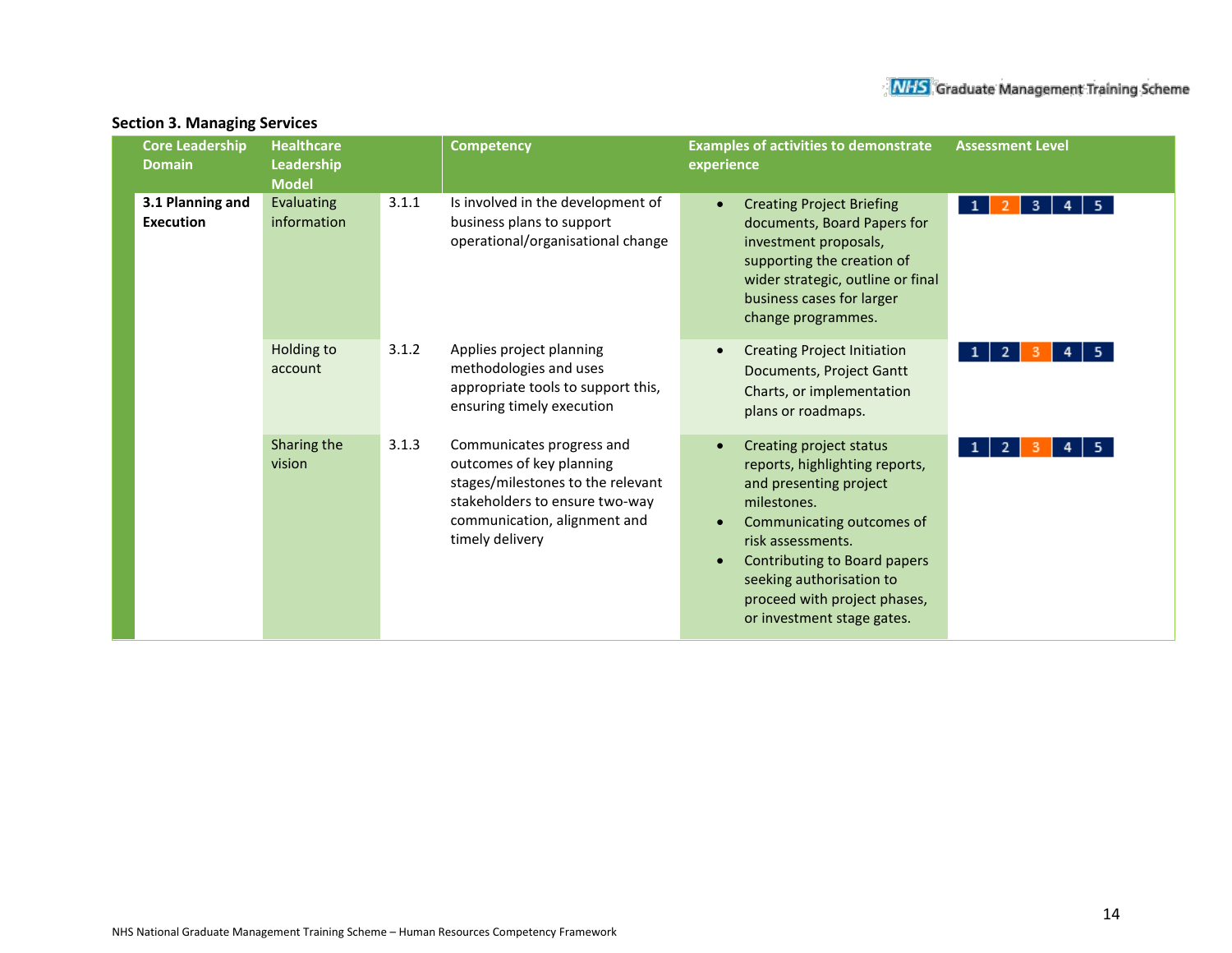| <b>Specialist</b> | <b>Healthcare</b><br>Leadership<br><b>Model</b> |                                                                                                                                       |                                                                                                                                                                                                                                                  |
|-------------------|-------------------------------------------------|---------------------------------------------------------------------------------------------------------------------------------------|--------------------------------------------------------------------------------------------------------------------------------------------------------------------------------------------------------------------------------------------------|
| 3.1 Planning      | Sharing the<br>vision                           | 3.1.4<br>Translates the organisational<br>mission and strategy into<br>organisational development (OD),<br>leadership or talent plans | Acquiring knowledge of key<br>3<br>$\mathbf{1}$<br>strategies, policies and objectives.<br>Supporting specific projects with<br>OD specialists within the<br>organisation<br>Reviewing the strategy and<br>identifying workforce needs.          |
|                   | Evaluating<br>information                       | 3.1.5<br>Undertakes skills and competency<br>gap analyses                                                                             | Supporting specific projects which<br>-3<br>assess fit between current skills of<br>competencies across the workforce<br>with achievement of the<br>organisation's aspirations.                                                                  |
|                   | Evaluating<br>information                       | 3.1.6<br>Plans the HR, workforce and<br>learning and development needs<br>arising from the OD plans                                   | Supporting projects focussing on<br>-3<br>-2.<br>key areas of the organisation, e.g.<br>talent management and/or<br>succession planning.<br>Supporting a culture of learning and<br>continuous improvement.<br>Supporting relevant project team. |
|                   | Evaluating<br>information                       | 3.2.2<br>Knowledge of the organisation's<br>financial duties and targets                                                              | Building relationships and networks<br>-2<br>3<br>within the wider NHS.<br>Participating in meetings with<br>$\bullet$<br>finance representatives as part of<br>orientation.<br>Engaging with senior finance staff<br>members.                   |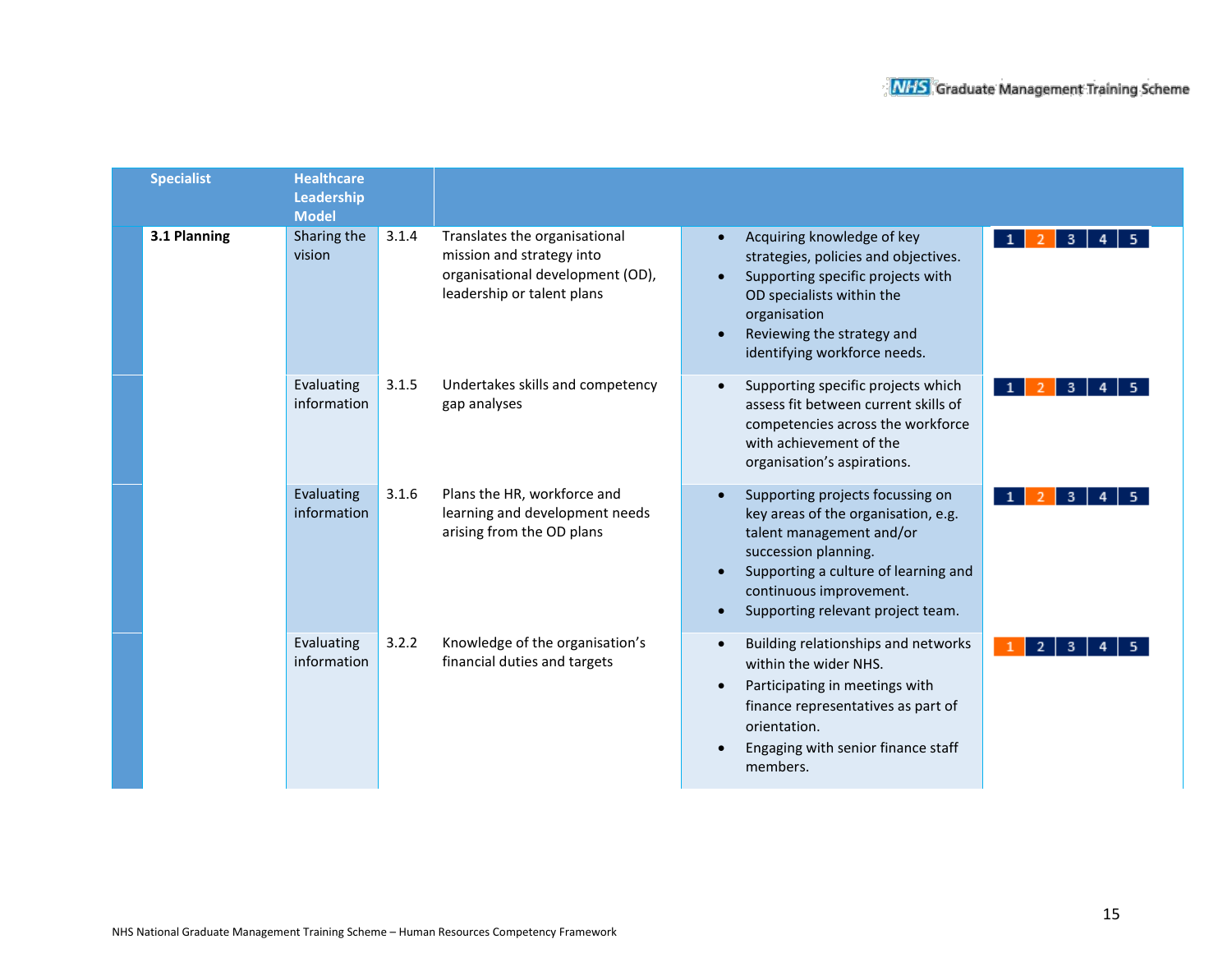| Evaluating<br>information | 3.2.3 | Knowledge of budget setting and<br>financial performance information                                                                                                                                                   | Participating in meetings with<br>$\bullet$<br>finance representatives as part of<br>orientation.<br>Engaging in formal meeting with<br>$\bullet$<br>senior finance staff member.                                                                                                                                                                                                                                       |  |
|---------------------------|-------|------------------------------------------------------------------------------------------------------------------------------------------------------------------------------------------------------------------------|-------------------------------------------------------------------------------------------------------------------------------------------------------------------------------------------------------------------------------------------------------------------------------------------------------------------------------------------------------------------------------------------------------------------------|--|
| Evaluating<br>information | 3.2.4 | Knowledge of commissioning and<br>contracting processes and how<br>financial funds flow across the NHS,<br>including and knowledge of the<br>funding mechanism including tariffs,<br>incentives to improve performance | Building relationships with relevant<br>$\bullet$<br>$\overline{2}$<br>з<br>stakeholders within the<br>organisation.<br>Participating in meetings with<br>$\bullet$<br>procurement or operational<br>managers where relevant.<br>Participating in meetings with<br>$\bullet$<br>finance representatives as part of<br>orientation.<br>Participating in formal meeting with<br>$\bullet$<br>senior finance staff member. |  |
| Evaluating<br>information | 3.2.5 | Clearly understands and can<br>provide advice on statutory<br>requirements relating to pay, pay<br>costs, pay reform and on reward<br>strategies                                                                       | Demonstrating knowledge of<br>$\bullet$<br>agenda of change, pension<br>requirements, on-costs etc.<br>Clearly understanding system of job<br>$\bullet$<br>grading and participating in grading<br>activities against the national<br>framework.<br>Understanding job evaluation<br>techniques.                                                                                                                         |  |
| Evaluating<br>information | 3.2.6 | Plans, controls and evaluates<br>human resources budgets                                                                                                                                                               | Monitoring expenditure against<br>$\overline{2}$<br>3<br>$\bullet$<br>budget for temporary staff,<br>suggesting actions to improve<br>variance against budget.                                                                                                                                                                                                                                                          |  |
| Evaluating<br>information | 3.2.7 | Analyses and calculates the costs<br>associated with a HR initiative                                                                                                                                                   | Working collaboratively with<br>$\bullet$<br>finance to identify and measure<br>costs.                                                                                                                                                                                                                                                                                                                                  |  |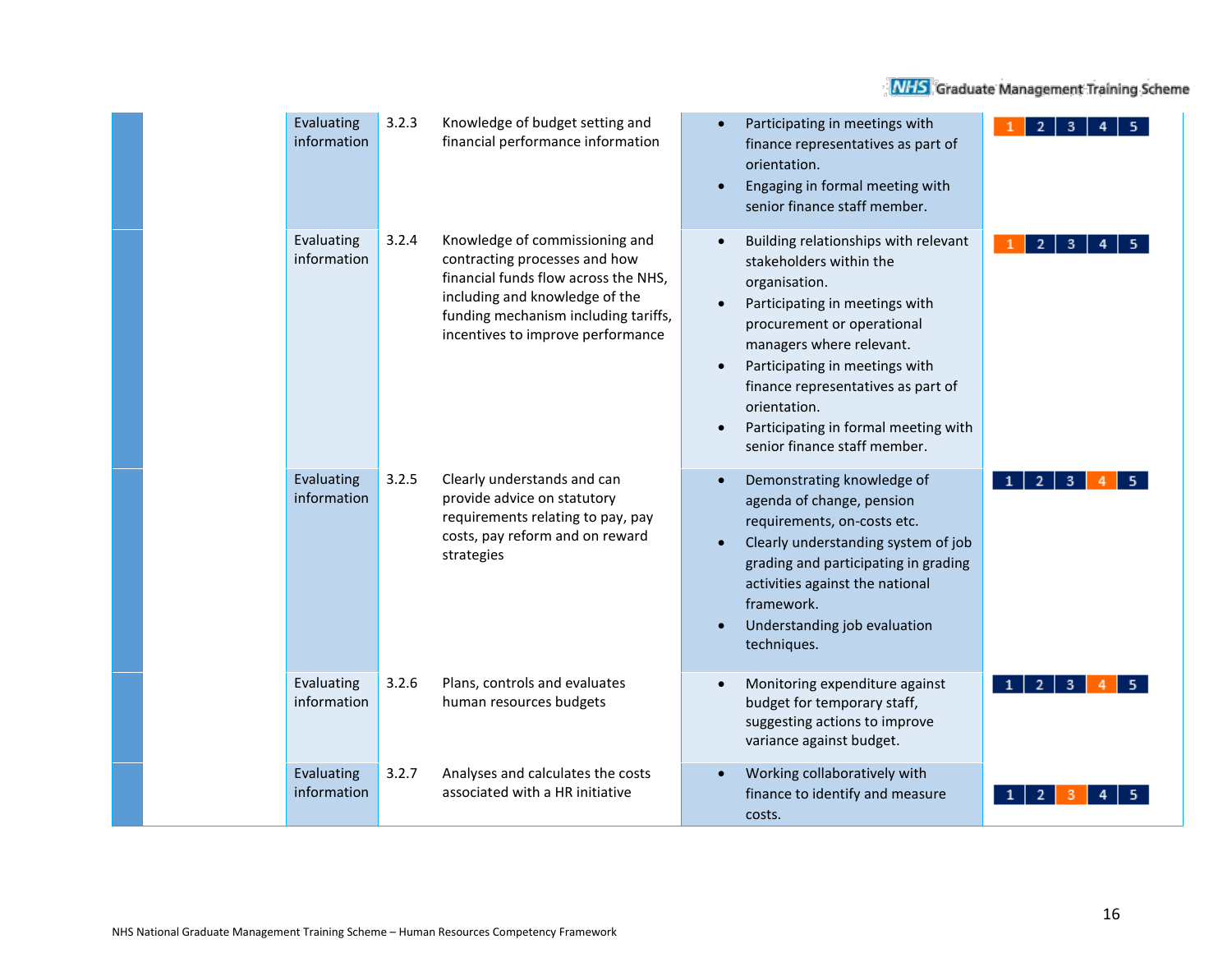|  | Benchmarking cost of initiative |  |
|--|---------------------------------|--|
|  | against similar organisations   |  |
|  |                                 |  |

| <b>Core Leadership</b><br><b>Domain</b> | <b>Healthcare</b><br>Leadership<br><b>Model</b> | <b>Competency</b>                                                                                                                                                                                     | <b>Examples of activities to</b><br>demonstrate experience                                                                                                                                                                                                                          | <b>Assessment Level</b>                           |
|-----------------------------------------|-------------------------------------------------|-------------------------------------------------------------------------------------------------------------------------------------------------------------------------------------------------------|-------------------------------------------------------------------------------------------------------------------------------------------------------------------------------------------------------------------------------------------------------------------------------------|---------------------------------------------------|
| 3.2 Managing<br><b>Resources</b>        | Engaging the<br>team<br>Holding to<br>account   | 3.2.1<br>Takes responsibility for leading a<br>team/group to achieve service<br>objectives within a specified<br>timeframe, resource allocation<br>and budget and to the required<br>quality standard | Being exposed to a project, or<br>$\bullet$<br>a sub task within a project,<br>that requires a group effort to<br>create a defined outcome or<br>project deliverable, within<br>time, budget and to expected<br>quality standards.                                                  | 5.<br>2 <sup>1</sup><br>1 <sup>1</sup><br>з.<br>4 |
| 3.3 Managing<br>People                  | Engaging the<br>team                            | 3.3.1<br>Instructs and manages other team<br>members in particular<br>activities/projects while ensuring<br>appropriate accountabilities and<br>clear goals are in place                              | Creating verbal or<br>$\bullet$<br>documented task plans for<br>team members/colleagues, or<br>documenting project work<br>packages to define activities<br>and outcomes required.<br>Providing individuals with<br>$\bullet$<br>constructive performance<br>feedback continuously. | -5.<br>$1 \mid 2 \mid$<br>3 <sup>1</sup>          |
|                                         | Engaging the<br>team<br>Holding to<br>account   | 3.3.2<br>Motivates team members through<br>clear direction setting,<br>constructive feedback and open<br>dialogue                                                                                     | Leading team meetings,<br>$\bullet$<br>encouraging contribution<br>during meetings and<br>seeking/providing feedback.                                                                                                                                                               | -5.<br>2 <sup>1</sup><br>3.                       |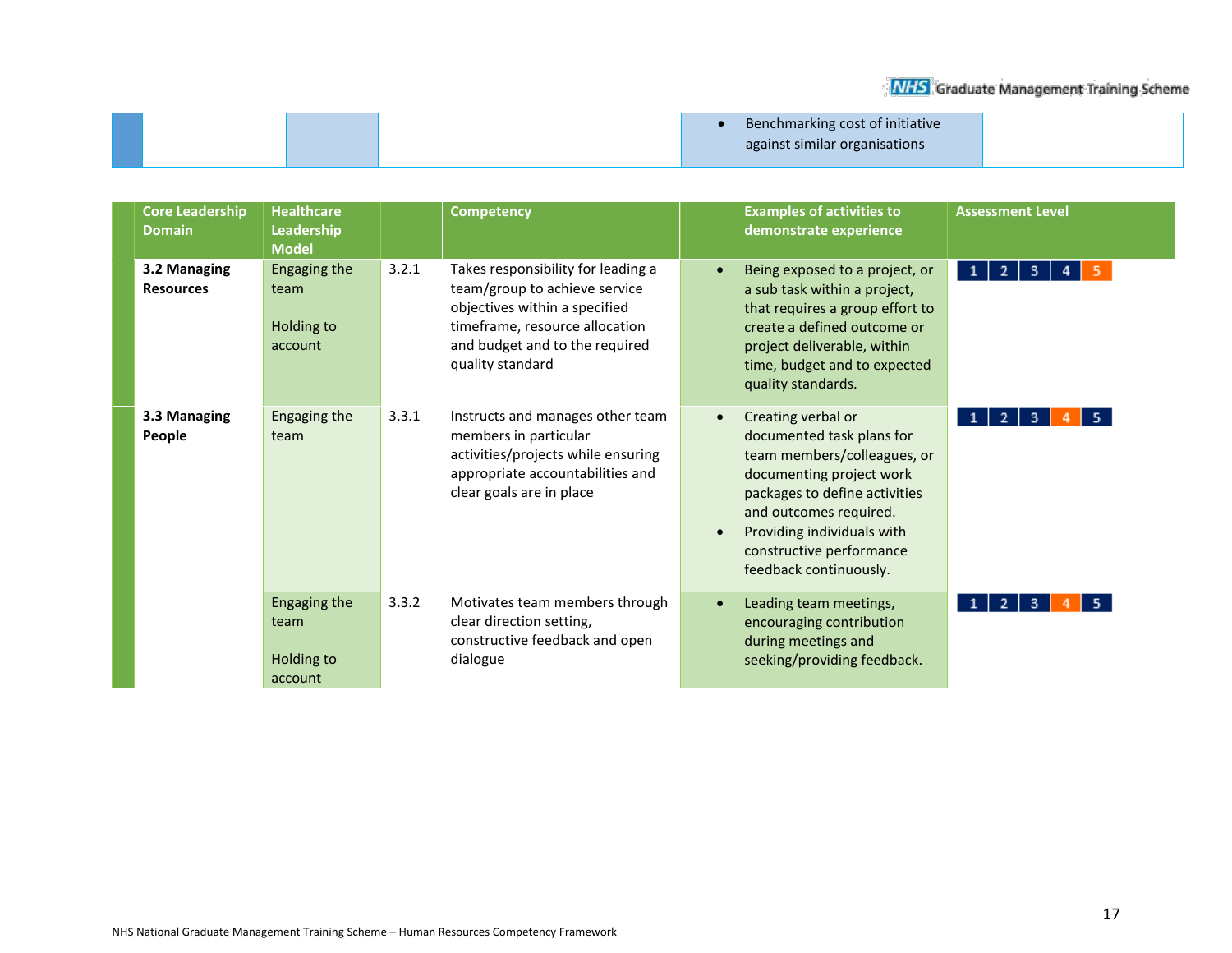| <b>Specialist</b>      | <b>Healthcare</b><br>Leadership<br><b>Model</b> |       |                                                                                                                                                                                    |                                                                                                                                                                                                                                                                                                                                                                                                                                                                                                                                                                                                            |
|------------------------|-------------------------------------------------|-------|------------------------------------------------------------------------------------------------------------------------------------------------------------------------------------|------------------------------------------------------------------------------------------------------------------------------------------------------------------------------------------------------------------------------------------------------------------------------------------------------------------------------------------------------------------------------------------------------------------------------------------------------------------------------------------------------------------------------------------------------------------------------------------------------------|
| 3.3 Managing<br>People | Evaluating<br>information                       | 3.3.3 | Demonstrates a full understanding<br>and can provide advice to others on<br>employment legislation and case<br>law, NHS staff terms and conditions,<br>redundancy legislation etc. | Applying knowledge and experience<br>$\bullet$<br>$\overline{\mathbf{3}}$<br>$\overline{4}$<br>$\mathbf{1}$<br>of appropriate legislation,<br>organisational processes and<br>people skills to provide acceptable<br>solutions to employee issues.<br>Considering the context of the<br>organisation and is politically astute<br>when providing advice.<br>Developing credibility in providing<br>advice to others.                                                                                                                                                                                       |
|                        | Holding to<br>account                           | 3.3.4 | Provides advice and support to local<br>managers and is involved in the<br>recruitment and selection process,<br>in line with best recruitment<br>practice                         | Demonstrating knowledge of<br>3<br>legislation and best practice in<br>recruitment and selection.<br>Supporting the recruitment and<br>selection process.<br>Writing job descriptions, job<br>adverts and person specifications.<br>Liaising with employment agencies.<br>Demonstrating knowledge of and<br>applying best practice in interviews,<br>assessment centres, role plays etc.<br>Where possible, demonstrating<br>$\bullet$<br>experience of using the techniques<br>in values-based recruitment<br>methods, e.g. for running<br>competency based interviews,<br>aligning questions to identify |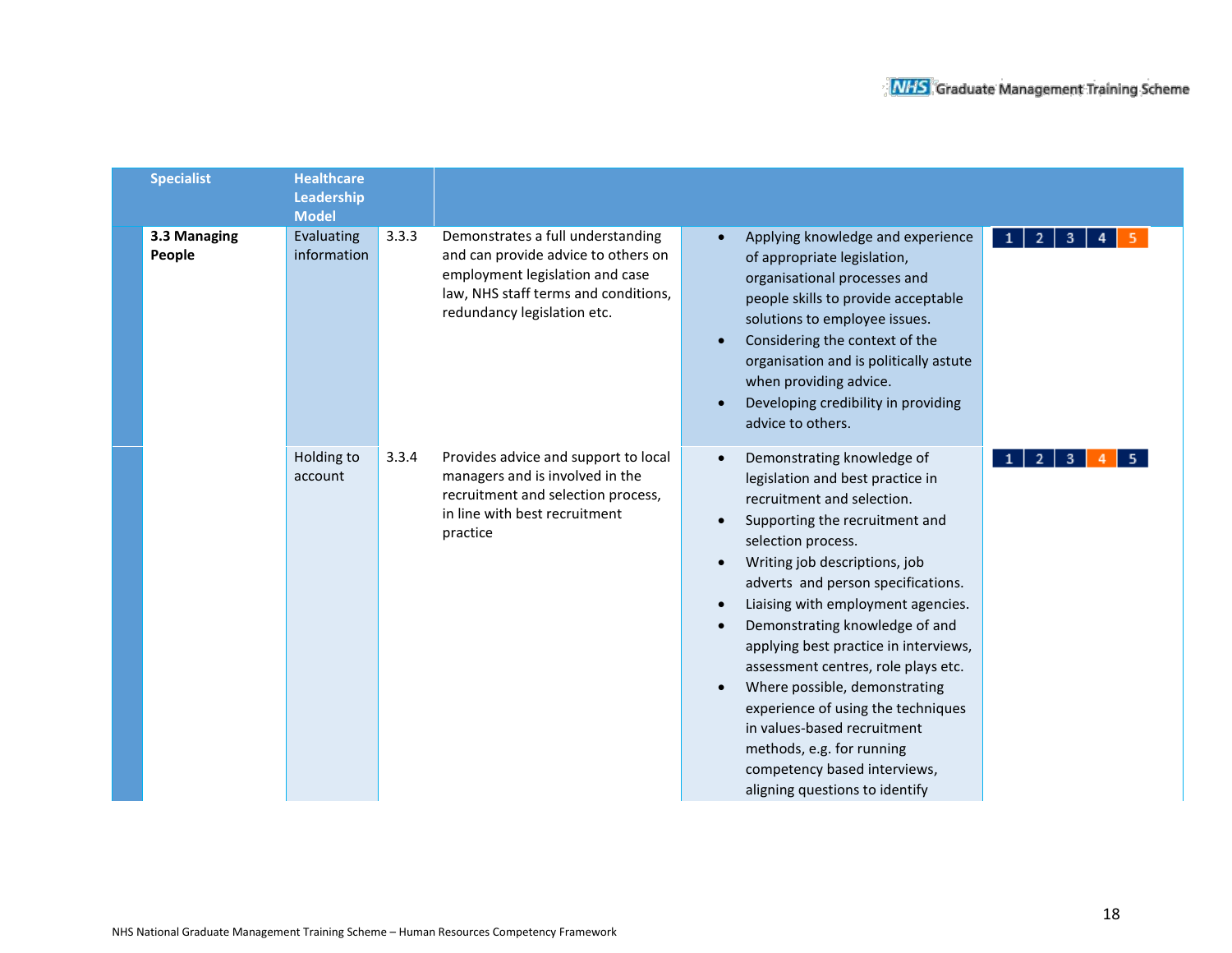|                          |       |                                                                                                                                                                  | specific values, competencies and<br>experiences.                                                                                                                                                                                                                                                                                                                                                                                                                    |   |
|--------------------------|-------|------------------------------------------------------------------------------------------------------------------------------------------------------------------|----------------------------------------------------------------------------------------------------------------------------------------------------------------------------------------------------------------------------------------------------------------------------------------------------------------------------------------------------------------------------------------------------------------------------------------------------------------------|---|
| Holding to<br>account    | 3.3.5 | Clearly understands and has<br>involvement in workforce planning<br>initiatives and measures workforce<br>productivity using available metrics<br>and benchmarks | Demonstrating knowledge of how<br>$\bullet$<br>to define the required workforce;<br>understanding workforce<br>availability; planning to deliver the<br>required workforce and implement,<br>monitoring and updating workforce<br>plans.<br>Demonstrating knowledge of<br>$\bullet$<br>guidance on workforce planning,<br>e.g. Skills for Health.<br>Supporting aspects of medical<br>workforce requirements,<br>potentially including rota design.                  | 2 |
| Leading<br>with care     | 3.3.6 | Respects, demonstrates and<br>promotes the individuality of others<br>and recognises the benefits of<br>diversity of ideas and approaches                        | Promoting diversity and inclusion in<br>$\bullet$<br>day-to-day HR management.<br>Adhering to reporting standards<br>$\bullet$<br>and ensuring compliance with<br>these.<br>Acting an impartial HR advisor<br>through accurate appraisal and<br>informed inquiry.<br>Receiving feedback from staff<br>$\bullet$<br>members.<br>Considering outcomes of personal<br>$\bullet$<br>development plans.<br>Taking on related project and<br>$\bullet$<br>programme roles. | 3 |
| Developing<br>capability | 3.3.7 | Supports local managers with<br>advice on best practice learning and<br>development and training tools                                                           | Advising on action learning, career<br>$\bullet$<br>management and development,<br>blended and e-learning,                                                                                                                                                                                                                                                                                                                                                           |   |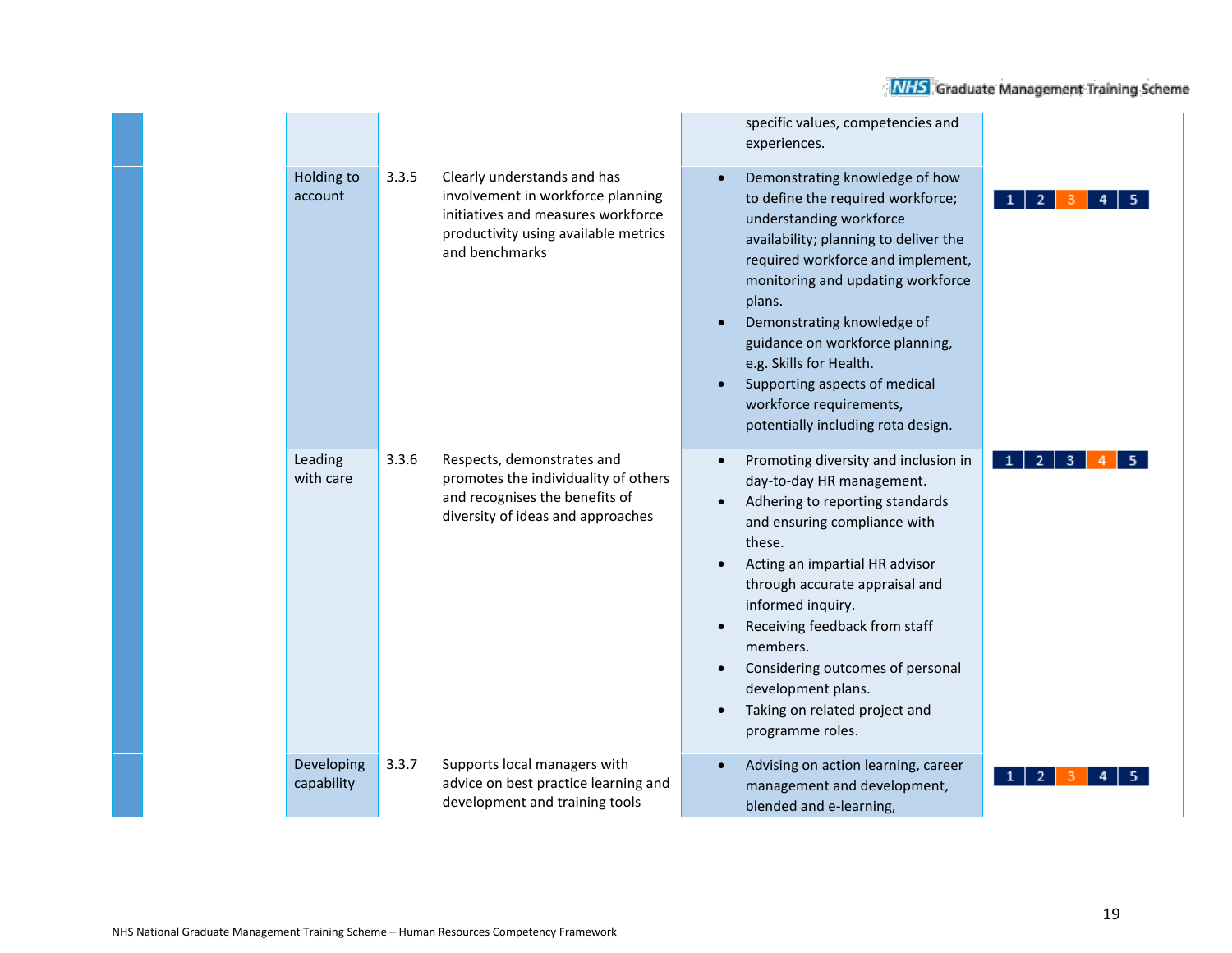|                           |        |                                                                                                                                                                                                                 | secondments, self-development,<br>and/or leadership development.                                                                                                                                                                                                                                                                                                       |                     |
|---------------------------|--------|-----------------------------------------------------------------------------------------------------------------------------------------------------------------------------------------------------------------|------------------------------------------------------------------------------------------------------------------------------------------------------------------------------------------------------------------------------------------------------------------------------------------------------------------------------------------------------------------------|---------------------|
| Evaluating<br>information | 3.3.8  | Uses techniques to gather<br>information on satisfaction and<br>employee well-being. Translates<br>findings into action plans and<br>supports the implementation of<br>these                                    | Assisting in the development of<br>user satisfaction surveys, e.g. staff<br>satisfaction survey.<br>Using information to monitor<br>absence levels.<br>Using evidence to support the<br>development of initiatives to<br>improve staff wellbeing.<br>Demonstrating knowledge of the<br>recommendations of staff wellbeing<br>reviews (e.g. the Boorman Review).        | 2                   |
| Evaluating<br>information | 3.3.9  | Clearly understands the issues<br>which affect NHS staff and can<br>direct staff to the appropriate<br>support, e.g. occupational health or<br>counselling services                                             | Understanding best practice for<br>staff health promotion and recent<br>reviews on staff wellbeing.<br>Working with the occupational<br>health team to support on resolving<br>issues (may include issues such as<br>alcohol, drugs and mental health).                                                                                                                | $\overline{2}$      |
| Holding to<br>account     | 3.3.10 | Provides advice to those<br>responsible for evaluating staff<br>performance, on appraisals and<br>personal development reviews,<br>performance management<br>techniques and processes and<br>absence management | Demonstrating knowledge of the<br>staff appraisal process and<br>participating in appraisals and<br>PDRs.<br>Establishing an understanding of<br>drivers of employee motivation and<br>action.<br>Considering outcomes of personal<br>development plans.<br>Considering ways to improve<br>performance management<br>processes and promoting the use of<br>appraisals. | $\overline{2}$<br>3 |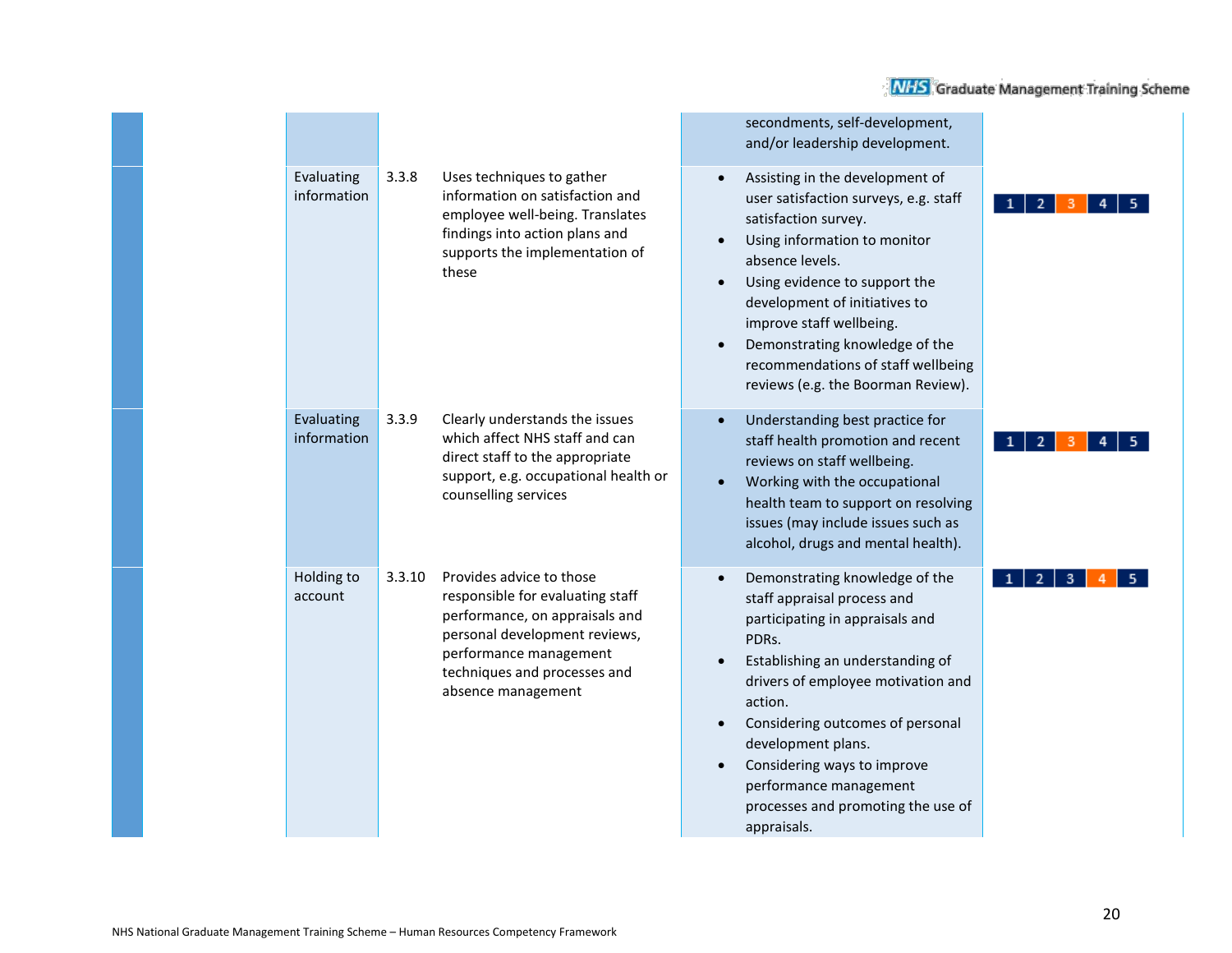|                                                    |        |                                                                                                                                      | Promoting a culture of career and<br>performance development.                                                                                                                                                                                                                                                                                             |
|----------------------------------------------------|--------|--------------------------------------------------------------------------------------------------------------------------------------|-----------------------------------------------------------------------------------------------------------------------------------------------------------------------------------------------------------------------------------------------------------------------------------------------------------------------------------------------------------|
| Developing<br>capability                           | 3.3.11 | Provides advice and support to local<br>managers on the principles, local<br>policy and legislation of Disciplinary<br>and Grievance | Demonstrating knowledge of<br>$\bullet$<br>legislation and disciplinary and<br>grievance procedures.<br>Advising local managers supporting<br>a disciplinary or grievance case<br>through to resolution.                                                                                                                                                  |
| Evaluating<br>information<br>Holding to<br>account | 3.3.12 | Analyses ineffective team and work<br>processes and to make<br>recommendations for improvement<br>for internal and external teams    | Identifying ineffective teamwork<br>through appraisal and informed<br>inquiry.<br>Supporting activities to improve<br>team performance.                                                                                                                                                                                                                   |
| Holding to<br>account                              | 3.3.13 | Participates in a redeployment or<br>redundancy process, undertakes<br>exit interviews and can provide<br>advice to others           | Demonstrates a detailed<br>$\bullet$<br>understanding of relevant<br>employment legislation.<br>Understanding regional approaches<br>to the redeployment of staff.<br>Communicating information on<br>retirement/redundancy and liaising<br>with staff, ensuring legal<br>compliance in these situations.<br>Supporting managers with exit<br>interviews. |
| Evaluating<br>information                          | 3.3.14 | Has an understanding of the<br>principles and practice of succession<br>planning as it applies to the NHS                            | Clearly understanding the role of<br>succession planning and talent<br>management and how barriers to<br>implementation maybe overcome<br>Supporting age profiling, skills<br>needs assessment and other<br>related activities.<br>Supporting talent management and<br>succession planning projects.                                                      |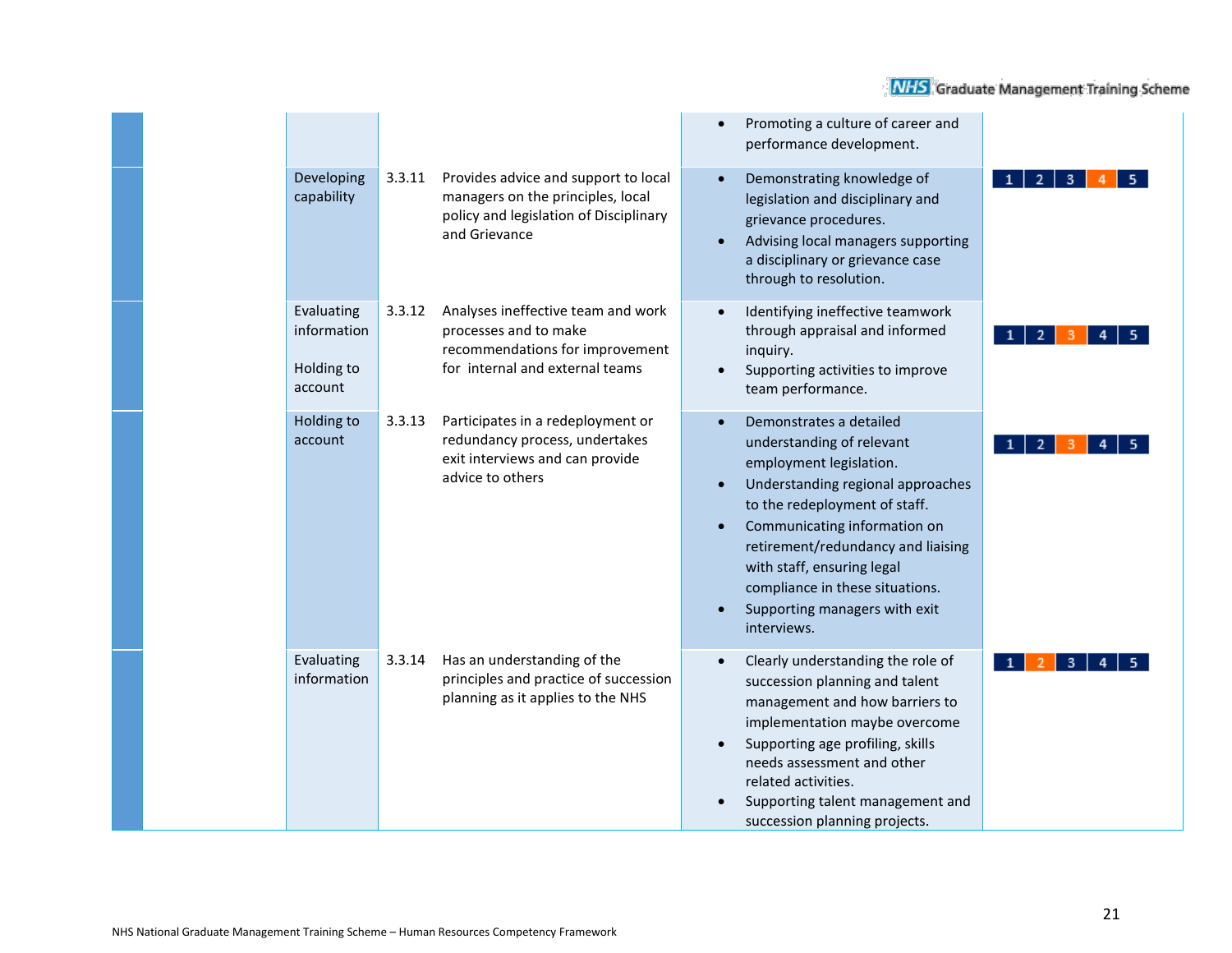|  | Developing talent management |  |
|--|------------------------------|--|
|  | strategies.                  |  |
|  |                              |  |

| <b>Core Leadership</b><br><b>Domain</b> | <b>Healthcare</b><br>Leadership<br><b>Model</b> |       | <b>Competency</b>                                                                                                                            |                                                               | <b>Examples of activities to</b><br>demonstrate experience                                                                                                                                                                                                                                                                                                                                                                                           | <b>Assessment Level</b>                               |
|-----------------------------------------|-------------------------------------------------|-------|----------------------------------------------------------------------------------------------------------------------------------------------|---------------------------------------------------------------|------------------------------------------------------------------------------------------------------------------------------------------------------------------------------------------------------------------------------------------------------------------------------------------------------------------------------------------------------------------------------------------------------------------------------------------------------|-------------------------------------------------------|
| 3.4 Managing<br>performance             | <b>Holding to</b><br>account                    | 3.4.1 | Understands the key performance<br>targets for the NHS and the<br>organisation                                                               | $\bullet$<br>$\bullet$                                        | <b>Reviewing relevant NHS</b><br>documentation to ensure<br>plans are drafted and<br>executed in line with<br>performance targets.<br>Understanding role and<br>performance requirements of<br>external regulatory bodies e.g.<br>NHS Improvement, Care<br><b>Quality Commission, NHS</b><br>England.                                                                                                                                                | $\mathbf{2}$<br>3 <sub>1</sub><br>5 <sub>1</sub><br>4 |
|                                         | Connecting our<br>service                       | 3.4.2 | Demonstrates knowledge of the<br>organisational systems and<br>processes for corporate, financial,<br>information and clinical<br>governance | $\bullet$<br>$\bullet$<br>$\bullet$<br>$\bullet$<br>$\bullet$ | Possessing good knowledge of<br>the organisation and<br>membership roles of<br>committee structures.<br>Arranging accountabilities.<br>Attendance at strategic<br>meetings, when available.<br>Possessing knowledge of<br>legislation on Data Protection,<br>Freedom of Information Act,<br>patient confidentiality, and<br>any other relevant legislation<br>applicable to your profession.<br>Possessing knowledge of risk<br>management approach. | 2<br>3                                                |
|                                         | Holding to<br>account                           | 3.4.3 | Supports the development and<br>monitoring of key performance                                                                                | $\bullet$                                                     | <b>Understanding routine</b><br>analysis of organisational                                                                                                                                                                                                                                                                                                                                                                                           | 3                                                     |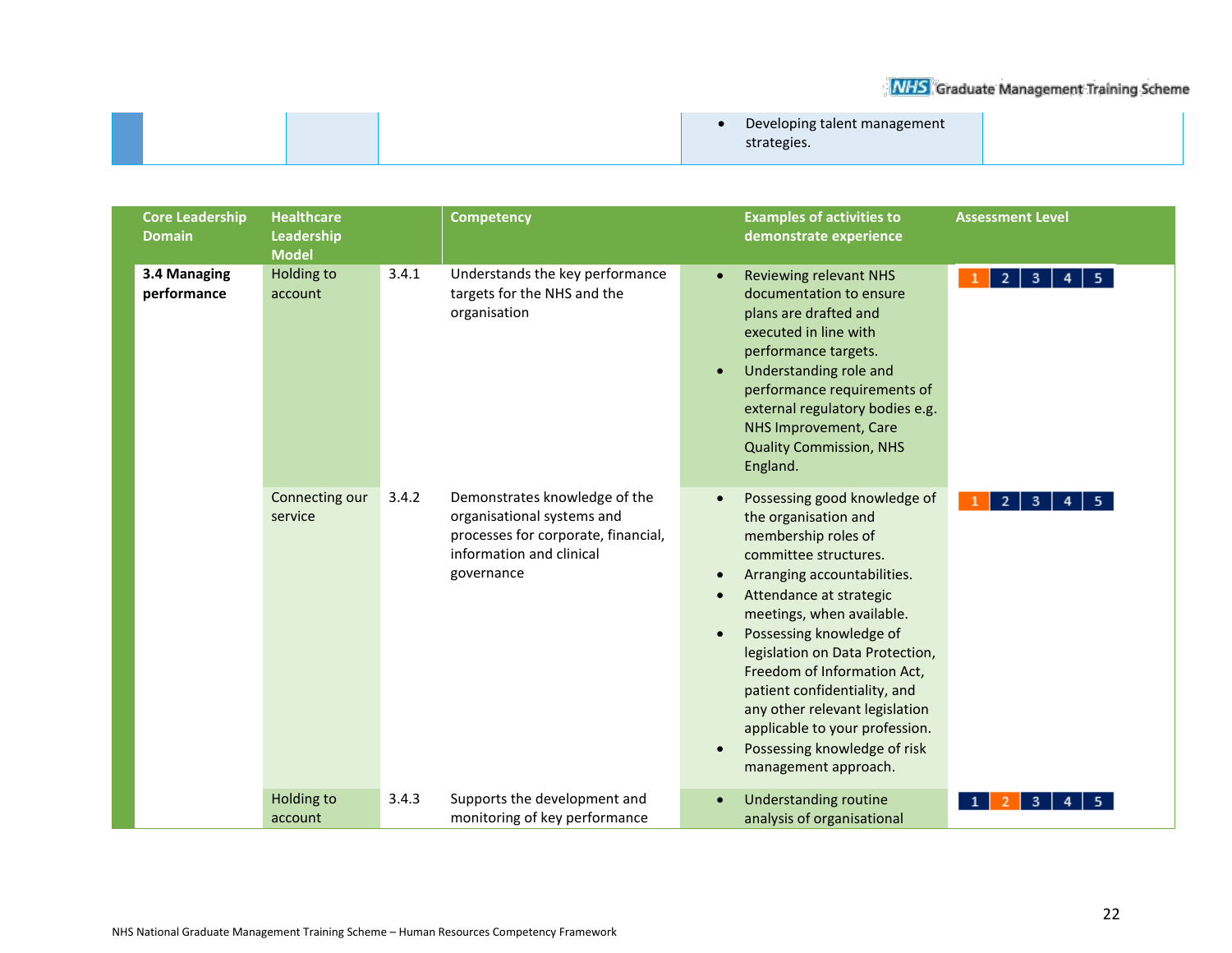|                                                             | indicators at an organisational<br>and/or project level                                                                                          | performance against key<br>targets.<br>Defining key outcomes and<br>outputs measures within<br>specific projects, e.g.<br>reduction in readmission<br>rates, patient bed days saved.                                                                                                                         |
|-------------------------------------------------------------|--------------------------------------------------------------------------------------------------------------------------------------------------|--------------------------------------------------------------------------------------------------------------------------------------------------------------------------------------------------------------------------------------------------------------------------------------------------------------|
| Holding to<br>account<br><b>Inspiring</b><br>shared purpose | Identifies when and what<br>3.4.4<br>corrective action needs to be<br>taken in order to maintain<br>performance standards for self<br>and others | Developing a corrective action<br>3.<br>plan to ensure that timescales<br>and project outcomes are still<br>met.<br>Gaining agreement to<br>additional resources.<br>Taking decisive action within<br>projects.<br>Generating innovative ideas<br>how to maintain and improve<br>standards and efficiencies. |

| <b>Specialist</b>                  | <b>Healthcare</b><br><b>Leadership</b><br><b>Model</b> |       |                                                                                                                                                                                          |                                                                                                                                                                                                                                                                       |         |
|------------------------------------|--------------------------------------------------------|-------|------------------------------------------------------------------------------------------------------------------------------------------------------------------------------------------|-----------------------------------------------------------------------------------------------------------------------------------------------------------------------------------------------------------------------------------------------------------------------|---------|
| 3.4 Managing<br><b>Performance</b> |                                                        | 3.4.5 | Experienced in using HR information<br>and HR information systems to<br>review performance against HR<br>indicators/ metrics, and managing<br>relationship with affected<br>stakeholders | Using HR information systems,<br>$\bullet$<br>e.g. Electronic Staff Record (ESR).<br>Identifying trends, benchmark<br>$\bullet$<br>performance, etc.<br>Interpreting sources of information<br>accurately.<br>Presenting information to senior HR<br>Manager/Partner. | -5<br>З |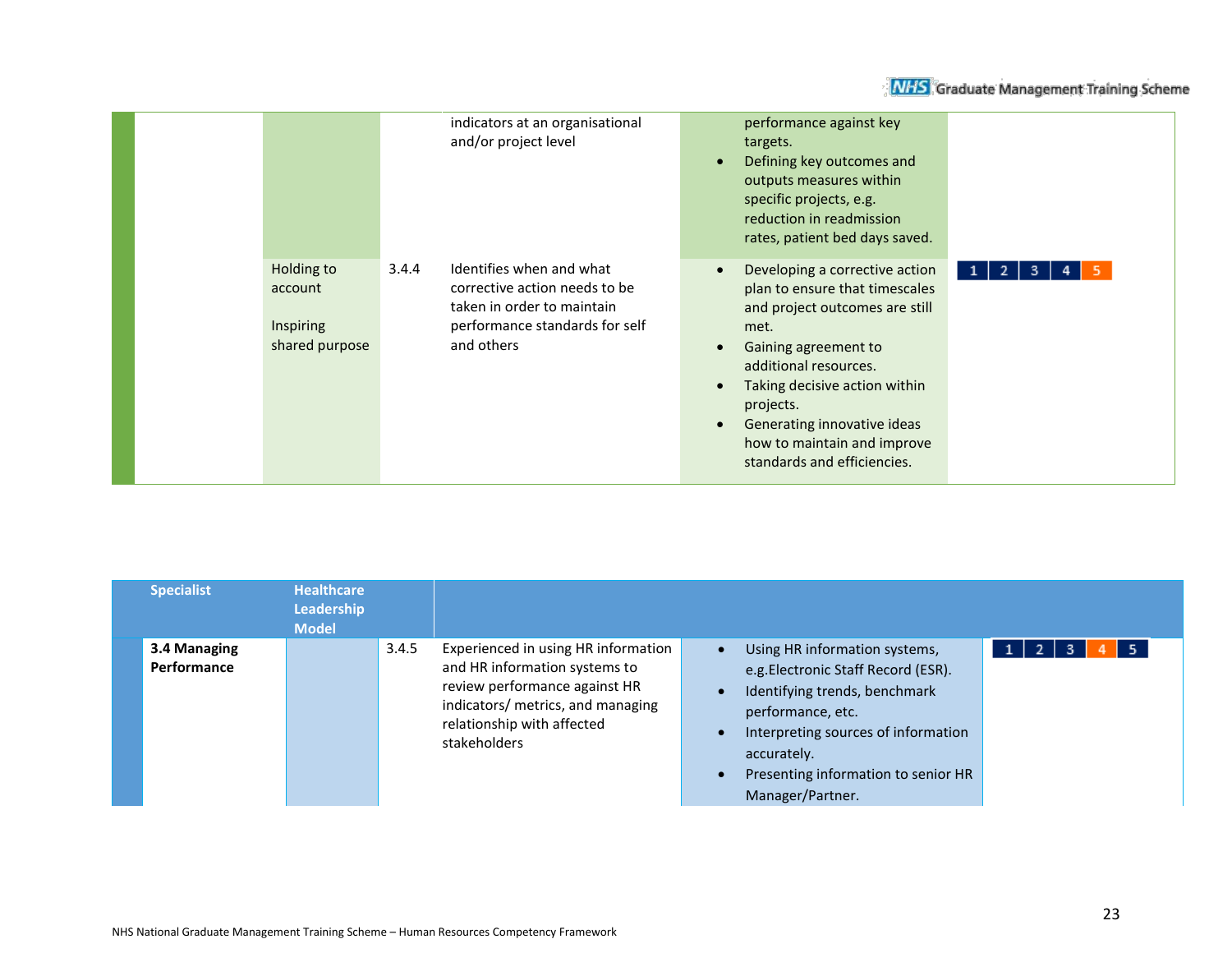| Evaluating<br>information | 3.4.6 | Understands the key performance<br>targets for the NHS and the<br>organisation and supports<br>compliance requirements where<br>applicable to the HR function | $\bullet$<br>$\bullet$<br>$\bullet$<br>$\bullet$ | Working with key stakeholders to<br>evaluate HR service delivery.<br>Reviewing relevant NHS<br>documentation.<br>Understanding requirements from<br>external regulatory bodies e.g. the<br>Care Quality Commission.<br>Developing knowledge of agenda<br>for Change involvement.<br>Collaborating with service<br>managers. | -3<br>2      |
|---------------------------|-------|---------------------------------------------------------------------------------------------------------------------------------------------------------------|--------------------------------------------------|-----------------------------------------------------------------------------------------------------------------------------------------------------------------------------------------------------------------------------------------------------------------------------------------------------------------------------|--------------|
| Holding to<br>account     | 3.4.7 | Supports line managers in managing<br>poor performance and provides<br>advice and support on tools and<br>measures to apply                                   | $\bullet$                                        | Understanding good practice in<br>resolving issues of poor<br>performance and sharing this<br>knowledge with others.<br>Supporting managers in developing<br>action plans.                                                                                                                                                  | $\mathbf{2}$ |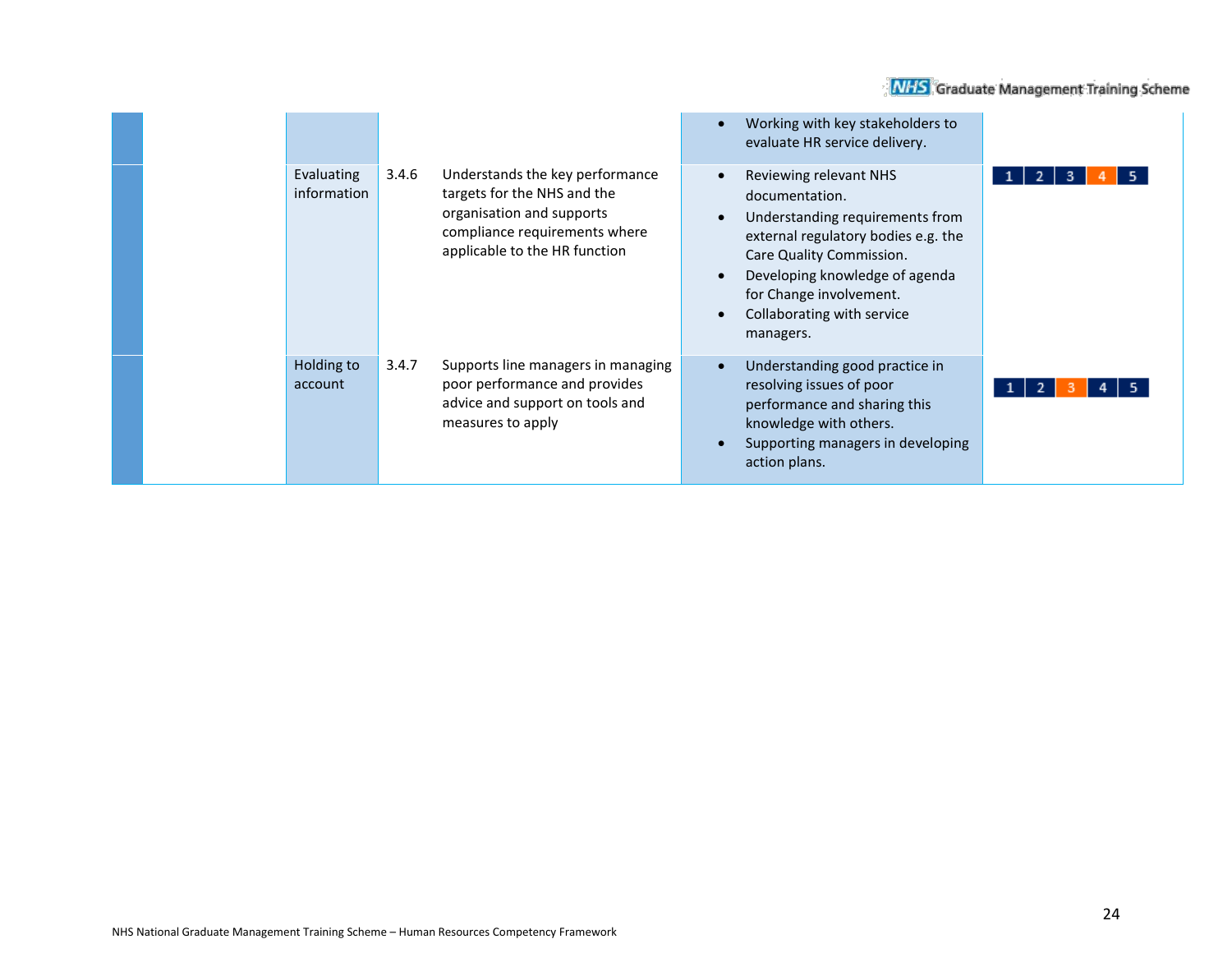| <b>Core Leadership</b><br><b>Domain</b> | <b>Healthcare</b><br>Leadership<br><b>Model</b> |       | <b>Competency</b>                                                                                                                          | <b>Examples of activities to demonstrate</b><br><b>Assessment Level</b><br>experience                                                                                                                                                                                                                                                                                                                                                                |
|-----------------------------------------|-------------------------------------------------|-------|--------------------------------------------------------------------------------------------------------------------------------------------|------------------------------------------------------------------------------------------------------------------------------------------------------------------------------------------------------------------------------------------------------------------------------------------------------------------------------------------------------------------------------------------------------------------------------------------------------|
| 4.1 Ensuring<br><b>Patient Safety</b>   | Connecting<br>our service                       | 4.1.1 | Demonstrates knowledge of the<br>wider compliance framework for<br>the organisation and the processes<br>for review                        | Understanding the role, remit and<br>3<br>2<br>requirements of external and/or<br>regulatory bodies, including the<br>Department of Health, external<br>auditors, Monitor NHS Improvement,<br><b>Care Quality Commission, Audit</b><br><b>Commission, NHS Litigation Authority</b><br>and Health & Overview Scrutiny<br>Committee, Healthwatch and Health,<br>NBB.<br>Understanding the different regulatory<br>regimes applicable to organisations. |
|                                         | Evaluating<br>information                       | 4.1.2 | Assesses and monitors the impacts<br>and risks of service<br>developments/changes to patient<br>safety and care and to the<br>organisation | Defining, measuring and interpreting<br>quantitative and qualitative impacts<br>2<br>and outcomes.<br>Using risk management matrices.                                                                                                                                                                                                                                                                                                                |
|                                         | Evaluating<br>Information                       | 4.1.3 | Demonstrates involvement in<br>developing risk mitigation<br>strategies and measures to<br>improve and/or maintain patient<br>safety       | Creating/contributing to the<br>development of risk mitigation plans<br>2<br>-1<br>with relevant stakeholders, and<br>demonstration that mitigation plans<br>are achievable, measurable, and<br>address both the cause and<br>consequence of the risks described.                                                                                                                                                                                    |
|                                         | Connecting<br>our service                       | 4.1.4 | Communicates and works<br>collaboratively to promote<br>continuous quality improvement                                                     | Working collaboratively within<br>multidisciplinary teams to identify or<br>implement improvements to patient<br>care.                                                                                                                                                                                                                                                                                                                               |

#### **Section 4. Improving Services**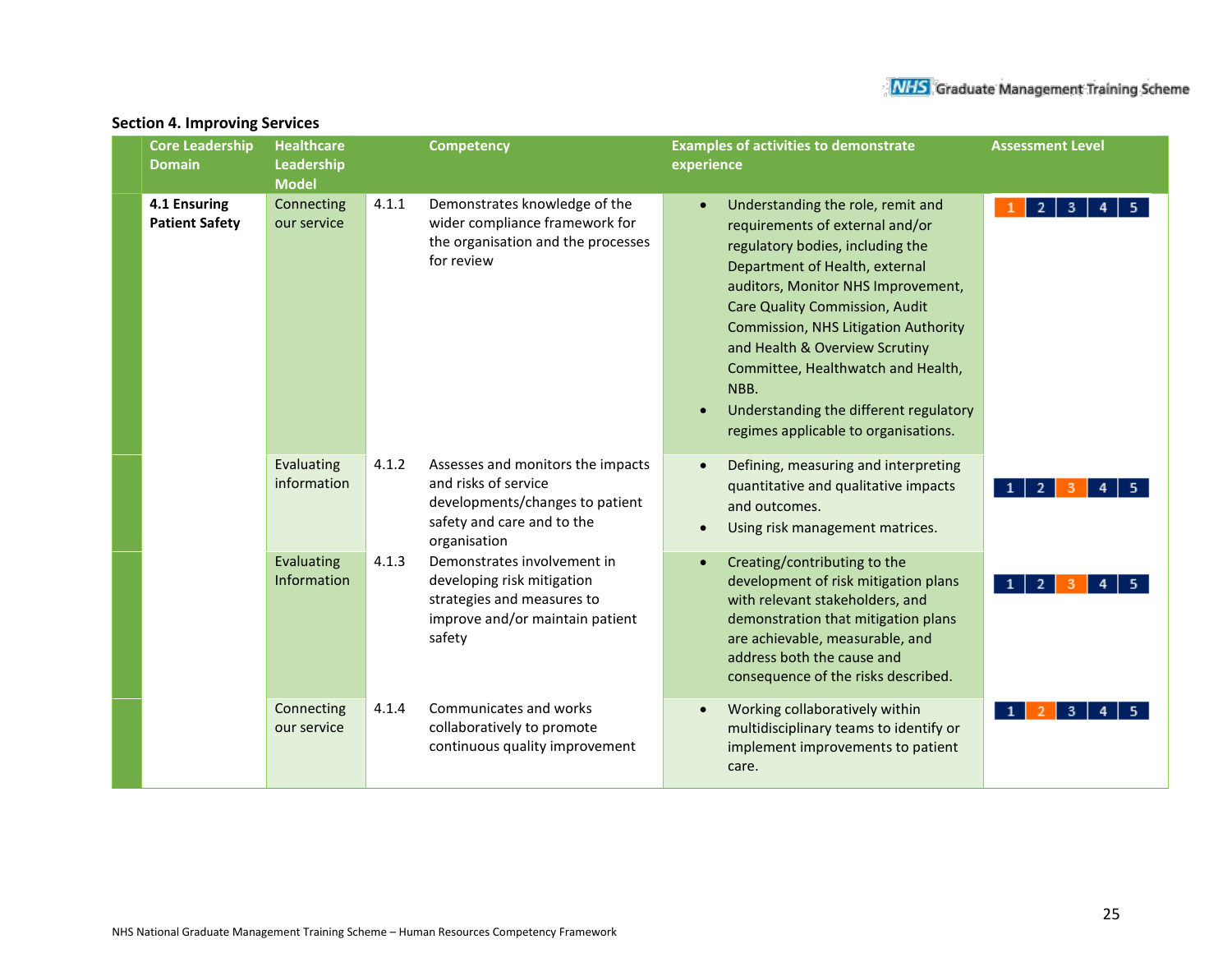| <b>Specialist</b>                     | <b>Healthcare</b><br>Leadership<br><b>Model</b> |       |                                                                                                                                                                                                       |                                                                                                                                                                                                                                                                             |                     |
|---------------------------------------|-------------------------------------------------|-------|-------------------------------------------------------------------------------------------------------------------------------------------------------------------------------------------------------|-----------------------------------------------------------------------------------------------------------------------------------------------------------------------------------------------------------------------------------------------------------------------------|---------------------|
| 4.1 Ensuring<br><b>Patient Safety</b> | Developing<br>capability                        | 4.1.5 | Supports managers in<br>institutionalising a culture of patient<br>safety, encouraging the use of<br>standardised protocols including<br>compliance with working time<br>directives and overtime etc. | Demonstrating knowledge of Safety<br>regulations, e.g. EU regulations on<br>the working time directive/staff<br>rotas.<br>Organising/participating in<br>communication events.<br>Understanding of pre-employment<br>checking procedures that can<br>impact patient safety. | 1 <sup>1</sup><br>3 |
|                                       | Developing<br>capability                        | 4.1.6 | Considers human factors to support<br>others in helping improve patient<br>safety                                                                                                                     | Understanding of and advising on<br>human factors (e.g. stress, anxiety<br>and tiredness) and their impact in<br>the work environment.                                                                                                                                      |                     |

| <b>Core Leadership</b><br><b>Domain</b> | <b>Healthcare</b><br>Leadership<br><b>Model</b> | <b>Competency</b>                                                                                                                                                                                | <b>Examples of activities to demonstrate</b><br>experience                                                                                                                                                                                                                                  | <b>Assessment Level</b> |
|-----------------------------------------|-------------------------------------------------|--------------------------------------------------------------------------------------------------------------------------------------------------------------------------------------------------|---------------------------------------------------------------------------------------------------------------------------------------------------------------------------------------------------------------------------------------------------------------------------------------------|-------------------------|
| 4.2 Critically<br>Evaluating            | Evaluating<br>information                       | Establishes an evaluation<br>4.2.1<br>framework and programmes to<br>support the monitoring of<br>outcomes from service<br>developments, including<br>assessments of the Return on<br>Investment | Demonstrating the ability to set the<br>parameters for undertaking an<br>evaluation, including economic, of<br>planned changes to services, including<br>e.g. setting the baseline, defining the<br>measures, defining the data sources,<br>capturing the data and measuring the<br>impact. | 1 <sup>1</sup>          |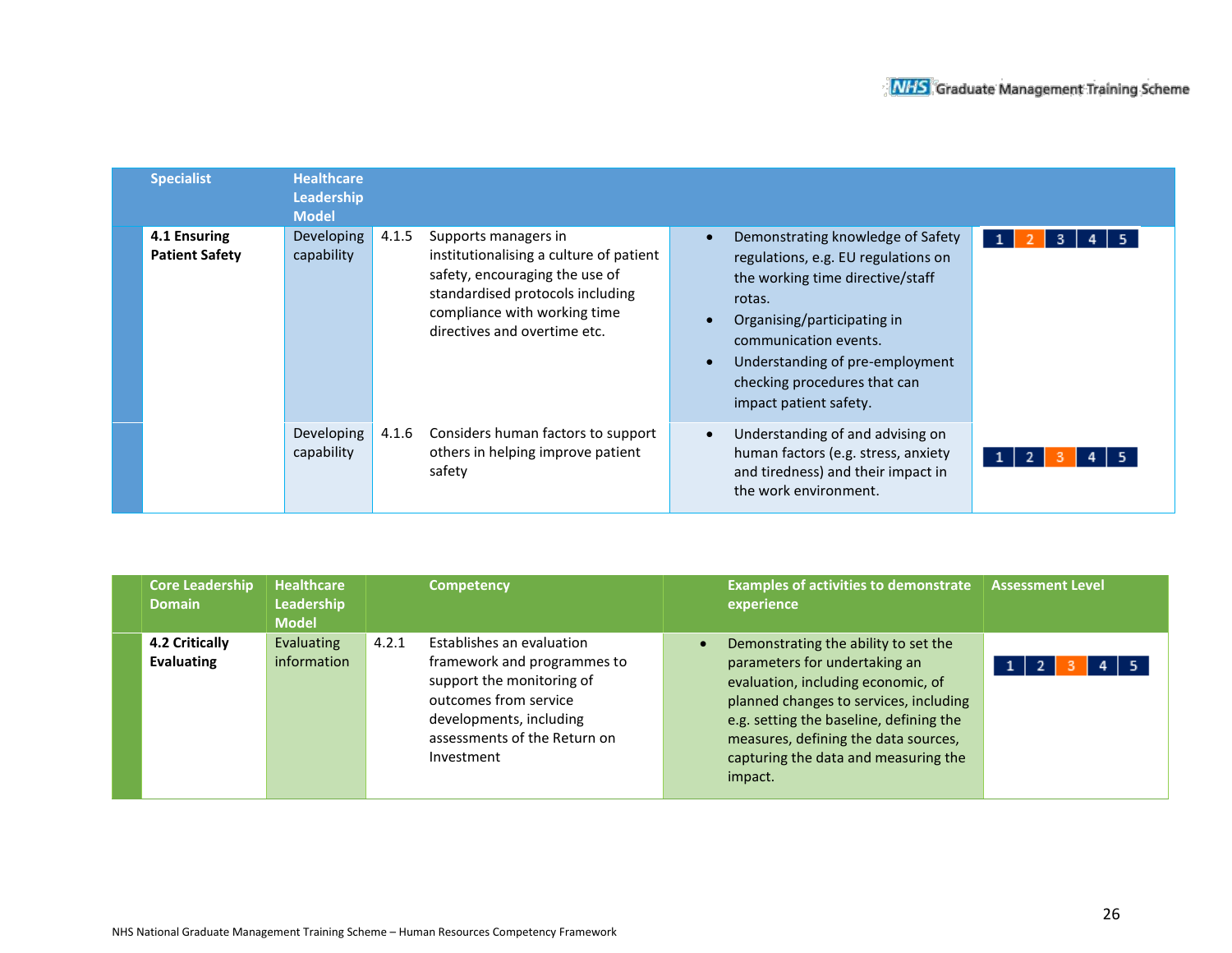| <b>Specialist</b>            | <b>Healthcare</b><br>Leadership<br><b>Model</b> |       |                                                                                                                                            |                                                                                                                                                                  |                            |
|------------------------------|-------------------------------------------------|-------|--------------------------------------------------------------------------------------------------------------------------------------------|------------------------------------------------------------------------------------------------------------------------------------------------------------------|----------------------------|
| 4.2 Critically<br>Evaluating | Evaluating<br>information                       | 4.2.2 | Understands the mechanisms for<br>consultation with employees at a<br>national and local level and has<br>involvement in such consultation | Demonstrating knowledge of<br>legislation and guidance.<br>Demonstrating knowledge of<br>consultation approaches, including<br>the use of innovative technology. | $4 \mid 5$<br>$\mathbf{1}$ |

| <b>Core Leadership</b><br><b>Domain</b>           | <b>Healthcare</b><br>Leadership<br><b>Model</b> | <b>Competency</b>                                                                                                     | <b>Examples of activities to demonstrate</b><br>experience                                                                                                                                        | <b>Assessment Level</b> |
|---------------------------------------------------|-------------------------------------------------|-----------------------------------------------------------------------------------------------------------------------|---------------------------------------------------------------------------------------------------------------------------------------------------------------------------------------------------|-------------------------|
| 4.3 Developing<br>new and<br>creative<br>concepts | Evaluating<br>information                       | 4.3.1<br>Reviews and critically appraises the<br>activities within the department<br>and suggests new ways of working | Documenting ideas raised or<br>$\bullet$<br>suggested as part of regular one to<br>one meetings with line manager, or<br>from minutes of team/departmental<br>meetings.<br>Sharing best practice. |                         |
|                                                   | Engaging the<br>team                            | 4.3.2<br>Plays an active role within a team<br>on a service development/change<br>management project                  | Participating in project management<br>$\bullet$<br>meetings and taking on deliverables<br>that lead to improvements/ changes in<br>services.                                                     |                         |
|                                                   | Evaluating<br>information                       | 4.3.3<br>Thinks creatively and is able to<br>solve complex problems or<br>scenarios                                   | Proactively getting involved in creating<br>$\bullet$<br>solutions to tackle different scenarios<br>to ensure efficiency and quality<br>patient care.                                             |                         |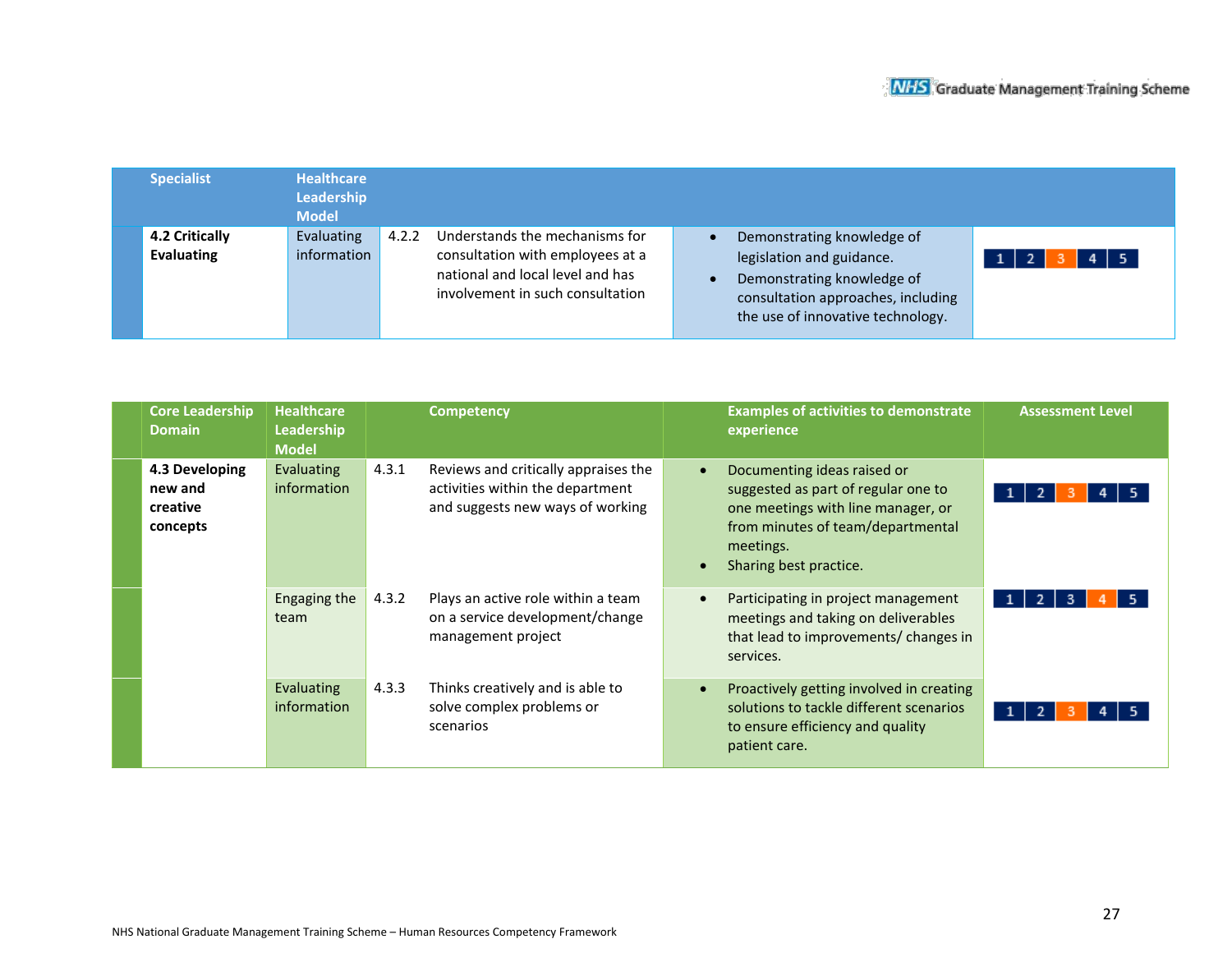| <b>Specialist</b>                                 | <b>Healthcare</b><br>Leadership<br><b>Model</b> |       |                                                                                                                            |                                                                                                                                                                                                        |         |
|---------------------------------------------------|-------------------------------------------------|-------|----------------------------------------------------------------------------------------------------------------------------|--------------------------------------------------------------------------------------------------------------------------------------------------------------------------------------------------------|---------|
| 4.3 Encouraging<br>Improvement and<br>Innovation. | Developing<br>capability                        | 4.3.4 | Supports line managers in creating<br>employee incentives which drive<br>operational innovation and quality<br>improvement | Demonstrating knowledge of<br>incentives (financial and non-<br>financial).<br>Working with departmental<br>managers to create skills profiles<br>for the organisation.<br>Updating relevant policies. | $4$   5 |

| <b>Core Leadership</b><br><b>Domain</b>   | <b>Healthcare</b><br>Leadership<br><b>Model</b> | <b>Competency</b>                                                                                                                                                 | <b>Examples of activities to demonstrate</b><br>experience                                                                                                               | <b>Assessment Level</b>           |
|-------------------------------------------|-------------------------------------------------|-------------------------------------------------------------------------------------------------------------------------------------------------------------------|--------------------------------------------------------------------------------------------------------------------------------------------------------------------------|-----------------------------------|
| 4.4 Facilitating<br><b>Transformation</b> | Sharing the<br>vision                           | 4.4.1<br>Has effective report writing and<br>presentation skills of data and<br>information to support the case for<br>change and to influence decision<br>making | Contributing to or supporting with<br>Board Papers, meeting papers and<br>presentations, and minutes where<br>effective presentation has occurred.                       | -5<br>1 <sup>1</sup><br>-2-1<br>3 |
|                                           | Connecting<br>our service                       | 4.4.2<br>Has experience of supporting the<br>implementation of a change<br>management process/project                                                             | Taking on a task of Project<br>documentation and post-<br>implementation review, detailing the<br>role of the individual, and the<br>outcomes achieved with the project. |                                   |
|                                           | Leading with<br>care                            | 4.4.3<br>Provides positive actions to push<br>leaders and those above them to<br>take responsibility for the<br>wellbeing of their team.                          | Engages stakeholder and more senior<br>members of the team to evaluate<br>decisions they make and the effect it<br>has on individual's health and<br>wellness.           | -5.<br>$\overline{2}$<br>3.       |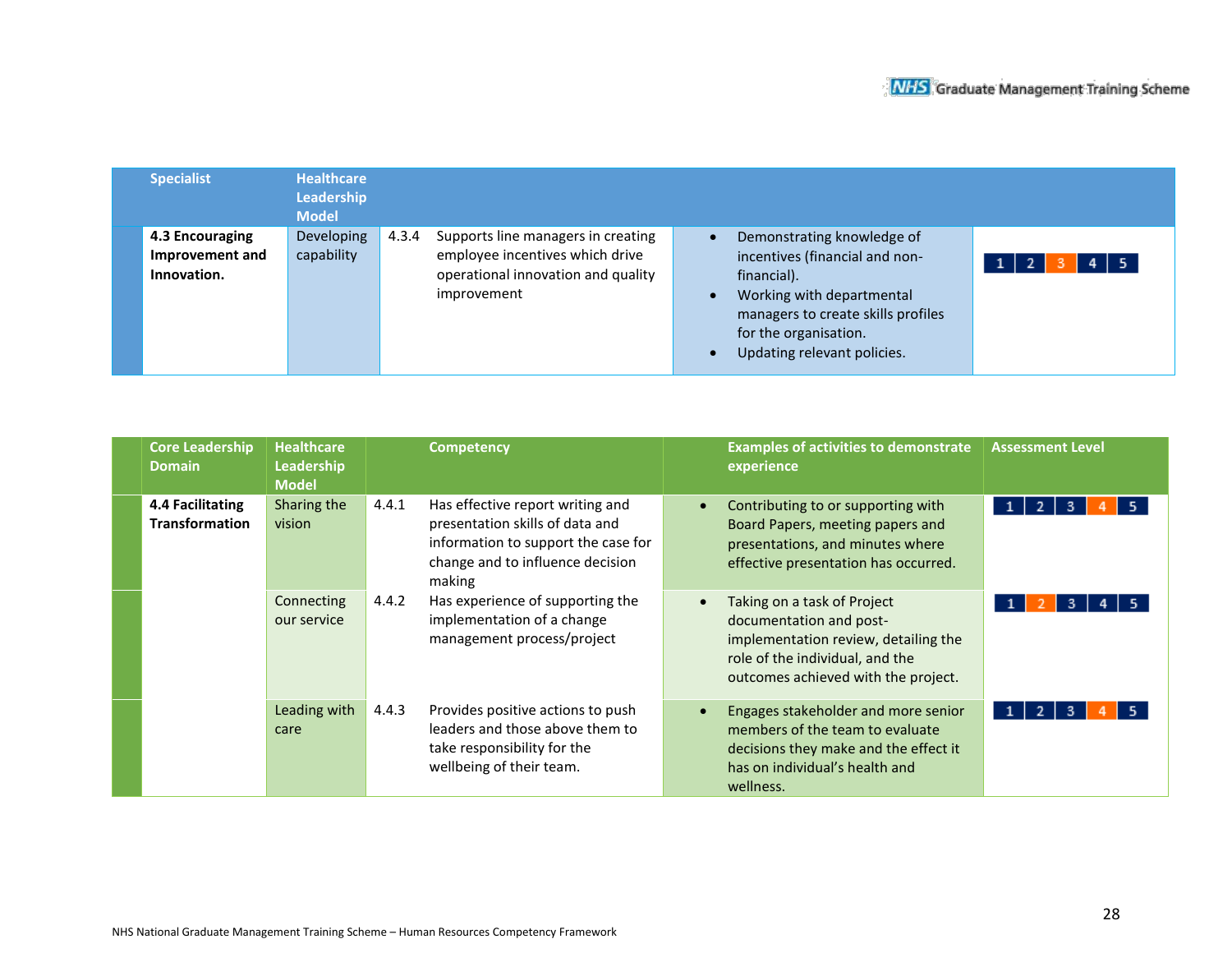| Pushes back on senior members of the   |
|----------------------------------------|
| team if decisions are counter to well- |
| being within the team.                 |

| <b>Specialist</b>                                             | <b>Healthcare</b><br>Leadership<br><b>Model</b> |                                                                                                                                                                                |                                                                                                                                                                                |           |                                                                                                                                                                                                                                                                              |                                     |
|---------------------------------------------------------------|-------------------------------------------------|--------------------------------------------------------------------------------------------------------------------------------------------------------------------------------|--------------------------------------------------------------------------------------------------------------------------------------------------------------------------------|-----------|------------------------------------------------------------------------------------------------------------------------------------------------------------------------------------------------------------------------------------------------------------------------------|-------------------------------------|
| <b>4.4 Facilitating</b><br><b>Transformation</b><br><b>OD</b> | <b>Developing</b><br>capability                 | 4.4.3                                                                                                                                                                          | Understands the different<br>competency requirements of<br>departments across the<br>organisation and is able to support<br>managers in creating relevant<br>competency models | $\bullet$ | Creating competency models.<br>Creating cross-divisional meetings<br>to discuss organisational<br>competencies.<br><b>Understanding NHS frameworks</b><br>such as the Knowledge and Skills<br>Framework.                                                                     | $\overline{2}$<br>$\mathbf{1}$<br>4 |
|                                                               | Connecting<br>our service                       | 4.4.4                                                                                                                                                                          | Promotes cross-divisional<br>information sharing in order to<br>maintain an organisational view of<br>the skills and capability<br>requirements of the organisation            |           | Creating cross-divisional meetings<br>to discuss organisational<br>competencies.                                                                                                                                                                                             | 2 I<br>$\mathbf{1}$<br>3            |
|                                                               | Developing<br>capability                        | Works with local managers to<br>4.4.5<br>improve the performance and<br>productivity of employees through<br>organisational change, e.g.<br>reorganisation or service redesign |                                                                                                                                                                                |           | Reviewing current work practices,<br>job design and skills and identifying<br>opportunities for cost savings.<br>Seeking to minimise inefficiencies<br>whilst maintaining a high quality HR<br>function.<br>Participating in and support<br>organisational change processes. | $\overline{2}$<br>3<br>-1           |
|                                                               | Developing<br>capability                        | 4.4.6                                                                                                                                                                          | Uses OD skills to support the<br>planning and implementation of<br>change processes                                                                                            |           | Supporting project teams focussed<br>on key areas of the organisation.                                                                                                                                                                                                       |                                     |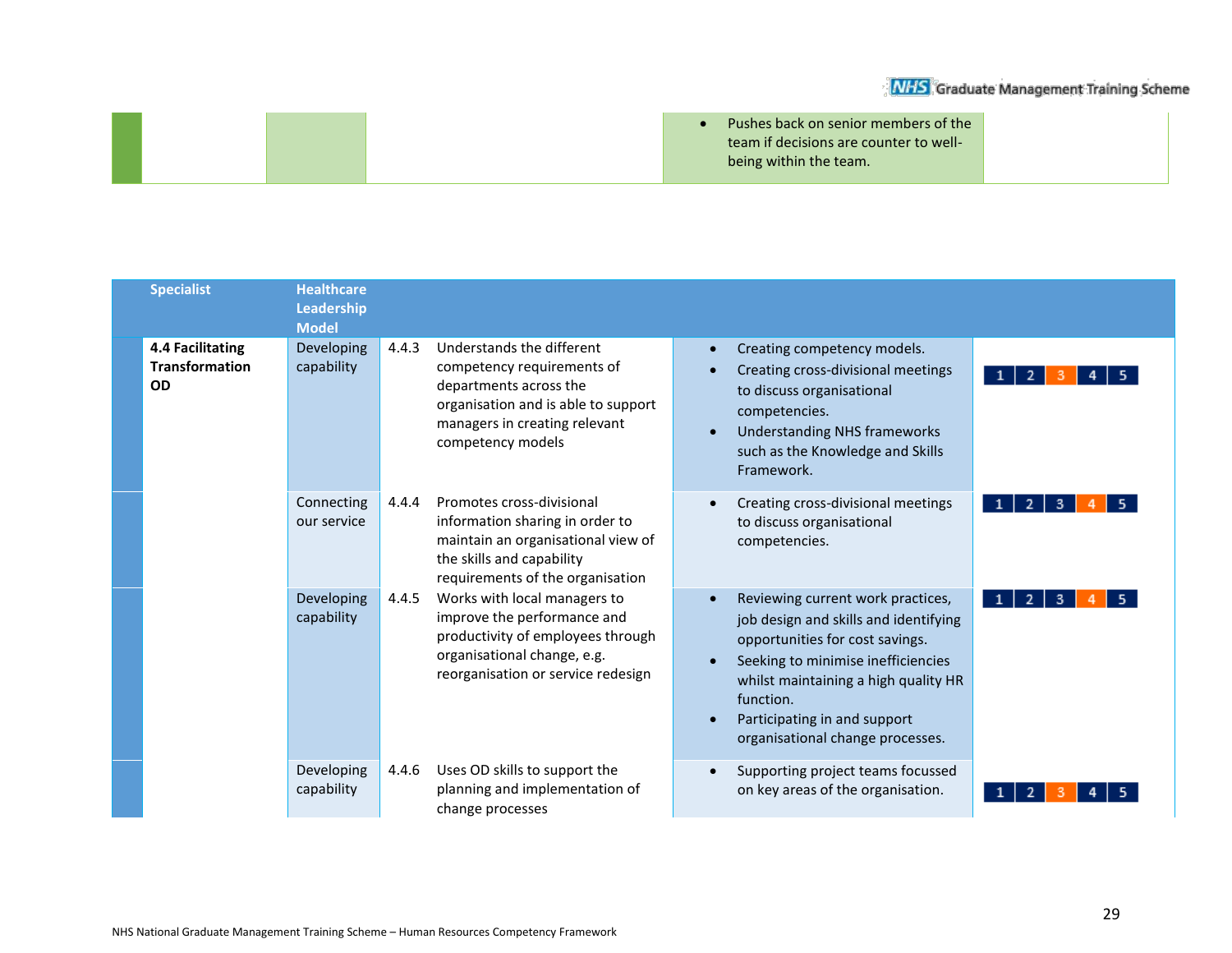| Evaluating<br>information | 4.4.7 | Provides advice and support on<br>organisational change issues and<br>associated legislation, e.g. TUPE<br>and redundancy, redeployment etc.                                                                                 | Demonstrating knowledge and<br>$\bullet$<br>providing advice on relevant<br>legislation.<br>Understanding shared service<br>$\bullet$<br>models.<br>Supporting managers and staff<br>$\bullet$<br>through organisational change<br>processes.                                                                                                                                                                                                                                                                                 |        |
|---------------------------|-------|------------------------------------------------------------------------------------------------------------------------------------------------------------------------------------------------------------------------------|-------------------------------------------------------------------------------------------------------------------------------------------------------------------------------------------------------------------------------------------------------------------------------------------------------------------------------------------------------------------------------------------------------------------------------------------------------------------------------------------------------------------------------|--------|
| Developing<br>capability  | 4.4.8 | Supports the organisation through<br>periods of change by facilitating<br>effective communications to staff<br>and managing employee resistance,<br>throughout the change process                                            | Creating/participating in<br>$\bullet$<br>communication events.<br>Developing/maintaining the<br>$\bullet$<br>OD/HR/workforce intranet site.<br>Confidently adapting s their<br>$\bullet$<br>communication style and method<br>of communication to different<br>situations.<br>Ensuring all facts are known before<br>$\bullet$<br>giving advice.<br>Being considerate, respectful and<br>responsive in communication.<br>Demonstrating awareness of<br>$\bullet$<br>employee barriers to change, and<br>potential solutions. | 2<br>з |
| Evaluating<br>information | 4.4.9 | Understands and is able to<br>articulate the future talent needs of<br>the organisation and is able to<br>support the development of<br>recruitment, development and<br>retention practices and policies to<br>reflect these | Working with departmental<br>$\bullet$<br>managers to advise on talent<br>management practices or<br>approaches that can help address<br>issues recruitment/retention<br>Assisting managers with writing job<br>$\bullet$<br>descriptions and job adverts.<br>Developing and participating in<br>talent development activities.                                                                                                                                                                                               |        |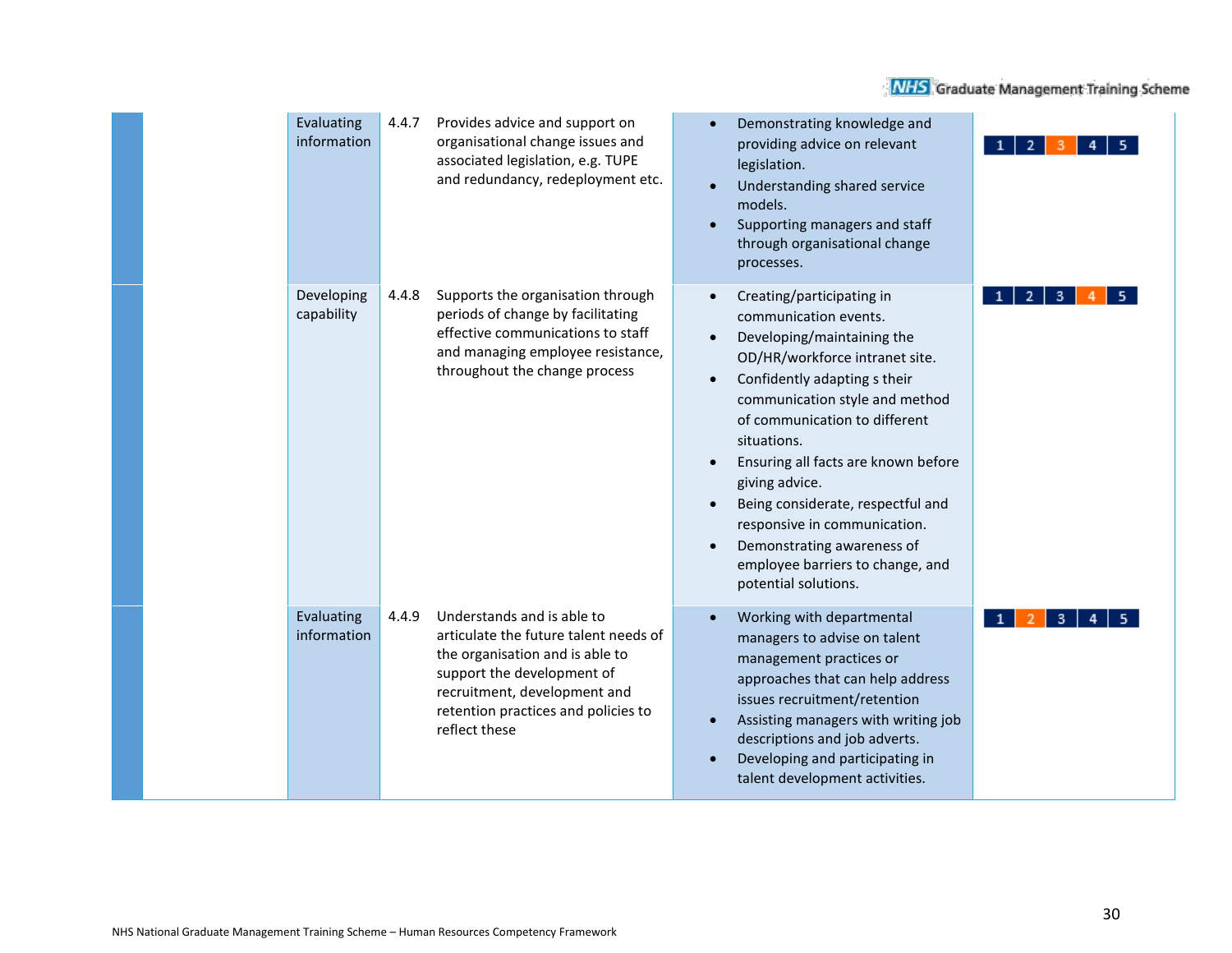#### **Section 5. Setting Direction**

| <b>Core Leadership</b><br><b>Domain</b>    | <b>Healthcare</b><br>Leadership<br><b>Model</b> |       | <b>Competency</b>                                                                                                                                                                                   | <b>Examples of activities to demonstrate</b><br>experience                                                                    | <b>Assessment Level</b> |
|--------------------------------------------|-------------------------------------------------|-------|-----------------------------------------------------------------------------------------------------------------------------------------------------------------------------------------------------|-------------------------------------------------------------------------------------------------------------------------------|-------------------------|
| 5.1 Identify the<br>contexts for<br>change | Sharing the<br>vision                           | 5.1.1 | Demonstrates knowledge and<br>understanding of key strategic policy<br>documents informing the national<br>direction of travel e.g. Health and<br>Social Care Bill, NHS Operating<br>Framework etc. | Familiarising yourself with the<br>$\bullet$<br>relevant policy documents and<br>applying the insights into everyday<br>work. | -5                      |
|                                            | Sharing the<br>vision                           | 5.1.2 | Demonstrates knowledge and<br>understanding of the system reform<br>agenda, including new organisational<br>forms and their governance and<br>accountability frameworks                             | Assessing and reading the relevant<br>$\bullet$<br>documentation to stay informed.                                            | -5<br>2<br>з            |

| <b>Specialist</b>                                    | Healthcare<br>Leadership<br><b>Model</b> |       |                                                                                                                                                          |                                                                                                                                                                                      |   |
|------------------------------------------------------|------------------------------------------|-------|----------------------------------------------------------------------------------------------------------------------------------------------------------|--------------------------------------------------------------------------------------------------------------------------------------------------------------------------------------|---|
| 5.1 Identifying the<br><b>Contexts for</b><br>Change | Evaluating<br>information                | 5.1.3 | Knowledge and understanding of<br>NHS Employers and national NHS<br>HR policy, and how this translates<br>into local actions and service<br>developments | Developing knowledge of national<br>strategic guidance.<br>Maintaining knowledge through<br>regular review of publications and<br>wider reading.<br>Conducting own research/reading. | 2 |

| <b>Core Leadership</b><br><b>Domain</b> | <b>Healthcare</b><br><b>Leadership</b><br><b>Model</b> | <b>Competency</b>                     | <b>Examples of activities to</b><br>demonstrate experience | <b>Assessment Level</b>        |
|-----------------------------------------|--------------------------------------------------------|---------------------------------------|------------------------------------------------------------|--------------------------------|
| 5.2 Applying                            | <b>Inspiring</b>                                       | Questions and challenges the<br>5.2.1 | Understanding the national and                             |                                |
| Knowledge and                           | shared                                                 | assumptions and evidence base         | local plans in order to have                               | $4 \mid 5$<br>$1 \overline{2}$ |
| <b>Evidence</b>                         | purpose                                                |                                       | informed discussions and give                              |                                |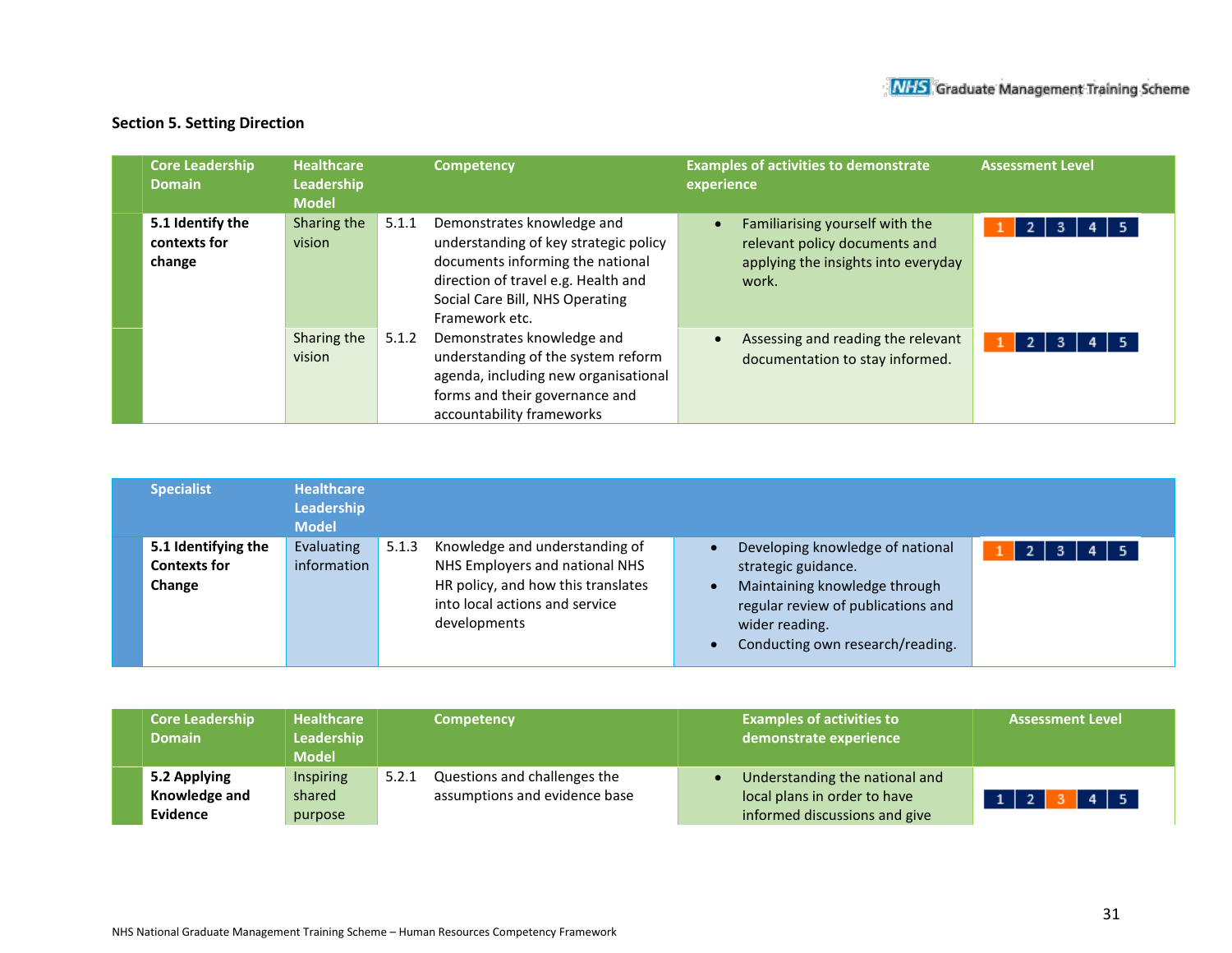| <b>Core Leadership</b> | <b>Healthcare</b> | <b>Competency</b>                       | <b>Examples of activities to</b> | <b>Assessment Level</b> |
|------------------------|-------------------|-----------------------------------------|----------------------------------|-------------------------|
| <b>Domain</b>          | <b>Leadership</b> |                                         | demonstrate experience           |                         |
|                        | <b>Model</b>      |                                         |                                  |                         |
| 5.3 Making             | Sharing the       | Is involved in a group/project<br>5.3.1 | Contributing to efforts (through |                         |
| <b>Decisions</b>       | vision            | responsible for deciding future         | research or actions) targeting   | $4 \mid 5$              |
|                        |                   | service change/transformation.          | future services improvement and  |                         |
|                        |                   |                                         | transformation.                  |                         |

| <b>Specialist</b>              | <b>Healthcare</b><br><b>Leadership</b><br><b>Model</b> |                                                                         |                                                                                            |                              |
|--------------------------------|--------------------------------------------------------|-------------------------------------------------------------------------|--------------------------------------------------------------------------------------------|------------------------------|
| 5.3 Making<br><b>Decisions</b> | Developing<br>capability                               | Leads or assists on the<br>5.3.2<br>development, consultation, training | Engaging stakeholders<br>managers/staff, union reps.<br>Providing training on HR policies. | $4 \mid 5$<br>$\overline{2}$ |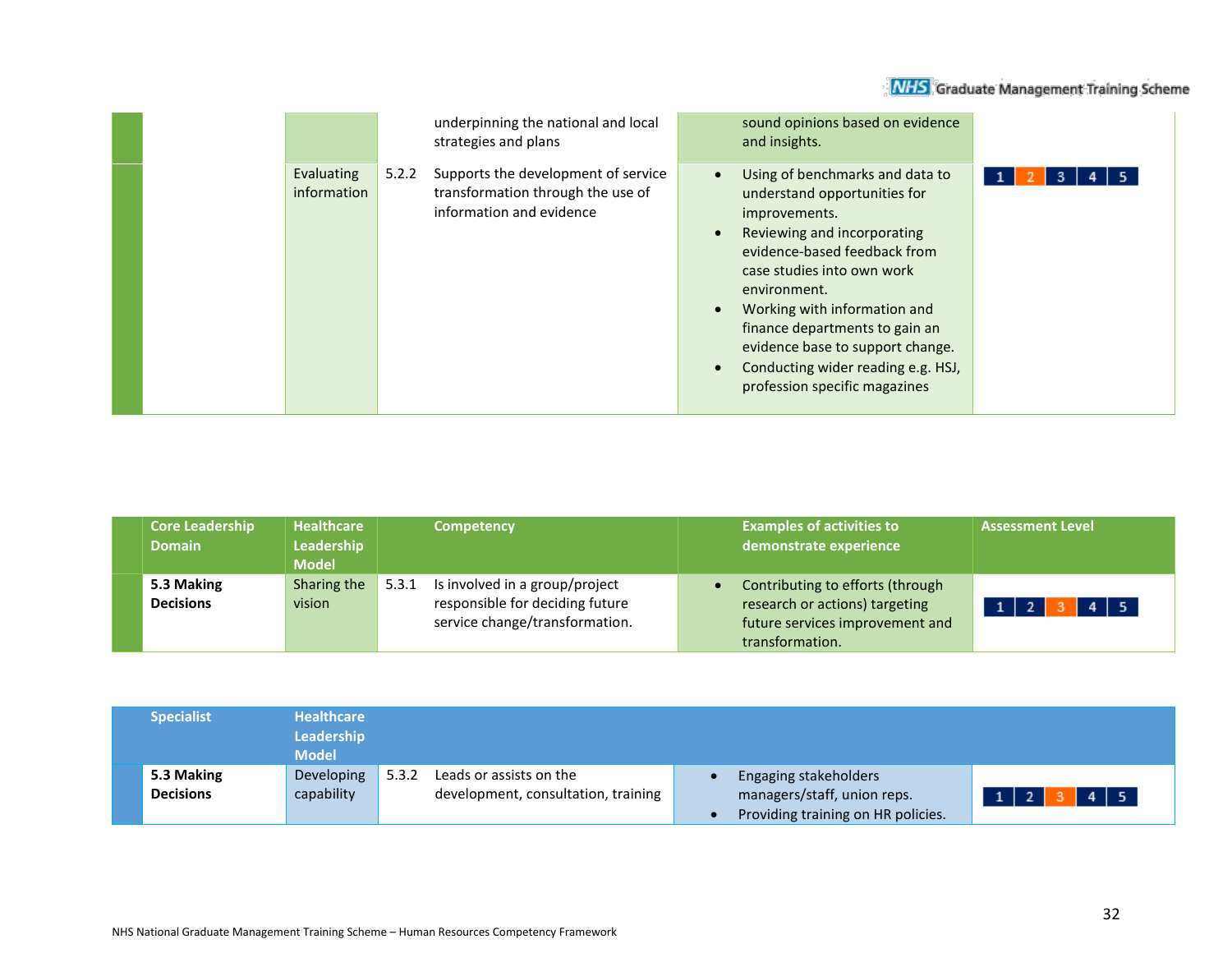| and application of HR, OD and<br>Updating and contributing to HR<br>workforce policies and procedures<br>policies. |
|--------------------------------------------------------------------------------------------------------------------|
|--------------------------------------------------------------------------------------------------------------------|

| <b>Specialist</b>               | <b>Healthcare</b><br><b>Leadership</b><br><b>Model</b> |       |                                                                                                                                                                                                         |           |                                                                                                                                                                                                        |  |
|---------------------------------|--------------------------------------------------------|-------|---------------------------------------------------------------------------------------------------------------------------------------------------------------------------------------------------------|-----------|--------------------------------------------------------------------------------------------------------------------------------------------------------------------------------------------------------|--|
| 5.4 Evaluating<br><b>Impact</b> | Holding to<br>account                                  | 5.4.2 | Sets the parameters for undertaking<br>an employee evaluation, including<br>setting the baseline, defining the<br>metrics, defining the data sources,<br>capturing the data and measuring<br>the impact | $\bullet$ | Understanding the principles of<br>undertaking an employee<br>evaluation and supporting the<br>process.<br>Analysing data from various<br>sources as part of an evaluation of<br>the impact of change. |  |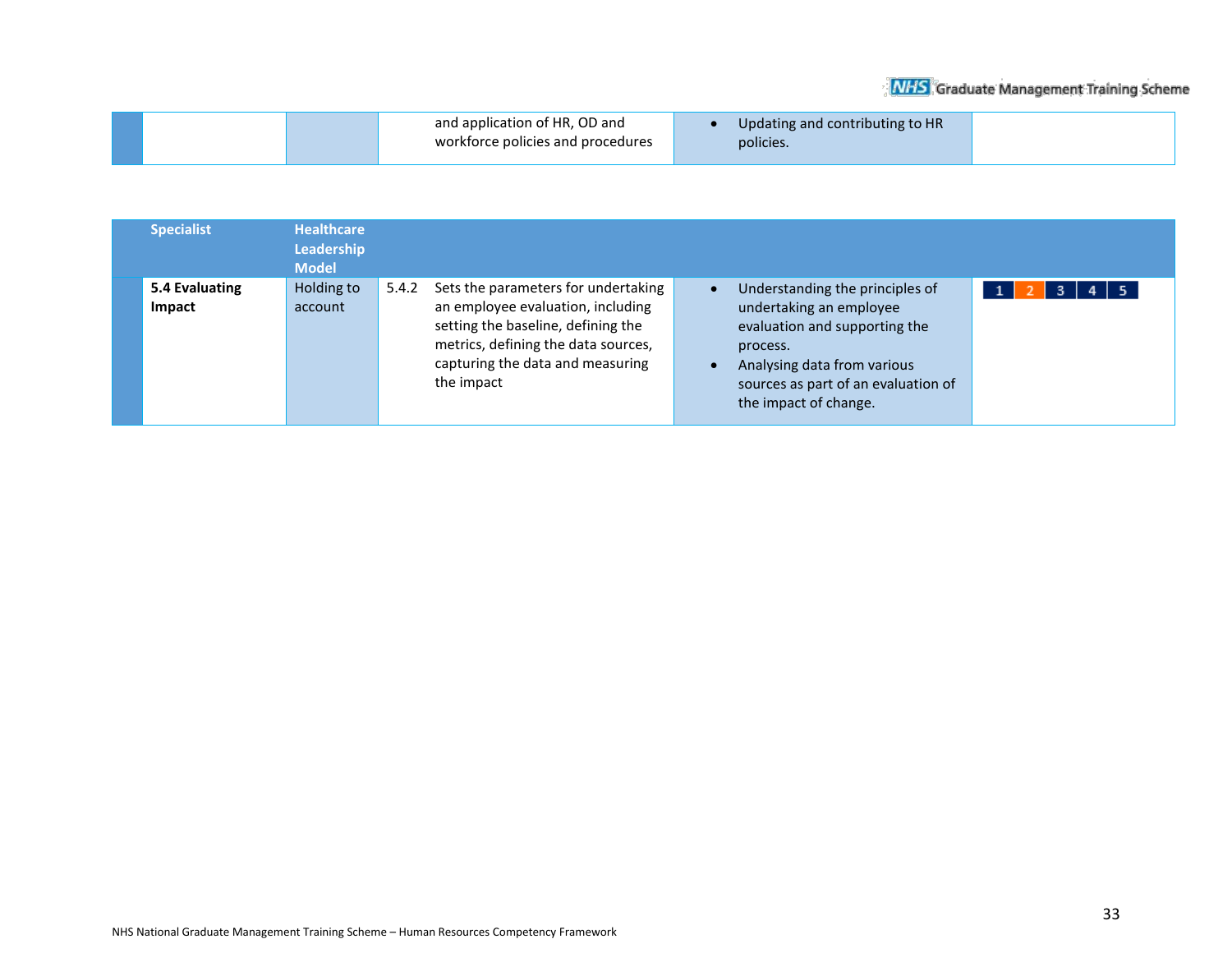| <b>Core Leadership</b><br><b>Domain</b>              | <b>Healthcare</b><br>Leadership<br><b>Model</b> |       | <b>Competency</b>                                                     | <b>Examples of activities to demonstrate</b><br><b>Assessment Level</b><br>experience                                                                                                                             |
|------------------------------------------------------|-------------------------------------------------|-------|-----------------------------------------------------------------------|-------------------------------------------------------------------------------------------------------------------------------------------------------------------------------------------------------------------|
| 6.1 Developing the<br>vision for the<br>organisation | <b>Inspiring</b><br>shared purpose              | 6.1.1 | Understands the<br>vision for the NHS                                 | Linking own objectives to the<br>$\vert$ 5<br>72.<br>з<br>4<br>organisational objectives, strategy and<br>overall vision.                                                                                         |
|                                                      | Inspiring<br>shared purpose                     | 6.1.2 | Understands the<br>vision for the<br>department or team<br>objectives | Aligning objectives above, to the wider<br>$\vert$ 5<br>$\overline{2}$<br>3<br>department and direct team objectives<br>to create a cohesive vision from the<br>individual level up to the organization<br>level. |

#### **Section 6. Creating the Vision**

| <b>Specialist</b>                                    | <b>Healthcare</b><br>Leadership<br><b>Model</b> |                                                                                            |                                                                                                                                                                                                                                                                               |
|------------------------------------------------------|-------------------------------------------------|--------------------------------------------------------------------------------------------|-------------------------------------------------------------------------------------------------------------------------------------------------------------------------------------------------------------------------------------------------------------------------------|
| 6.1 Developing the<br>Vision for the<br>organisation | Sharing the<br>vision                           | Supports the HR, OD and workforce<br>input to the long term vision for the<br>organisation | Attending Executive Team and<br>l 5.<br>$\bullet$<br>3<br>Board meetings.<br>Chairing meetings with other HR<br>stakeholders and managing<br>stakeholder relationships (e.g. with<br>unions).<br>Understanding, reviewing and<br>writing minutes.<br>Preparing Board reports. |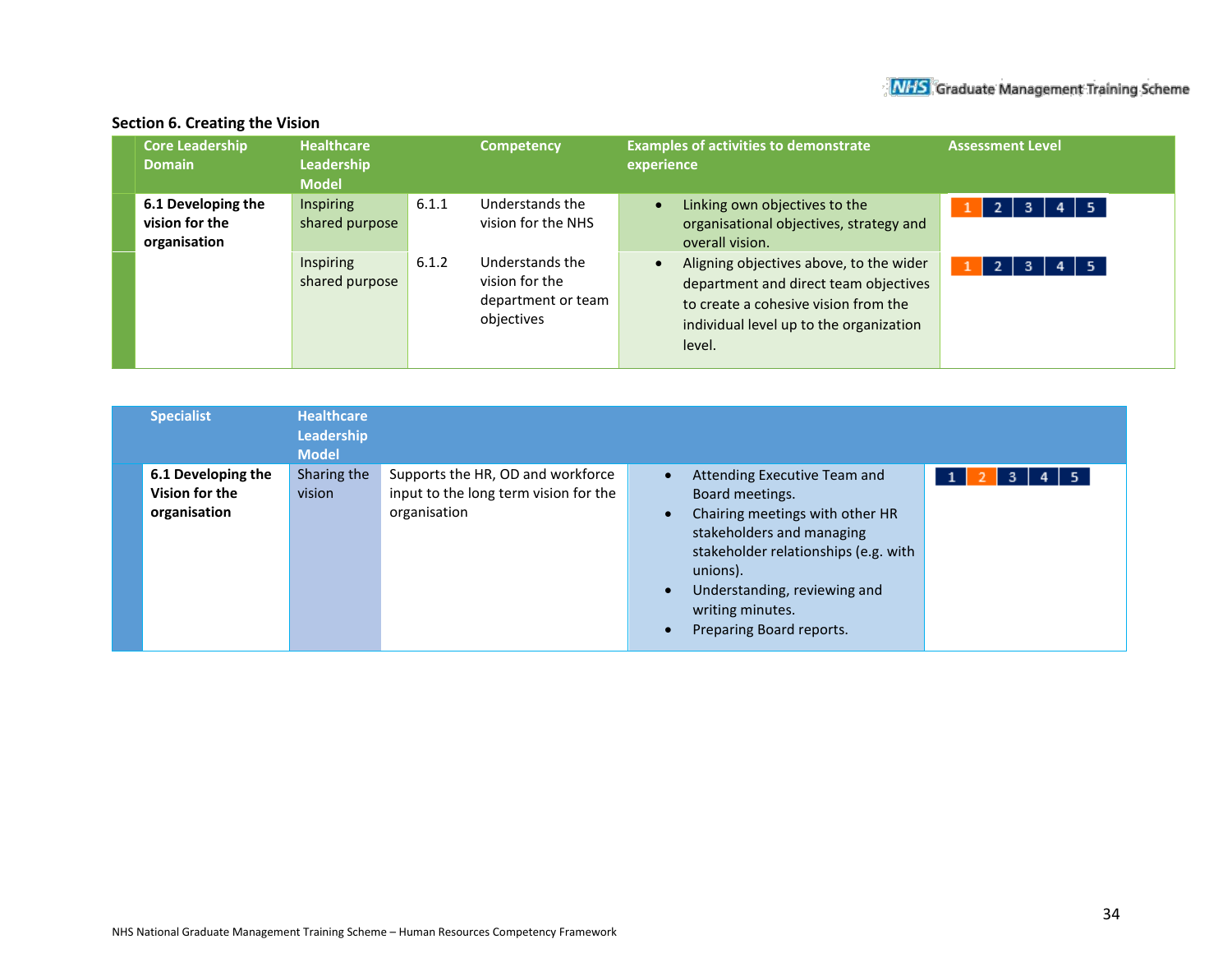| <b>Domain</b> | <b>Core Leadership</b>                                                 | <b>Healthcare</b><br>Leadership<br><b>Model</b> | <b>Competency</b>                                                                                                                                                                                   | <b>Examples of activities to demonstrate</b><br>experience                                  | <b>Assessment Level</b>           |
|---------------|------------------------------------------------------------------------|-------------------------------------------------|-----------------------------------------------------------------------------------------------------------------------------------------------------------------------------------------------------|---------------------------------------------------------------------------------------------|-----------------------------------|
|               | 6.2 Influencing the<br>vision of the Wider<br><b>Healthcare System</b> | Connecting our<br>service                       | 6.2.1<br>Attends and<br>participates in joint<br>meetings between<br>the NHS and Local<br>Authorities, or other<br>health and social<br>care organisations,<br>or voluntary sector<br>organisations | Attending meetings with Healthcare<br>providers outside of own<br>organisation/environment. | $4 \mid 5$<br>-3.<br>$\mathbf{1}$ |

| <b>Specialist</b>                                                     | <b>Healthcare</b><br>Leadership<br><b>Model</b> |                                                                                                                                                                     |                                                                                                                                                            |                 |
|-----------------------------------------------------------------------|-------------------------------------------------|---------------------------------------------------------------------------------------------------------------------------------------------------------------------|------------------------------------------------------------------------------------------------------------------------------------------------------------|-----------------|
| 6.2 Influencing he<br>Vision of the Wider<br><b>Healthcare System</b> | Connecting<br>our<br>services                   | Supports processes to ensure that<br>the widest range of stakeholders<br>are engaged in influencing decisions<br>regarding changing healthcare<br>delivery services | Attending Executive Team and<br>Board meetings.<br>Engaging and negotiating with<br>labour unions.<br>Managing stakeholder<br>engagement in project roles. | $4 \mid 5$<br>3 |

| <b>Core Leadership</b><br><b>Domain</b> | <b>Healthcare</b><br>Leadership<br><b>Model</b> | <b>Competency</b>                                                                                                      | <b>Examples of activities to demonstrate</b><br><b>Assessment Level</b><br>experience                                                         |
|-----------------------------------------|-------------------------------------------------|------------------------------------------------------------------------------------------------------------------------|-----------------------------------------------------------------------------------------------------------------------------------------------|
| <b>6.3 Communicating</b><br>the Vision  | Influencing for<br>results                      | 6.3.1<br>Communicates the<br>benefits of change<br>to key stakeholders,<br>including clinicians,<br>staff and patients | Proactively communicating change<br>benefits to others through a specific<br>$4 \mid 5$<br>1 <sup>1</sup><br>73<br>change management project. |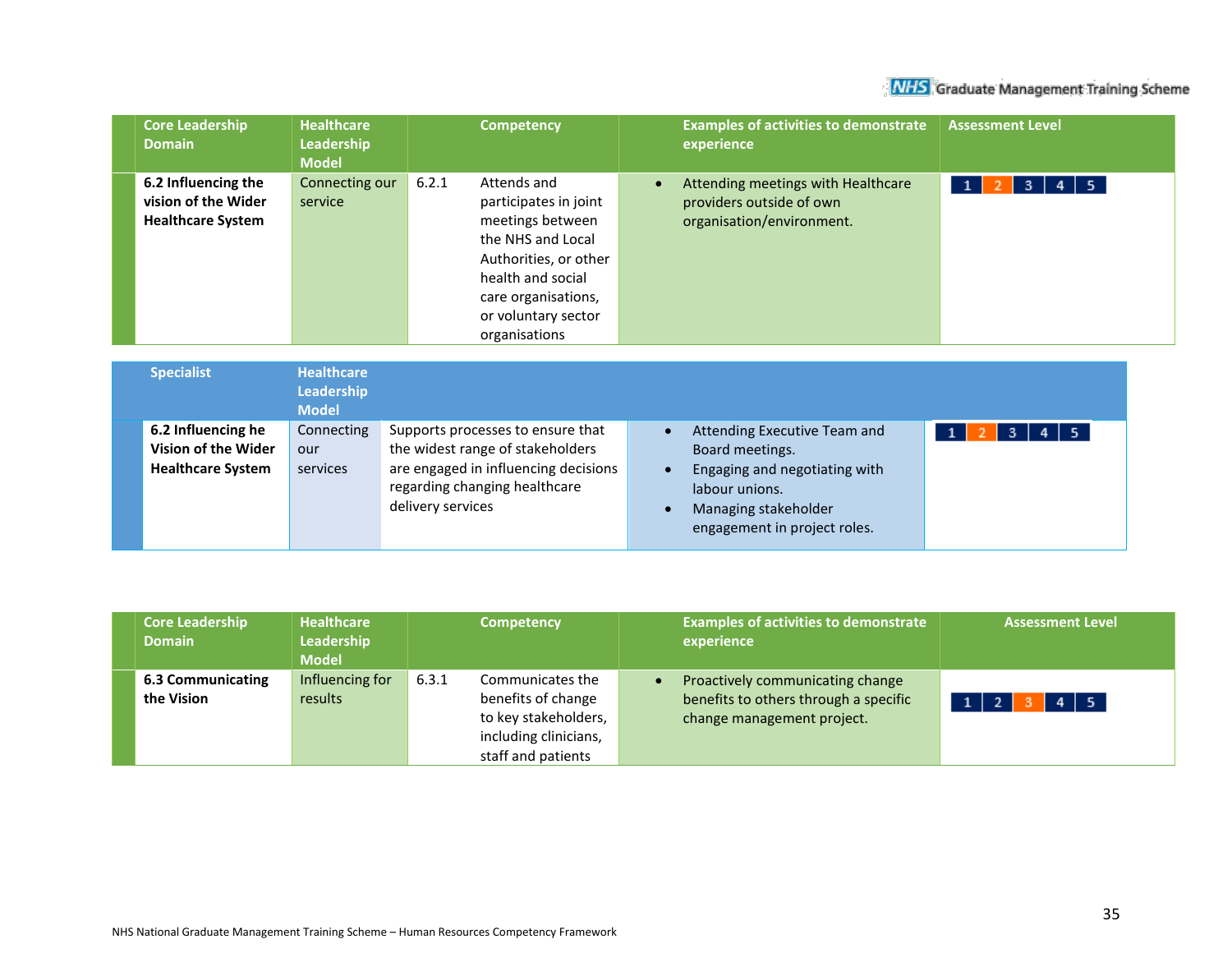| <b>Specialist</b>                      | <b>Healthcare</b><br>Leadership<br><b>Model</b> |                                                                                                                                                           |                                                                                                                                                                       |
|----------------------------------------|-------------------------------------------------|-----------------------------------------------------------------------------------------------------------------------------------------------------------|-----------------------------------------------------------------------------------------------------------------------------------------------------------------------|
| <b>6.3 Communicating</b><br>the Vision | Sharing the<br>vision                           | Communicates the organisational<br>vision effectively to staff through<br>tailoring communications to the<br>needs and interests of specific<br>audiences | Adapting communication style and<br>method of communication to<br>$4 \mid 5$<br>different situations.<br>Writing letters to staff about the<br>organisational vision. |

| <b>Core Leadership</b><br><b>Domain</b> | <b>Healthcare</b><br>Leadership<br><b>Model</b> |       | <b>Competency</b>                                                                                                        | <b>Examples of activities to demonstrate</b><br>experience                                                                | <b>Assessment Level</b>                          |
|-----------------------------------------|-------------------------------------------------|-------|--------------------------------------------------------------------------------------------------------------------------|---------------------------------------------------------------------------------------------------------------------------|--------------------------------------------------|
| 6.4 Embodying the<br><b>Vision</b>      | <b>Inspiring</b><br>shared purpose              | 6.4.1 | <b>Behaves</b><br>professionally with<br>colleagues within<br>and outside of the<br>organisation                         | Promotes the vision of the NHS when<br>speaking to internal and external<br>stakeholders when the opportunities<br>arise. | -5<br>1 <sup>1</sup><br>$\overline{2}$<br>3<br>4 |
|                                         | Influencing for<br>results                      | 6.4.2 | Acts as an<br>ambassador for the<br>organisation when<br>representing them<br>at external<br>meetings and<br>conferences | Attending conferences and external<br>meetings in order to promote own<br>organisation and its objectives.                | -5<br>2<br>3                                     |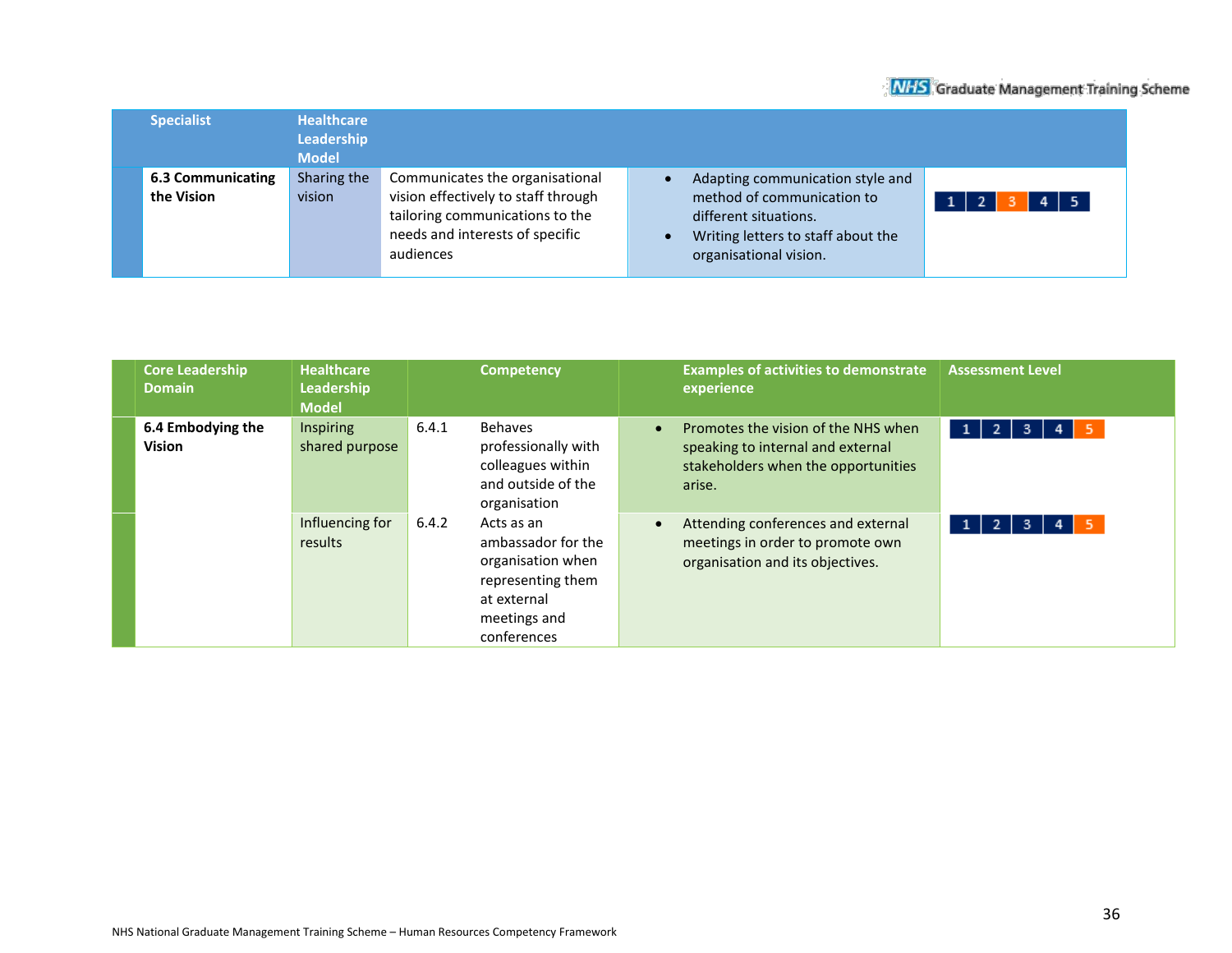| <b>Specialist</b>                  | <b>Healthcare</b><br>Leadership<br><b>Model</b> |                                                                                                                                |                                                                                                                                                     |                                     |
|------------------------------------|-------------------------------------------------|--------------------------------------------------------------------------------------------------------------------------------|-----------------------------------------------------------------------------------------------------------------------------------------------------|-------------------------------------|
| 6.4 Embodying the<br><b>Vision</b> | Evaluating<br>information                       | Understands how HR, OD and<br>workforce programmes, services<br>and costs are aligned with the<br>business strategy and vision | Engaging with senior HR staff<br>members<br>Developing an understanding of<br>the vision through researching the<br>strategy and relevant policies. | $4 \mid 5$<br>$\overline{2}$<br>-3. |

#### **Section 7. Delivering the Strategy**

| <b>Core Leadership</b><br><b>Domain</b> | <b>Healthcare</b><br>Leadership<br><b>Model</b> |       | <b>Competency</b>                                                                         | <b>Examples of activities to</b><br>demonstrate experience                                                                                                             | <b>Assessment Level</b> |
|-----------------------------------------|-------------------------------------------------|-------|-------------------------------------------------------------------------------------------|------------------------------------------------------------------------------------------------------------------------------------------------------------------------|-------------------------|
| 7.1 Framing the<br><b>Strategy</b>      | Connecting our<br>service                       | 7.1.1 | Understands how the<br>vision for the<br>organisation is<br>translated into a<br>strategy | Reaching out for<br>$\bullet$<br>opportunities to have<br>informed discussions to<br>develop an understanding<br>of how the vision in<br>translated into the strategy. | $4 \mid 5$<br>-2        |

| <b>Specialist</b>                  | <b>Healthcare</b><br>Leadership<br><b>Model</b> |       |                                                                                                                                           |                                                                                                                                                         |                |
|------------------------------------|-------------------------------------------------|-------|-------------------------------------------------------------------------------------------------------------------------------------------|---------------------------------------------------------------------------------------------------------------------------------------------------------|----------------|
| 7.1 Framing the<br><b>Strategy</b> | Sharing the<br>vision                           | 7.1.2 | Explains the HR, OD and workforce<br>strategy in operational terms to<br>others, formulating the main<br>themes and providing the context | Demonstrating detailed knowledge<br>of the HR strategy and the<br>supporting context and<br>demonstrating the ability to<br>communicate this to others. | $\overline{4}$ |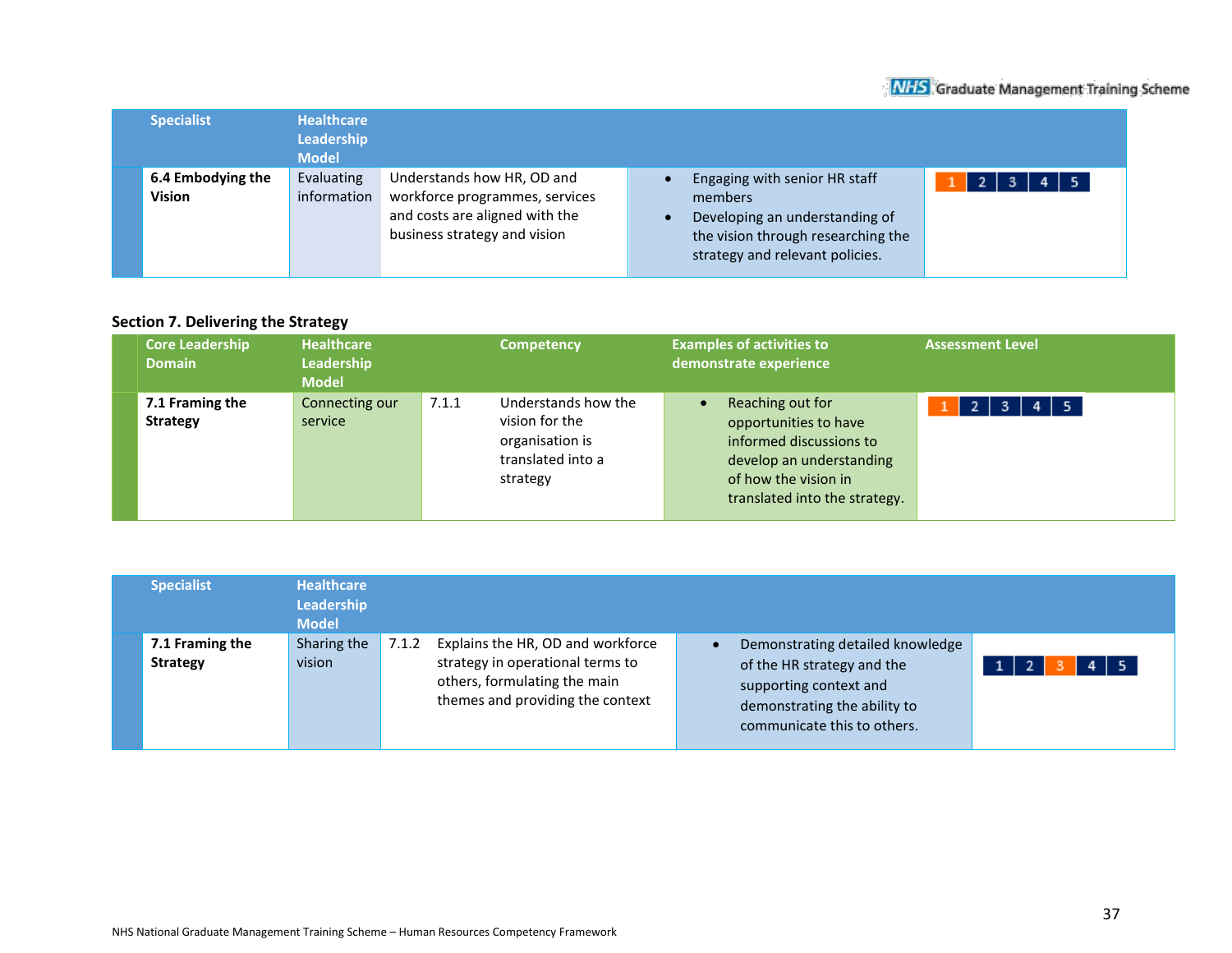| <b>Core Leadership</b><br><b>Domain</b> | <b>Healthcare</b><br><b>Leadership</b><br><b>Model</b> | <b>Competency</b>                                                       | <b>Examples of activities to</b><br>demonstrate experience                                                                                                                 | <b>Assessment Level</b>             |
|-----------------------------------------|--------------------------------------------------------|-------------------------------------------------------------------------|----------------------------------------------------------------------------------------------------------------------------------------------------------------------------|-------------------------------------|
| 7.2 Developing the<br><b>Strategy</b>   | Inspiring shared<br>purpose                            | 7.2.1<br>Understands the<br>strategic direction for<br>the organisation | Engaging in informed<br>$\bullet$<br>discussions with the<br>relevant stakeholders to<br>develop a sound<br>understanding of<br>organisational strategy and<br>its impact. | $4 \mid 5$<br>$\overline{3}$<br>72. |

| <b>Specialist</b>                     | <b>Healthcare</b><br>Leadership<br><b>Model</b> |       |                                                                                                                                                                             |                                                                                                                                                 |            |
|---------------------------------------|-------------------------------------------------|-------|-----------------------------------------------------------------------------------------------------------------------------------------------------------------------------|-------------------------------------------------------------------------------------------------------------------------------------------------|------------|
| 7.2 Developing the<br><b>Strategy</b> | Holding to<br>account                           | 7.2.2 | Takes personal responsibility for<br>developing and maintaining<br>operational processes and systems<br>in own sphere of responsibility in<br>support of the wider strategy | Taking personal-responsibility to<br>work in line with the strategy.<br>Understanding how different<br>processes support the wider<br>strategy. | $4 \mid 5$ |

| <b>Core Leadership</b><br><b>Domain</b> | <b>Healthcare</b><br><b>Leadership</b><br><b>Model</b> | <b>Competency</b>                                              | <b>Examples of activities to</b><br>demonstrate experience                                                   | <b>Assessment Level</b>          |
|-----------------------------------------|--------------------------------------------------------|----------------------------------------------------------------|--------------------------------------------------------------------------------------------------------------|----------------------------------|
| 7.3 Implementing<br>the Strategy        | Inspiring shared<br>purpose                            | 7.3.1<br>Awareness of the NHS<br>strategic planning<br>process | Gaining knowledge of the<br>planning process by<br>proactively engaging with<br>the relevant individuals and | $4 \mid 5$<br>3<br>$\mathcal{D}$ |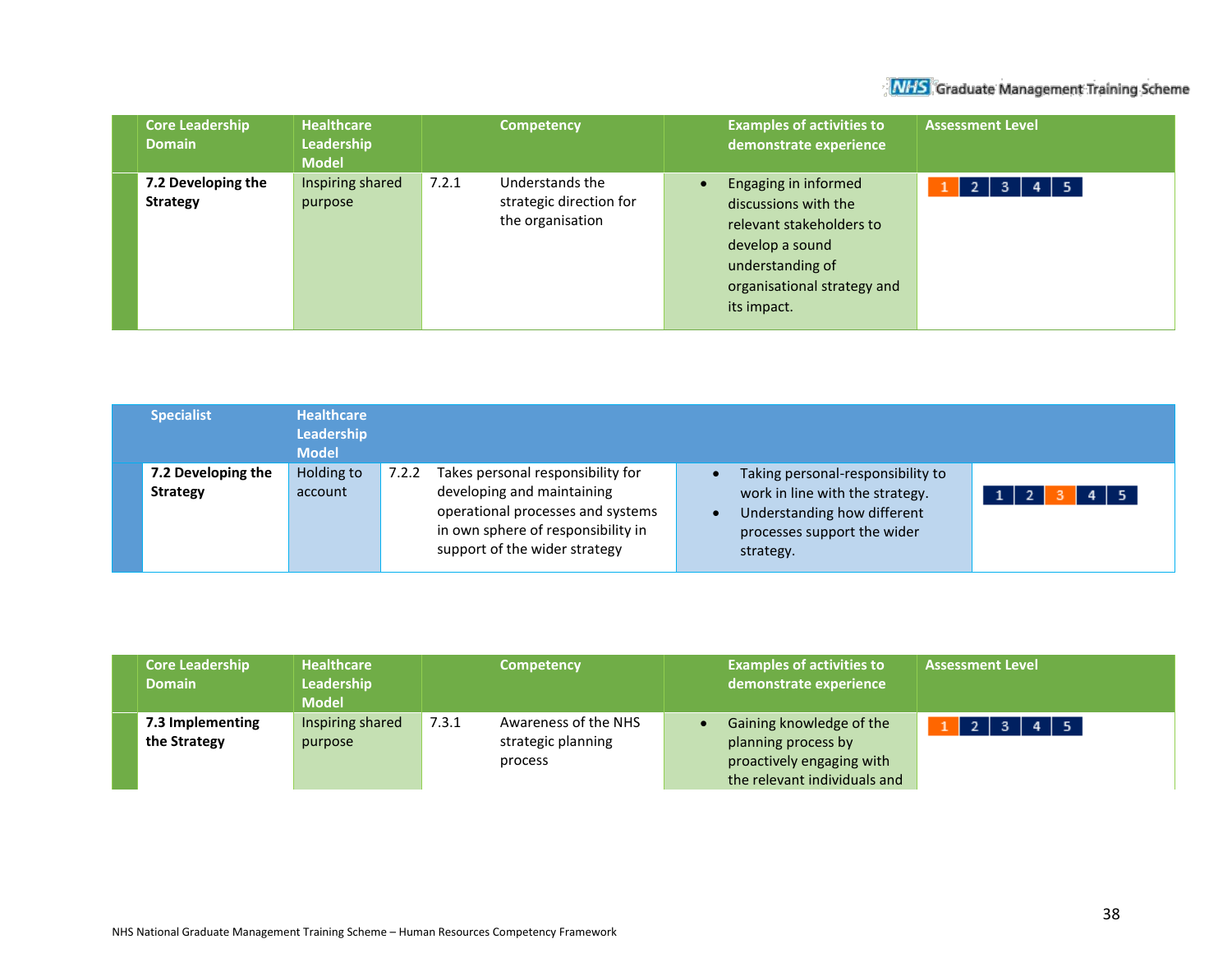|  |                             |       |                                                                                                                                              |           | applying this knowledge in<br>own work.                                                                           |                                    |
|--|-----------------------------|-------|----------------------------------------------------------------------------------------------------------------------------------------------|-----------|-------------------------------------------------------------------------------------------------------------------|------------------------------------|
|  | Connecting our<br>service   | 7.3.2 | Understands how the<br>strategic direction of<br>the organisation<br>translates into<br>organisational and<br>departmental business<br>plans | $\bullet$ | Gaining a perspective on<br>how strategy comes to life<br>through own involvement<br>or conversations with other. | $2 \mid 3$<br>$4 \mid 5$<br>1      |
|  | Inspiring shared<br>purpose | 7.3.3 | Is familiar with the<br>organisation's annual<br>business plan and can<br>articulate the key<br>messages                                     | $\bullet$ | Through informed<br>discussion.                                                                                   | $4 \mid 5$<br>$\overline{2}$<br>-3 |

| <b>Specialist</b>                | <b>Healthcare</b><br><b>Leadership</b><br><b>Model</b> |       |                                                                                                                                                                    |                                                                                                                                                                                                                                                              |  |
|----------------------------------|--------------------------------------------------------|-------|--------------------------------------------------------------------------------------------------------------------------------------------------------------------|--------------------------------------------------------------------------------------------------------------------------------------------------------------------------------------------------------------------------------------------------------------|--|
| 7.3 Implementing<br>the Strategy | Evaluating<br>information                              | 7.3.4 | Clearly understands the link<br>between the HR/OD strategy and<br>organisational objectives and is<br>involved in implementing core<br>aspects of these strategies | Demonstrates knowledge of<br>relevant strategies and objectives.<br>Engaging in informed discussion<br>with colleagues to develop their<br>understanding.<br>Working on implementing the<br>strategy in day-to-day work by<br>adhering to relevant policies. |  |